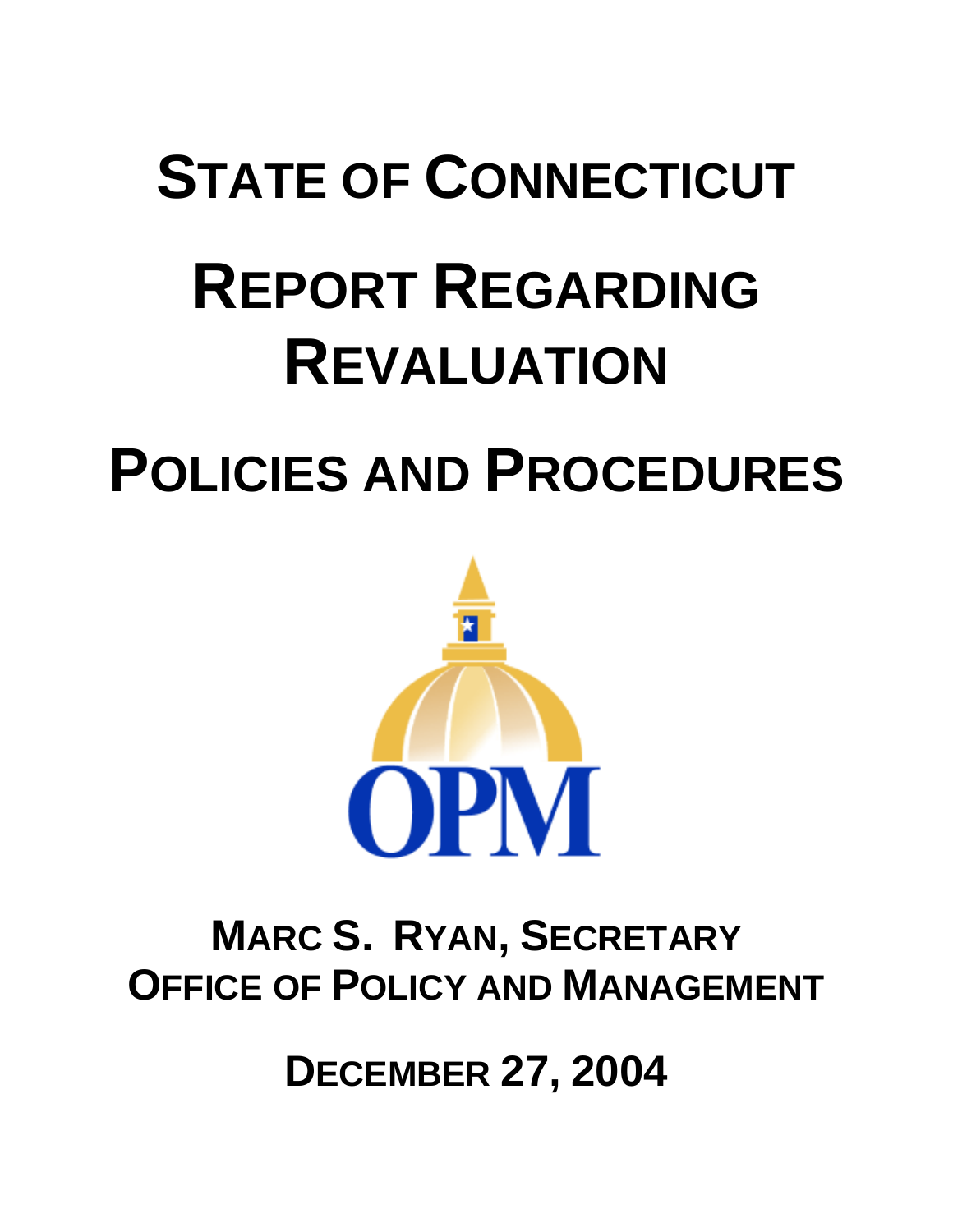## Table of Contents

|                                                                | Page           |
|----------------------------------------------------------------|----------------|
| Purpose of Report                                              | 1              |
| Revaluation - An Overview                                      | $\overline{2}$ |
| History of Recent Changes to Connecticut's Revaluation Statute | 3              |
| <b>Revaluation Deferral</b>                                    | 6              |
| <b>Requirement to View Property</b>                            | 8              |
| Property Data Collection and Verification                      | 10             |
| <b>Measuring and Listing</b>                                   | 10             |
| <b>Other Data Verification Methods</b>                         | 12             |
| <b>Property Questionnaires</b>                                 | 12             |
| <b>Field Reviews</b>                                           | 14             |
| <b>Connecticut's Statutory Valuation Requirements</b>          | 16             |
| <b>Computer-Assisted Mass Appraisal</b>                        | 17             |
| <b>Property Valuation Appeals</b>                              | 18             |
| <b>Measuring Assessment Levels</b>                             | 19             |
| The Recent Residential Real Estate Market                      | 20             |
| <b>Property Tax Burden Shifts</b>                              | 21             |
| Mitigating the Impact of Revaluation                           | 23             |
| Property Tax Cap and Surcharge Program                         | 24             |
| <b>Revaluation Testing Standards</b>                           | 25             |
| <b>Ratio Testing Standards</b>                                 | 26             |
| <b>Procedural Testing Standards</b>                            | 27             |
| <b>Certified Revaluation Companies</b>                         | 28             |

i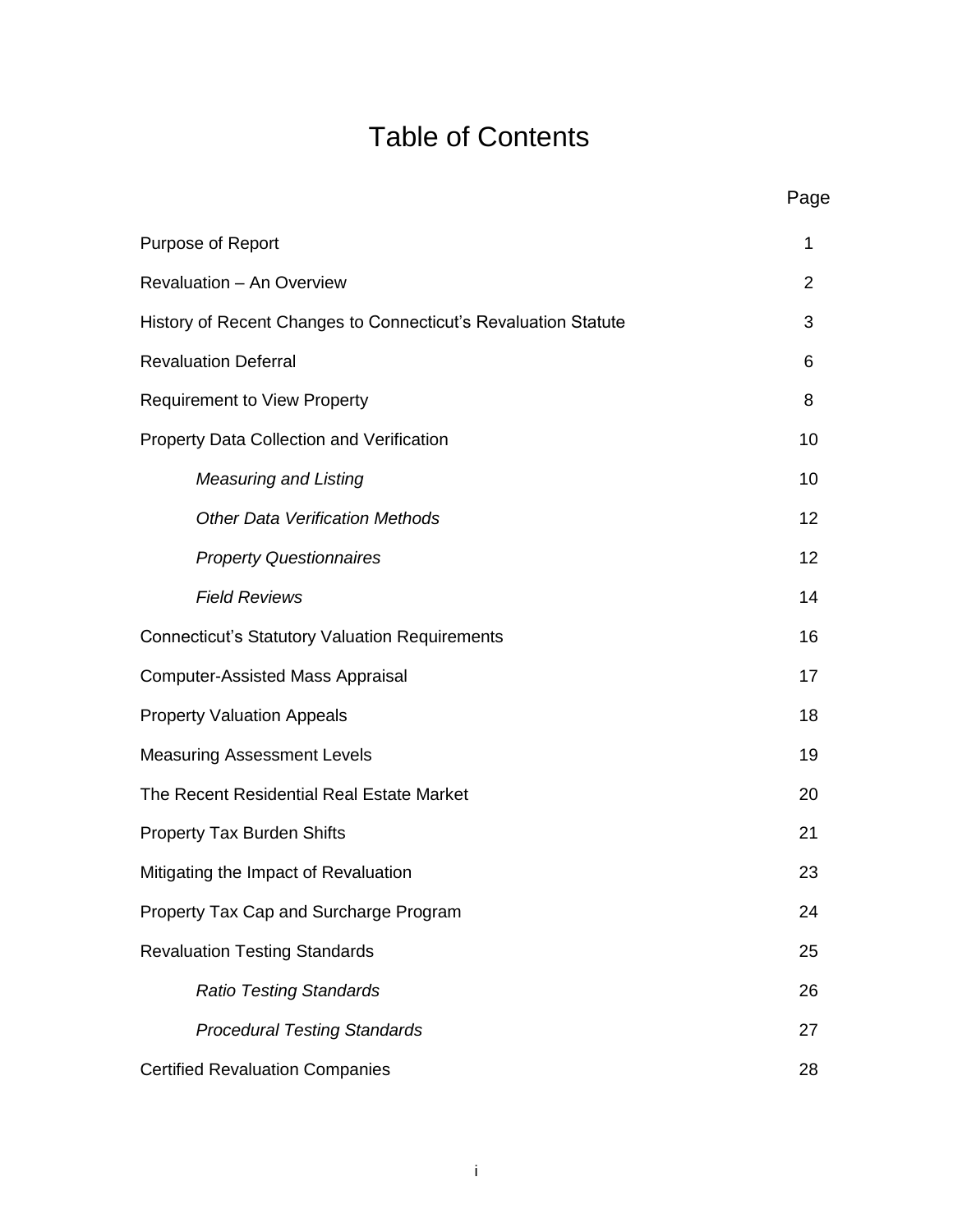## Table of Contents, Cont.

|                                                                          | Page |
|--------------------------------------------------------------------------|------|
| <b>Revaluation Costs</b>                                                 | 29   |
| <b>Joint Contracts for Revaluation Services</b>                          | 30   |
| In-House Revaluation                                                     | 31   |
| <b>Summary of Findings</b>                                               | 34   |
| Conclusions                                                              | 35   |
| <b>Statutory Recommendations</b>                                         | 36   |
| CGS §12-62                                                               | 36   |
| CGS §12-2b                                                               | 41   |
| CGS §12-62a(e) and CGS §12-62c                                           | 42   |
| CGS §12-63b                                                              | 43   |
| CGS §12-62i                                                              | 43   |
| CGS §12-62(k) and CGS §12-62k                                            | 44   |
| <b>Regulatory Recommendations</b>                                        | 45   |
| A Final Note of Caution                                                  | 46   |
| An Act Concerning Real Property Revaluation                              | 49   |
| Assessors' Suggestions Regarding Statutory or Regulatory Improvements    | 58   |
| Revaluation Schedule Reflecting Deferrals and Delays as of December 2004 | 60   |
| <b>End Notes</b>                                                         | 64   |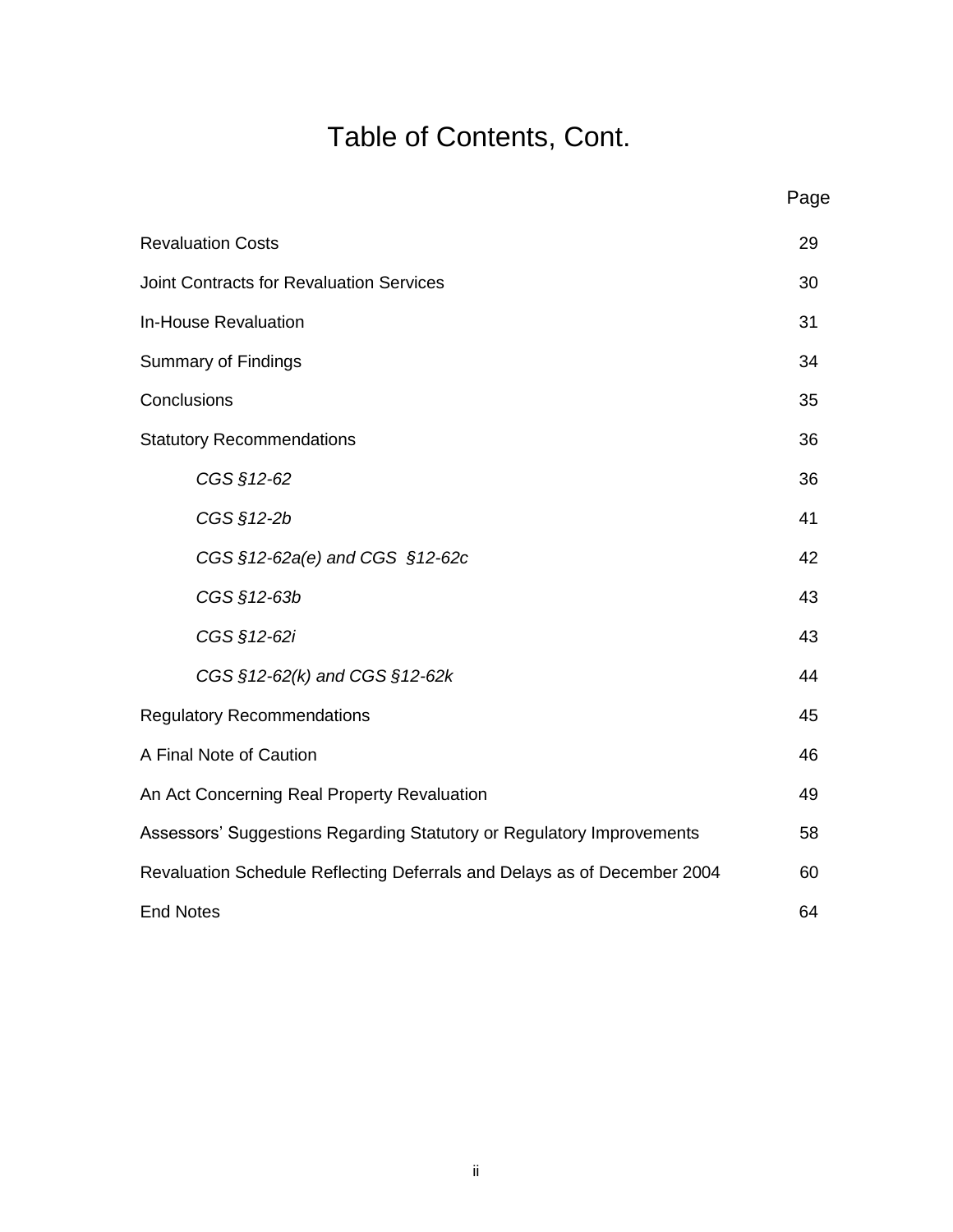## **STATE OF CONNECTICUT REVALUATION POLICES AND PROCEDURES**

**Purpose of Report**

The purpose of this report is to comply with the provisions of Section 27 of Public Act 04-2 of the May 11 Special Session:

"The Secretary of the Office of Policy and Management shall examine the policies and regulations relative to revaluation of property under section 12-62 of the general statutes, as amended by this act, and shall, on or before January 1, 2005, submit a report to the joint standing committee of the General Assembly having cognizance of matters relating to finance, revenue and bonding regarding any findings or recommendations to clarify, or make more effective, such policies and regulations."

Assessors are the local officials responsible for conducting real property revaluations. As the primary stakeholders in the revaluation process, the statutory requirements concerning revaluation, together with applicable policies and regulations, impact them more than they do other local officials. For this reason, the Office of Policy and Management requested the assistance of the state's assessors in gathering information on which to base the recommendations in this report.

On June 17, 2004, my staff sent a *Municipal Revaluation Questionnaire* (which is referred to throughout this report as the *"Questionnaire"*) to each town's assessor. One hundred thirty-six assessors responded  $-$  a response rate of 80%  $-$  clearly indicative of the high level of interest in the issue of revaluation.

The *Questionnaire* included a request for revaluation procedural information. It also contained a section designed to allow assessors to comment on the most recent legislative changes and to offer opinions regarding the process by which real property is valued. A summary of their suggested statutory or regulatory improvements appears on page 58.

While the opinions of the assessors who completed the *Questionnaire* were helpful, this report's conclusions and recommendations are solely those of the Office of Policy and Management.

Marc S. Ryan, Secretary Office of Policy and Management December 27, 2004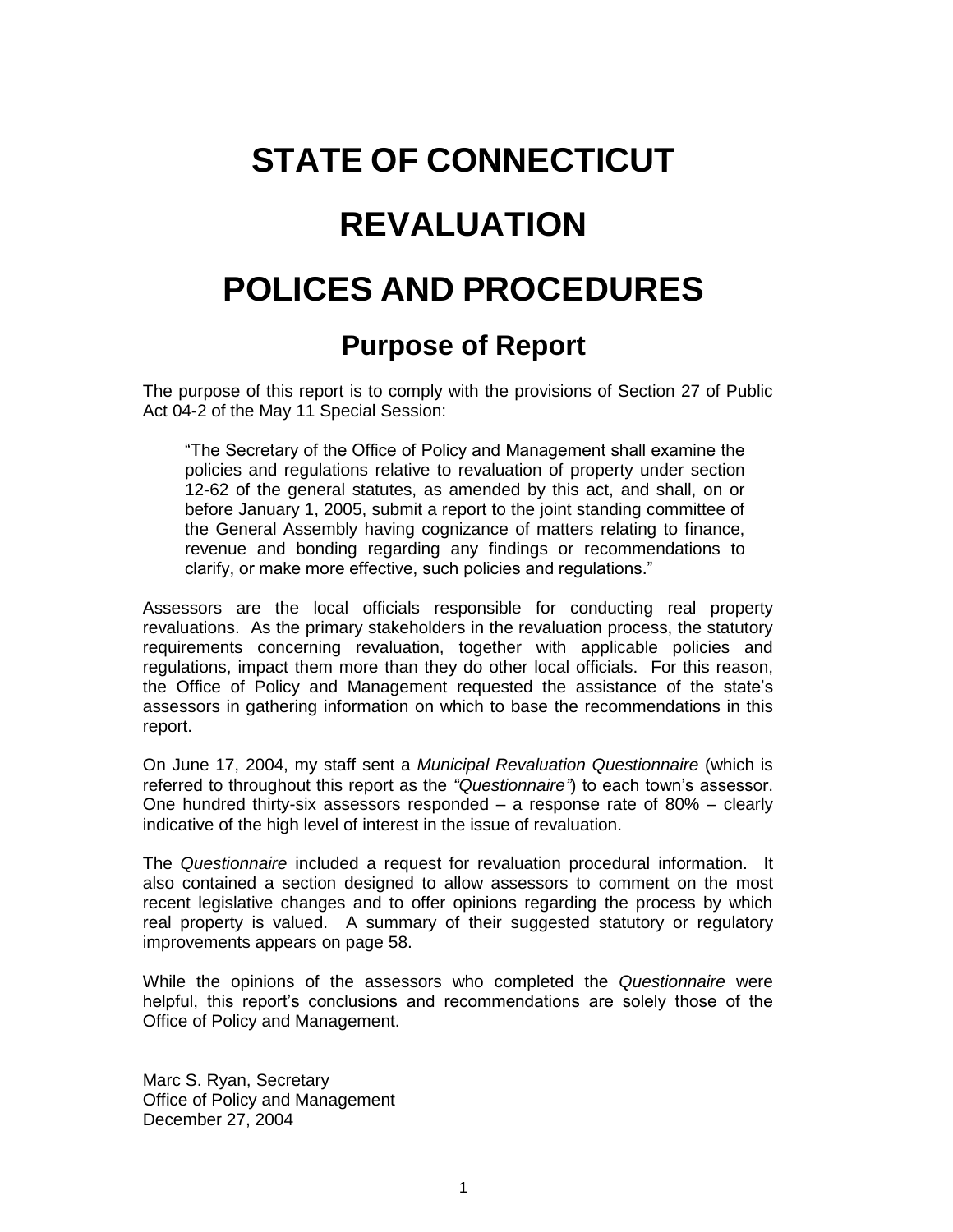#### **Revaluation – An Overview**

The State of Connecticut has long required towns to revalue all real estate on a periodic basis – a policy embraced not only by our state, but by nearly every taxing jurisdiction in the nation.

According to the *Dictionary of Real Estate Appr*aisal *(Third Edition)* published by the Appraisal Institute, revaluation is the "mass appraisal of all property within an assessment jurisdiction to equalize assessed values." The objective of a mass appraisal process is to estimate the fair market value of all real estate (a term that is synonymous with the term real property) as of a common date.

Under Connecticut law, the assessment of each parcel of real property represents 70% of its fair market value as of the date of a revaluation. Unless there is physical change to a property (e.g., the construction of an improvement or a structure's demolition), its assessment remains unchanged until the next revaluation, when the property's fair market value is determined again.

*Black's Law Dictionary (Fifth Edition)* defines fair market value as:

"The amount at which property would change hands between a willing buyer and a willing seller, neither being under any compulsion to buy or sell and both having reasonable knowledge of the relevant facts. By fair market value is meant the price in cash, or its equivalent, that the property would have brought at the time of taking, considering its highest and most profitable use, if then offered for sale in the open market, in competition with other similar properties at or near the location of the property taken, with reasonable time allowed to find a purchaser."

Demand for property and the available supply are arguably the primary factors influencing the real estate market. Reaction to supply and demand considerations and to other economic, social and legal factors determines the prices that people pay for real estate.

Potential purchasers of different types of real property (e.g., residential, commercial or industrial) react to different market influences. For example, the reputation of a local school system could play a more important part in determining the choice of a community in which a family with young children chooses to reside than it would for a manufacturer, to whom the availability of skilled labor and access to transportation may be more important.

As a result, changes in the fair market values of real estate of different property classes do not occur at the same rate and inequities in assessment levels develop over time. Additionally, fair market values of real estate in the same property class may change at a different rate than other property in that class (e.g., residential waterfront property and residential property not located on the waterfront).

A revaluation eliminates these inequities in assessment levels and equalizes the tax burden among property owners.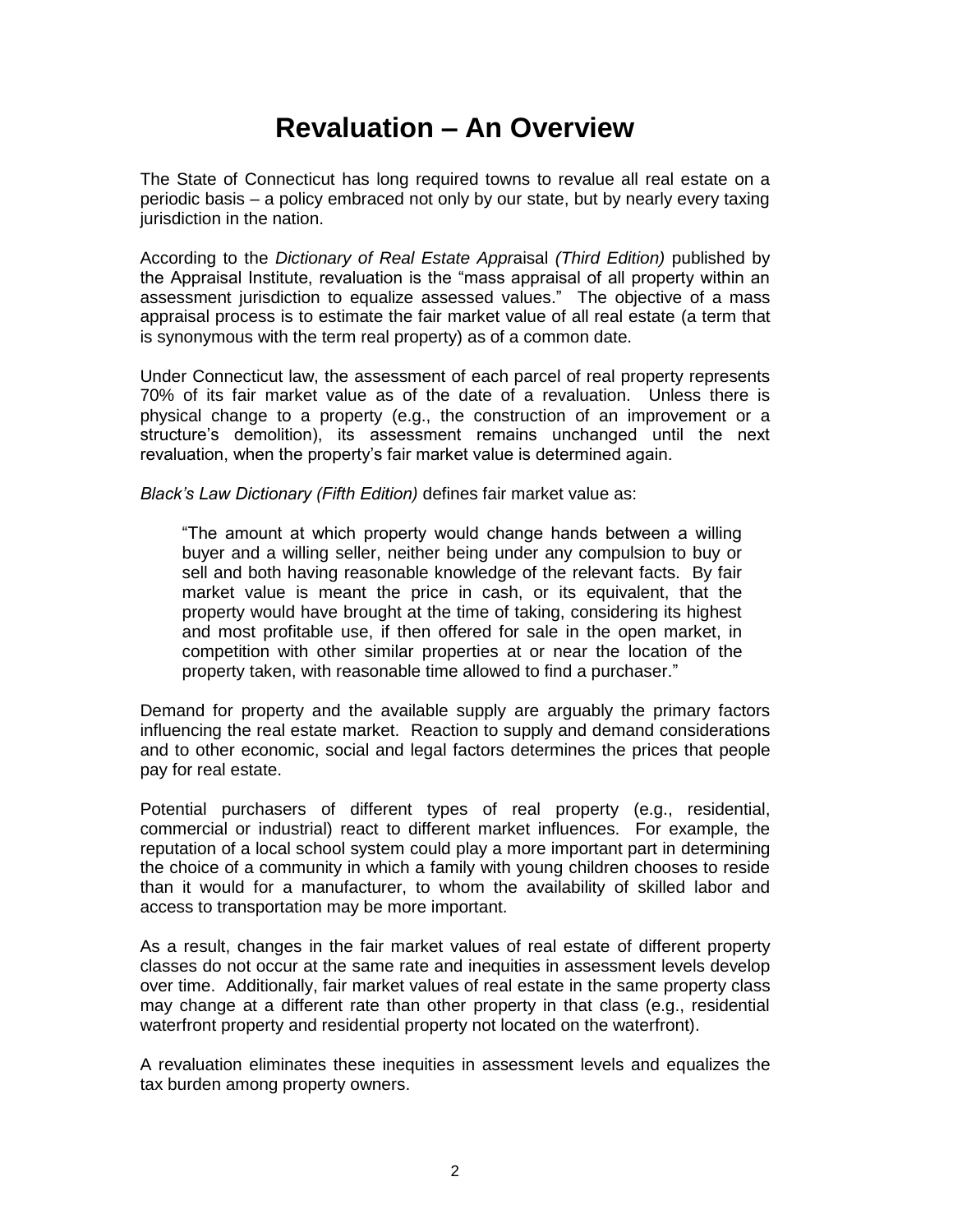#### **History of Recent Changes to Connecticut's Revaluation Statute**

Section 12-62 of the Connecticut General Statutes (CGS) embodies the state's revaluation law. For most of the last century, Connecticut assessors had to revalue real property once every ten years.

As early as 1930, Connecticut law required assessors to "view all of the real estate in their respective municipalities…" when they conducted a revaluation. This wording remained unchanged for almost six decades.

Public Act 89-251 amended CGS §12-62 by adding the words "by physical observation" after the word "view", and Public Act 97-254 changed the word "observation" to "inspection" in this statute. There is little in the legislative record concerning these changes in terminology. Additionally, there is little in recent case law that addresses "view" or "view by physical inspection."<sup>1</sup>

*Black's Law Dictionary (Fifth Edition)* defines inspection as follows:

"To examine; scrutinize; investigate; look into; check over; or view for the purpose of ascertaining the quality, authenticity or conditions of an item, product, document, residence, business, etc."

The word "statistical" first appeared in CGS §12-62 by virtue of the amendment contained in Public Act 89-251, the provisions of which allowed assessors to conduct a revaluation by use of a statistical method of adjusting values within five years of a revaluation that included viewing real estate by physical observation. Additionally, this legislation created a program of property tax credits and surcharges that a town with a residential property effective tax rate of 1.5% or more following revaluation, could choose to implement. A town that does so has to revalue all real estate by use of a statistical adjustment of assessed values, not later than five years after the program's implementation. (See page 24 for information concerning this program.)

The amendment in Public Act 89-251 also required the Office of Policy and Management to adopt regulations concerning methods of performing such statistical value adjustments. *Acceptable Methods for Conducting a Statistical Revaluation* became effective June 21, 1990 (i.e., §12-62-1 to 12-62-4, inclusive, of the Regulations of Connecticut State Agencies) in compliance with this requirement.<sup>2</sup>

Members of the assessment community and others began to characterize revaluations as "statistical" or "physical", even though no statutory definition of these terms exists. Also, as the *Handbook for Connecticut Assessors* published by the Connecticut Association of Assessing Officers (the educational and professional organization for the state's assessors) states:

"It should be noted that while assessors and others continue to refer to revaluations as 'physical' or 'statistical' in nature, neither term is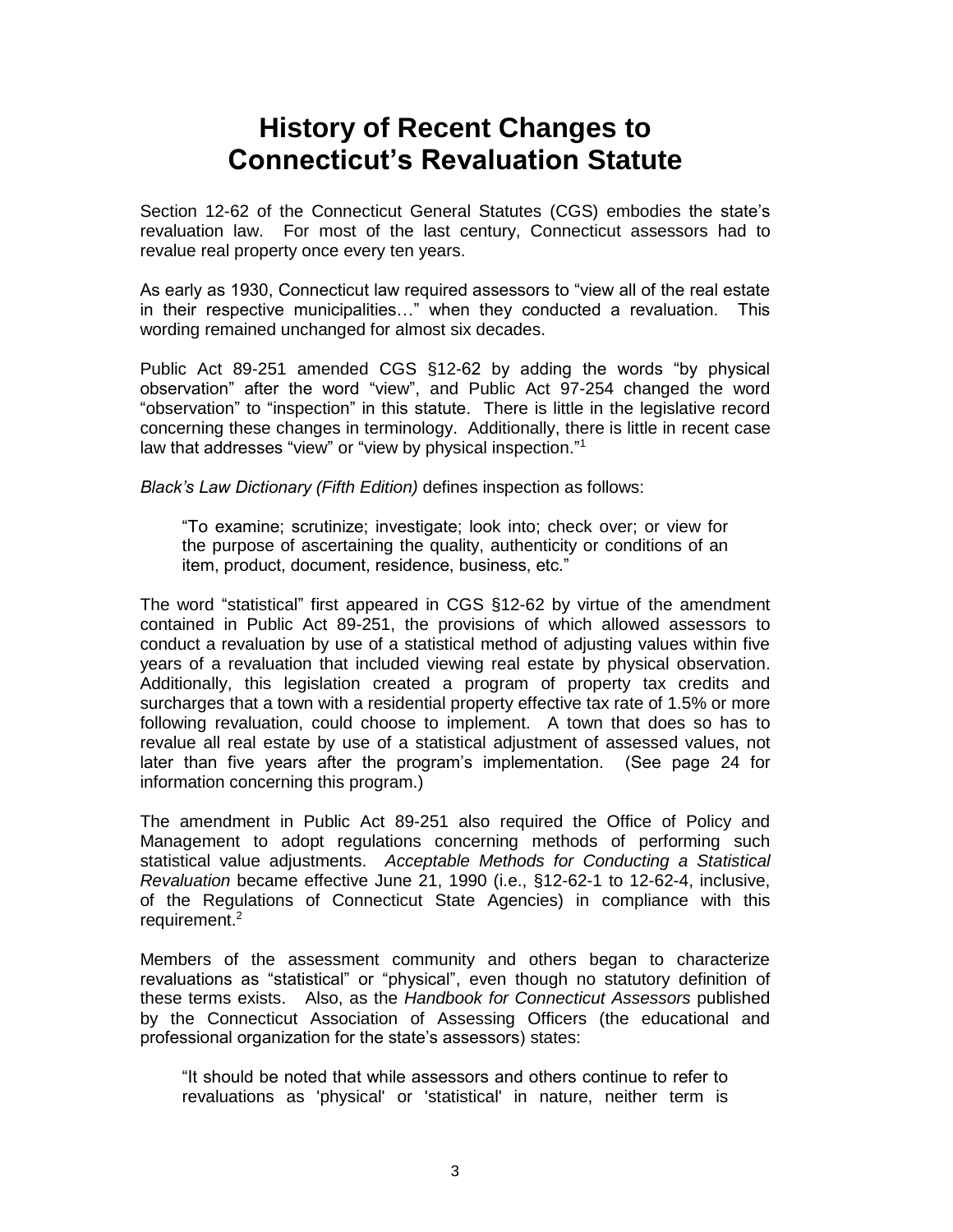completely accurate. If real property is viewed by physical observation in conjunction with a revaluation, the assessor still uses statistical data in finalizing value estimates. Likewise, certain properties may be viewed in conjunction with a revaluation that primarily entails the use of statistical analyses and modeling."

Public Act 94-4 created a Property Tax Reform Commission in order to study a broad spectrum of property assessment and taxation issues. Its findings were included in the *1995 Report of the Property Tax Reform Commission.*

One such finding is discussed in a July 3, 1998 report entitled *Property Revaluation Mandate*, written by Kevin E. McCarthy, Principal Analyst with the Office of Legislative Research:

"The commission found that the ten-year cycle was slow to recognize shifts in the tax burden between and among classes of property (e.g., residential, commercial and industrial) based on market changes. For example, the value of nonresidential property fell more in the early 1990s than residential property, shifting the tax burden to commercial and industrial property. The commission noted that the law attempted to address this situation by allowing towns to phase-in the tax increases resulting from revaluation over a five-year period or providing tax credits over the five years following revaluation, but it concluded that the system still resulted in property taxes that did not reflect market values.

The subcommittee of the commission addressing administrative issues recommended that revaluations be conducted more frequently. It recommended that physical inspections be conducted every 9 to 12 years, with statistical revaluations permitted as an alternative methodology during the intervening years. (The law at that time allowed, but did not require, use of statistical methods such as multiple regression analysis to estimate property values in the years between physical inspections.) Several members favored requiring physical inspections every ten years, with statistical revaluations conducted in the fifth year following. Other members favored statistical revaluations on a three-year cycle. The subcommittee did not choose between these options, but the entire commission adopted the former proposal."

The *1995 Report of the Property Tax Reform Commission* was the impetus for Public Act 95-283, which abolished Connecticut's ten-year revaluation cycle.

Public Act 95-283 amended CGS §12-62 by requiring each town to implement a revaluation that included the physical observation of real property not later than 12 years following the implementation date of the town's last revaluation. It also required assessors to update values statistically in the fourth and eighth years following the first "physical" revaluation implemented under the amended statute.

There were, however, a number of towns that had last revalued all real property more than 12 years before the October 1, 1996 commencement date specified in Public Act 95-283. Some had put off revaluation in accordance with the two-year deferral provisions of CGS §12-62h. Others had delayed revaluation because of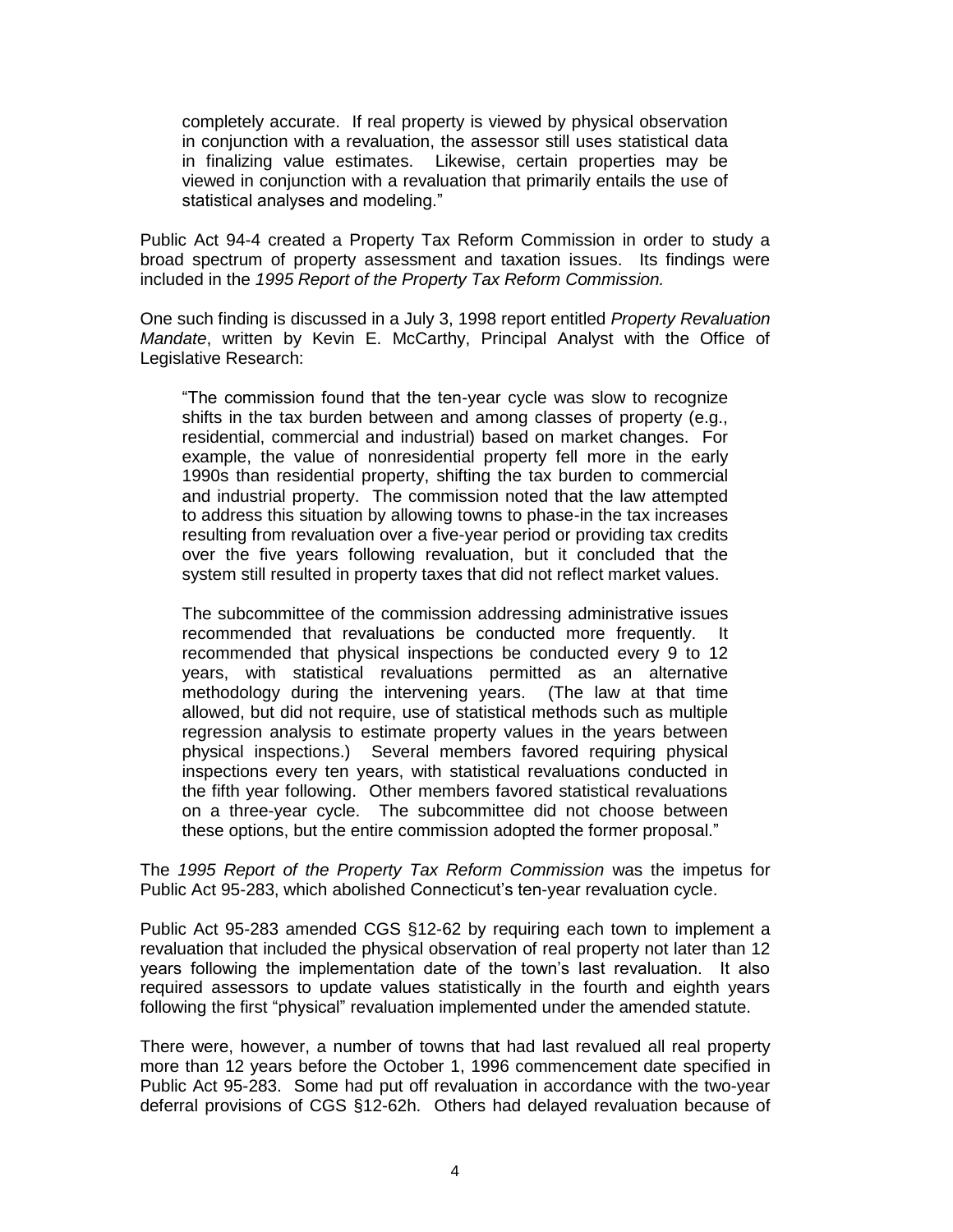special acts or amendments to CGS §12-62 that had previously affected revaluation commencement dates.

In an attempt to address this issue, Public Act 96-218 amended CGS §12-62 by establishing time frames for revaluations based on physical observations of real property and statistical updates of property values.

Objections to Public Act 96-218 centered on the fact that it required assessors to implement "statistical" revaluations earlier than they would have had to under Public Act 95-283 and prior to implementing their next "physical" revaluations.

In 1997, the General Assembly enacted an amendment to CGS §12-62 that seemed to satisfy all the concerns that had been raised.

Public Act 97-254 amended CGS §12-62 by instituting a schedule that listed the Year of Next Revaluation and the Year of Subsequent Revaluation for each town. The schedule balanced the 1.42 million real estate parcels throughout the state, so that a fairly equal number were subject to revaluation in each year. (See table entitled *Four-Year Revaluation Schedule* on page 6.)

The real property parcel-balanced schedule and four-year revaluation cycle remained in effect until the passage of Public Act 04-2 of the May 11 Special Session (hereinafter referred to as the "Act").

The Act made major changes to Connecticut's revaluation law:

- 1. Section 32 of the Act allows towns scheduled to implement a 2003, 2004 or 2005 revaluation, to defer that revaluation until no later than 2006; and
- 2. Section 33 of the Act amended CGS §12-62 by eliminating the schedule of revaluation dates for towns and extending, by one year, the time period between revaluations. Additionally, it requires a town that last "effected revaluation by statistical means" to "effect its next revaluation by physical inspection."

Since revaluations would occur less frequently (i.e., every five years, rather than every four years), legislators may have thought that the Act would serve to reduce revaluation costs. However, as this report shows, such costs will actually increase as a result of the revaluation deferral provision and the revised physical inspection requirement.

In the 39 years between 1950 and 1989, the General Assembly enacted three amendments to Connecticut's revaluation statute. In the past 15 years, however, 16 public acts amending CGS §12-62 have been enacted. The sheer number of these recent amendments to CGS §12-62 is evidence of the Connecticut General Assembly's struggle with the issue of real property revaluation.

To minimize both the impact and volume of any unintended consequences arising from future legislative changes to CGS §12-62, it is time to take a comprehensive and thoughtful approach with respect to the issue of real property revaluation.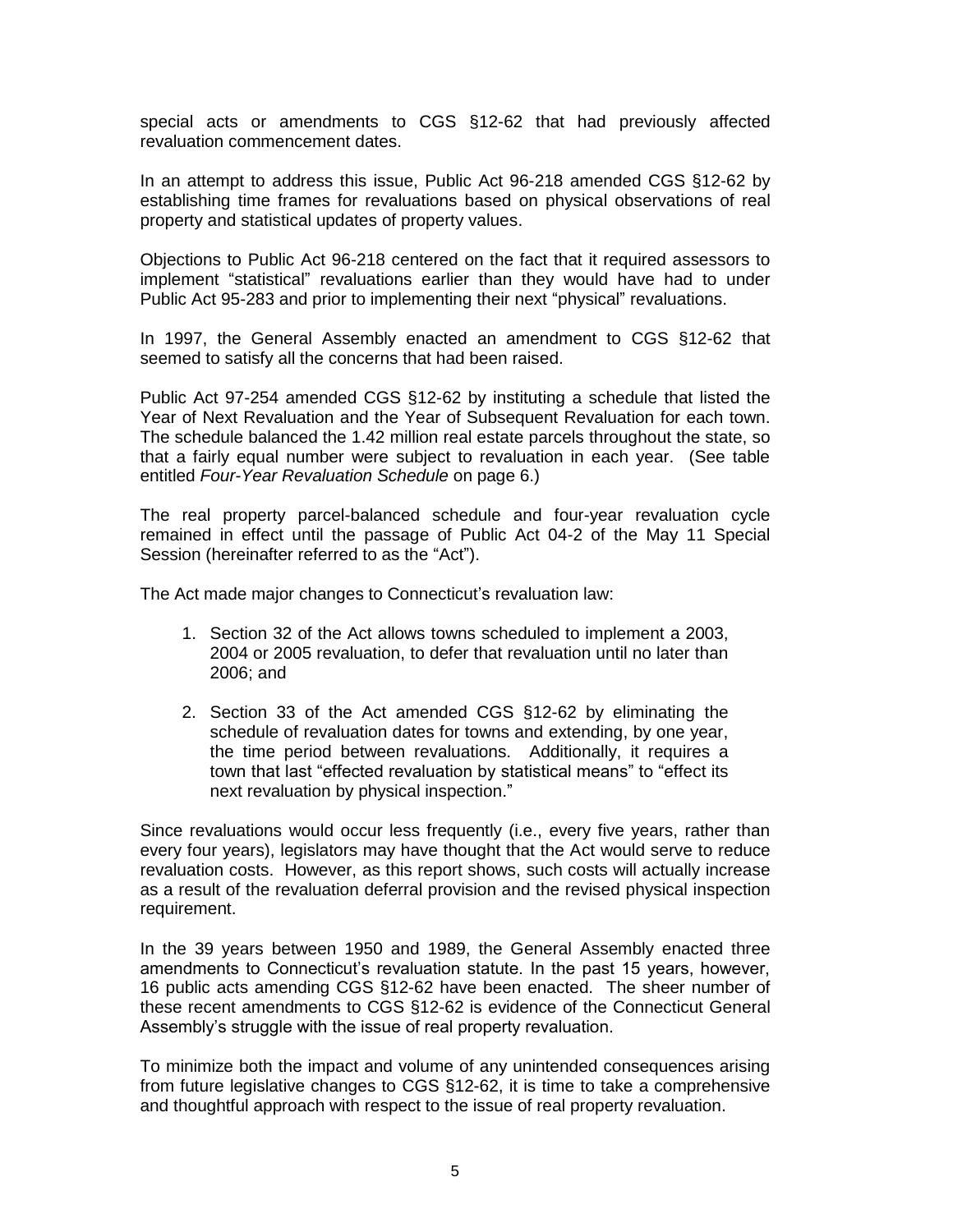#### **Revaluation Deferral**

On May 24, 2004, Office of Policy and Management Undersecretary W. David LeVasseur issued a Memorandum to town officials regarding the Act, from which the following is excerpted:

"Pursuant to Section 32 of this legislation, revaluations required for October 1, 2003, October 1, 2004 or October 1, 2005 do not have to be implemented prior to October 1, 2006...Our records indicate that 77% of Connecticut's towns are eligible to defer revaluation implementation based on this legislation…

When §12-62 of the Connecticut General Statutes was amended in the late 1990s, consideration was given to balancing the real property parcel count when the four-year revaluation schedule was enacted. If a significant number of eligible towns choose this deferral option, this balance will no longer exist. The result could be a greater demand for the services of revaluation companies in some years in the future, which could serve to increase the price they charge towns for these services."

Shown below is the real estate parcel-balanced revaluation schedule that existed prior to the Act's passage. This table was updated to reflect date changes for towns that implemented a revaluation earlier than the four-year schedule required and for those that that did so later than mandated, in accordance with the provisions of CGS §12-62(d)(3).

Even with delays and early implementations, there were still a fairly equal number of towns and real estate parcels that were subject to revaluation each year:

| Revaluation<br>Year | No. of<br>Towns | Percent of<br><b>State</b> | No. of Real<br><b>Estate Parcels</b> | Percent of<br><b>Total Parcels</b> |
|---------------------|-----------------|----------------------------|--------------------------------------|------------------------------------|
| 2003                | 48              | 28.40%                     | 346,829                              | 24.37%                             |
| 2004                | 41              | 24.26%                     | 417,220                              | 29.32%                             |
| 2005                | 39              | 23.08%                     | 316,325                              | 22.23%                             |
| 2006                | 41              | 24.26%                     | 342,855                              | 24.08%                             |
| Total               | 169             | 100.00%                    | 1,423,229                            | 100.00%                            |

#### Four-Year Revaluation Schedule

There is no deadline in the Act by which a town's legislative body must decide on the revaluation deferral provision. As a result, information concerning the number of deferred revaluations is currently incomplete.

To date, however, the Office of Policy and Management is aware of 35 towns (or 27% of the 130 towns that are eligible) that have chosen to defer their revaluations.<sup>3</sup> Six towns scheduled to revalue real property in 2005 are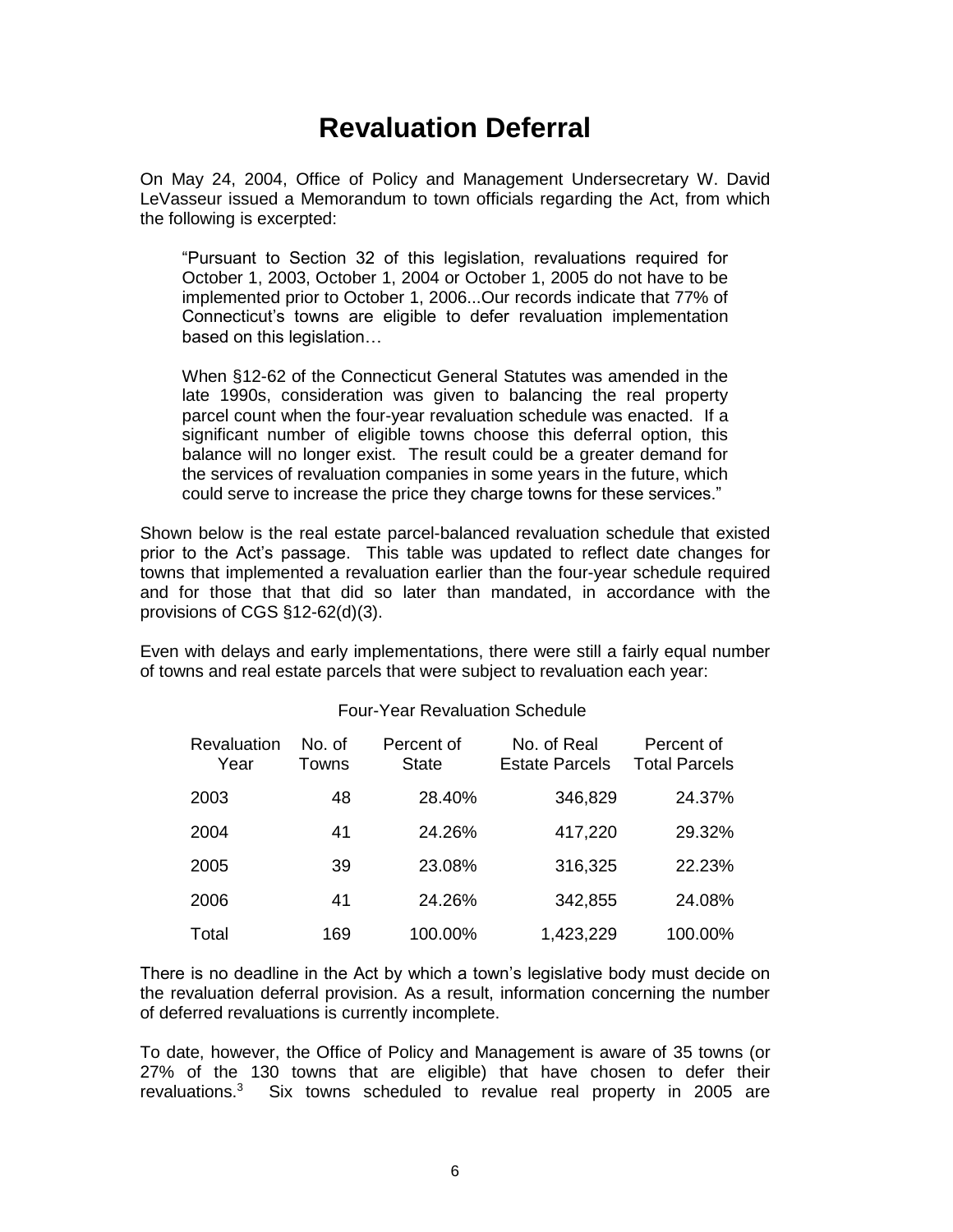considering whether or not to defer that revaluation until 2006. Additionally, three towns are delaying a 2004 revaluation for one year, in accordance with CGS §12- 62(d)(3).

Of the towns known to have deferred revaluation pursuant to the Act to date:

- 18 chose to defer a 2004 revaluation until 2005;
- 4 chose to defer a 2003 revaluation until 2006;
- 3 chose to defer a 2004 revaluation until 2006; and
- 10 chose to defer a 2005 revaluation until 2006.

The following table reflects the effect of these revaluation deferrals and delays, as well as the Act's revision to the revaluation cycle from four years to five years. (Town-specific revaluation years and parcel counts appear beginning on page 60. 4 )

Five-Year Revaluation Schedule Reflecting Deferrals Known To Date

| Revaluation<br>Year | No. of<br>Towns | Percent of<br><b>State</b> | No. of Real<br><b>Estate Parcels</b> | Percent of<br><b>Total Parcels</b> |
|---------------------|-----------------|----------------------------|--------------------------------------|------------------------------------|
| 2004                | 17              | 10.06%                     | 146,365                              | 10.28%                             |
| 2005                | 46              | 27.22%                     | 466,468                              | 32.78%                             |
| 2006                | 17              | 10.06%                     | 179,193                              | 12.59%                             |
| 2007                | 42              | 24.85%                     | 344,176                              | 24.18%                             |
| 2008                | 47              | 27.81%                     | 287,027                              | 20.17%                             |
| Total               | 169             | 100.00%                    | 1,423,229                            | 100.00%                            |

It is already apparent that the balance of real estate parcels subject to revaluation in a given year no longer exists.

The total number of real estate parcels encompassed within the 17 towns that will implement a revaluation in 2006 is less than 13% of the total number of parcels statewide.<sup>5</sup> In contrast, 46 towns will revalue approximately 27% of the total number of Connecticut's real estate parcels in 2005, and 42 towns will revalue almost 25% of that total in 2007.

In 2005 and 2008, the number of towns that will implement a revaluation is nearly identical. But, a substantially greater number of parcels will be revalued in 2005 than in 2008.

Since most towns outsource all or a portion of the revaluation process to a certified revaluation company, the greater demand in some years as opposed to others will undoubtedly impact costs. Towns with fewer real estate parcels than others may find it more difficult to compete for the services of such companies in years when a large number of revaluations will occur.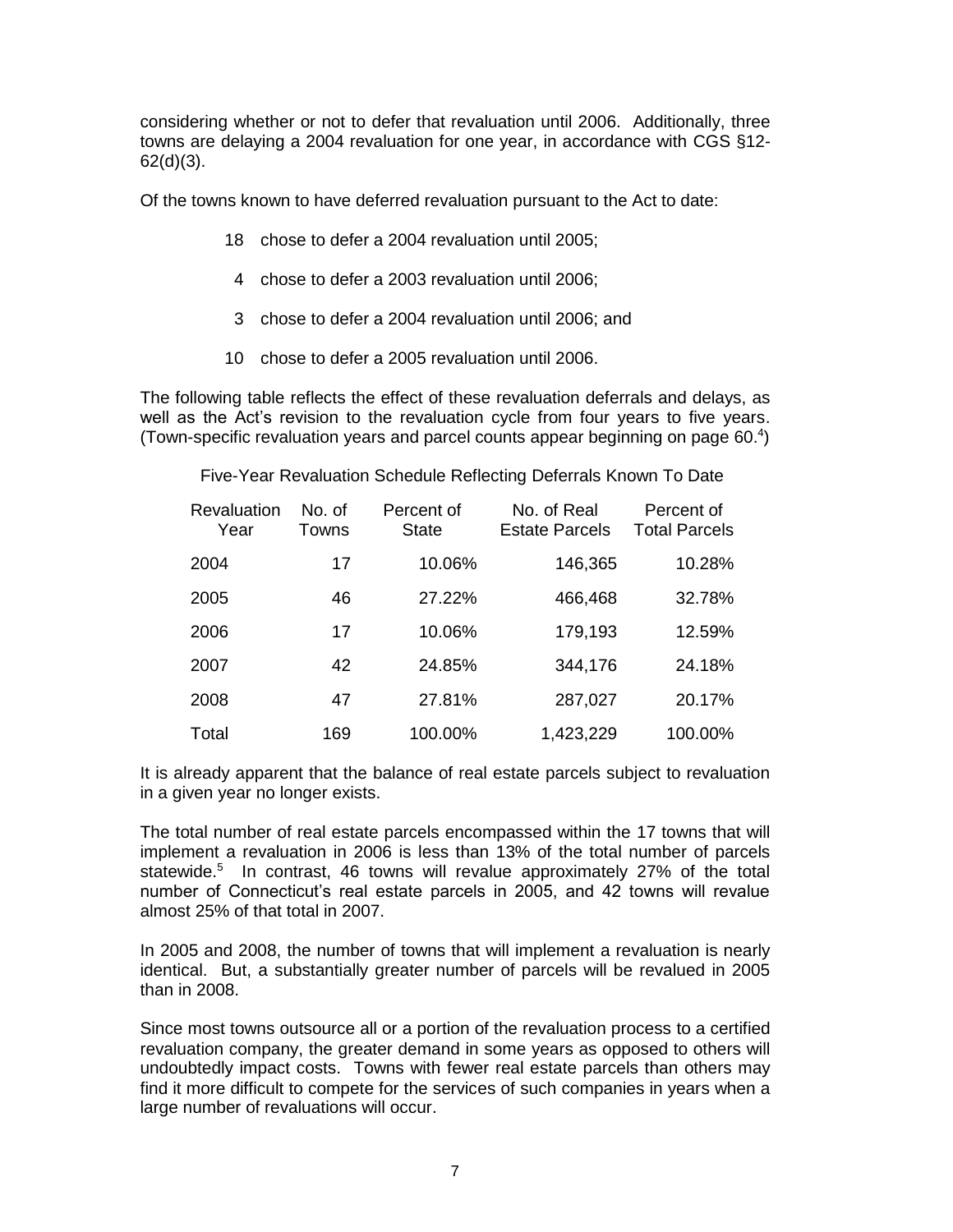In a June 2004 *Hartford Courant* article entitled *Reconsidering Revaluation*, staff writer Gregory Seay reported that at least one revaluation company had laid off three appraisers and a support staff member in anticipation of a business slowdown due to the deferral legislation. The article quoted the company's president as saying:

"Curtailing staff is a tough call…because it would be difficult to rehire people once the postponed revaluations are reactivated."

It appears, therefore, that revaluation company staffing levels could be problematic at the same time that there is greater demand, particularly in view of the limited number of active, certified companies doing business in the State of Connecticut. (See page 28 for information concerning such companies.)

#### **Requirement to View Property**

Ninety-four percent of *Questionnaire* respondents believe that periodically inspecting real property is an absolute necessity. Even before the Act's passage, however, there were differences of opinion as to the meaning of the term "view by physical inspection."

Forty-eight percent of *Questionnaire* respondents believe that the term requires them to measure and list property (a procedure that entails an interior and exterior inspection of each building and structure, as described beginning on page 10).

Forty percent of respondents believe that the term requires them to view property at its site, but that it does not necessarily require them to inspect the interiors of buildings. Four percent of respondents indicated that the term is vague and could mean an interior or exterior inspection, or both – essentially, whatever an assessor deems necessary. Two percent of respondents stated that the term is self-evident and the remaining 6% did not offer an opinion as to its meaning.

Regardless of these differences of opinion, assessors could view all the real estate in their jurisdictions over a period of time prior to the Act's passage, based on the former provisions of subdivision (3) of subsection (s) of CGS §12-62:

"An assessor shall have fulfilled the requirement to view by physical inspection if a physical inspection of a property has been made at any time from June 27, 1997 to October 1, 2009, inclusive, and thereafter, the assessor or board of assessors shall view by physical inspection each parcel of real estate no later than twelve years following the preceding inspection."

For example, an assessor could arrange to inspect 1/4 of the real property in a town in each of the four years preceding a 2009 revaluation. Or, the assessor could institute a plan to inspect property in one of three property classes over a period of time of the assessor's choosing. As long as property inspections occurred between June 27, 1997 and October 1, 2009, the statute's inspection requirement would be satisfied.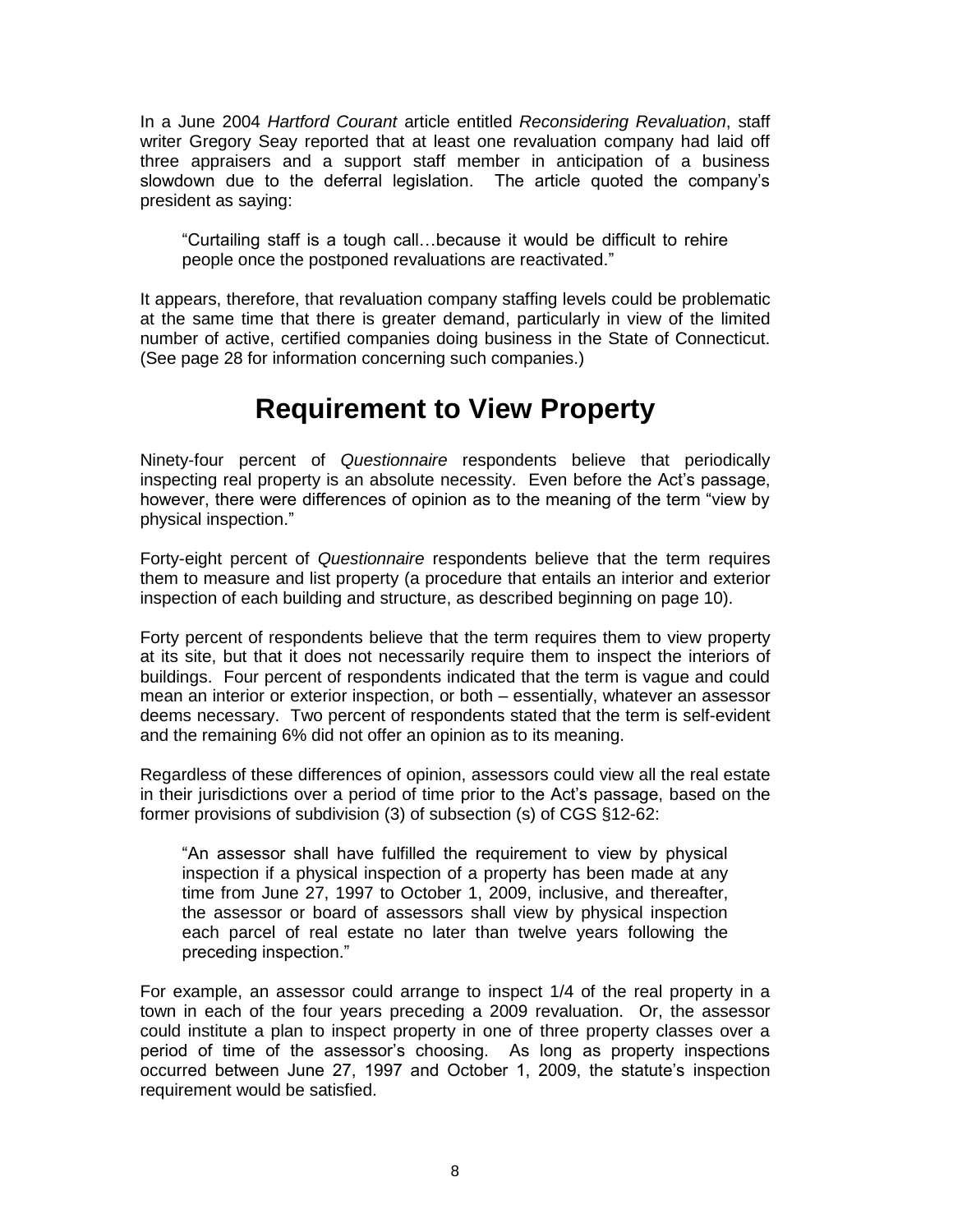Section 33 of the Act eliminated an assessor's ability to view property over time. Based on the Act's provisions, property inspections must occur for a specific revaluation – the one following the last revaluation "effected by statistical means." In other words, if the revaluation a town most recently implemented did not encompass inspections of all real property, the next one must.

This requirement may not be immediately operative given the Act's amendment to CGS §12-62(a)(3), which specifies "…in no case shall a physical inspection be required more than once every ten years." As illustrated in Undersecretary LeVasseur's May 24, 2004 Memorandum, more than one revaluation "effected by statistical means" will occur before the physical inspection requirement is operative:

"An example is the City of Waterbury, which implemented a revaluation that involved physical inspections of property on October 1, 2001 (fulfilling the requirement to view real property by physical inspection between June 27, 1997 and October 1, 2009). Pursuant to a Memorandum of Understanding with this agency, the city implemented a statistical revaluation on October 1, 2002.

Under §12-62, as amended, the city must next implement revaluation as of October 1, 2007 – six years following the effective date of the last revaluation that involved real property inspections. Since an assessor cannot be required to view property "more than once every ten years", it appears that the city's 2007 revaluation can be effected by statistical means, even though its last revaluation was also statistical in nature. Waterbury's October 1, 2012 would have to include physical inspections."

All towns that had budgeted for their next revaluations with the understanding that property inspections would not be required must revise their cost estimates if the requirement to inspect real property affects them immediately.

Southbury is one of the towns affected by this requirement. Southbury's assessor recently estimated that the cost of the town's 2007 revaluation will increase by \$200,000 due to the real property inspections that must occur for that revaluation. This is double the cost that the assessor had estimated for Southbury's next revaluation prior to the Act's passage.

In response to the *Questionnaire*, Shelton's assessor indicted that the city's assessment staff have been "…conducting physical inspections (exterior and interior) of a section of the city each year since the 2001 revaluation." The assessor believes that property inspections conducted by assessment staff over a period of time is not only cost effective, but leads to better quality control and a minimization of data errors.

Shelton's assessor and those of other towns that had begun the inspection process with the objective of completing it by 2009 are in a difficult position. Since inspections cannot occur over time (but rather are tied into a specific revaluation date), these assessors may have to arrange for properties already inspected to be visited again.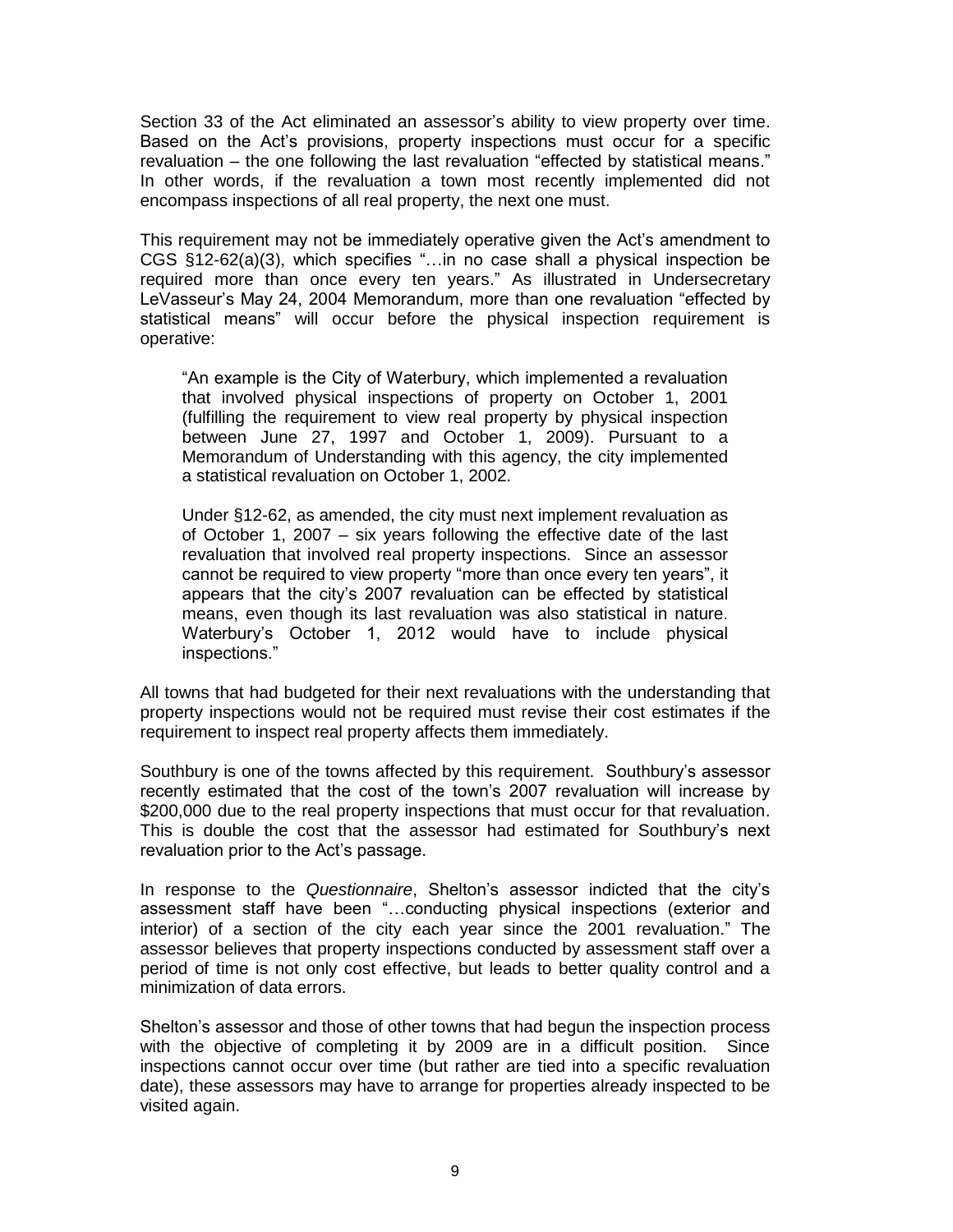New Britain assessment personnel had planned on inspecting each improved real property parcel's exterior and interior between 2005 and 2009. However, pursuant to the Act, the city's October 1, 2007 revaluation must include inspections because they were not part of the 1998 or 2002 revaluations. There are not enough city assessment personnel available to complete these inspections prior to 2007. As a result, New Britain will have to out-source the inspection process.

Because of the labor-intensive nature of property inspections, the cost a revaluation company charges to conduct them is, by far, the most expensive component of any revaluation contract. Since New Britain has a considerable number of real estate parcels, the city's cost for the 2007 revaluation will be substantial based on this requirement.

#### **Property Data Collection and Verification**

Assessors are well aware that one cannot base decisions about the valuation of real property on anything other than accurate information.

As is true with respect to their various interpretations of the term "view by physical inspection" assessors have differences of opinion as to the best method of obtaining or verifying accurate information regarding the real property they are responsible for valuing for tax purposes.

### *Measuring and Listing*

A full inspection of each real property parcel is one of the means of obtaining information regarding property characteristics that affect value. Measuring and listing is the term that describes a full property inspection.

Measuring and listing property occurs in each town in every year, even one in which a revaluation is not effective. For example, once a building inspector issues a certificate of occupancy, an assessor measures and lists the improvement a property owner made.

The process entails a visit to a property by a person who observes and either records or verifies the accuracy of the property's characteristics. The person measures the exterior dimensions of a building or structure and enters the interior, noting the type and style of construction, number of stories, total number and type of rooms, types of heating and cooling systems, number of fireplaces, number and type of plumbing fixtures, finished basement or attic space, etc. The person also makes notations about the property's general condition (e.g., below average, average, above average or superior).

Substantial remodeling or renovation can alter a building's interior, even if its external dimensions remain the same over time. If a property owner finishes the basement in a home without having taken out a building permit, the assessor is unlikely to be aware of the improvement. When there is a periodic inspection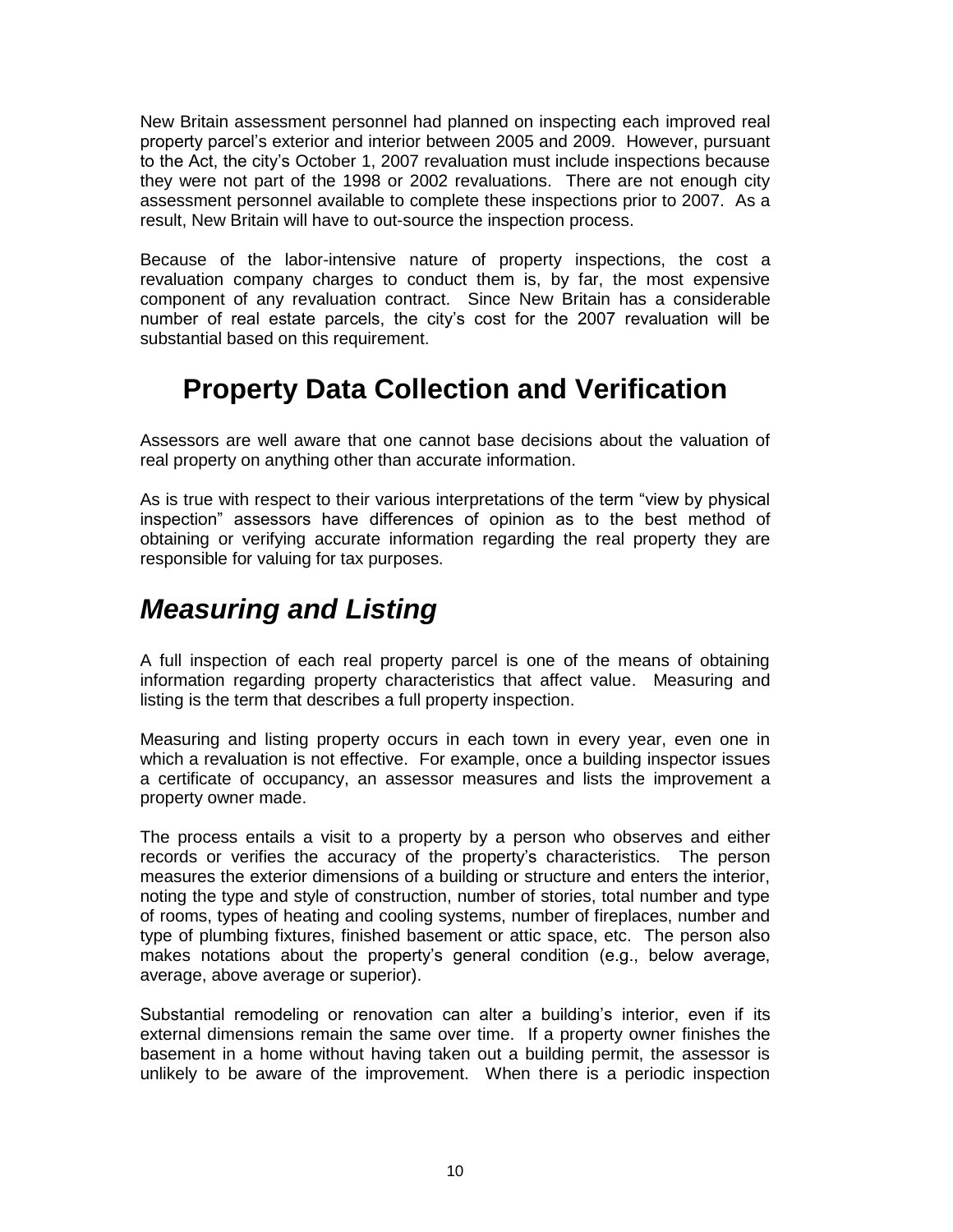program, the person responsible for measuring and listing the property would discover the additional finished living area.

It is not always possible to measure and list all improved real property in a town. While measuring all such property may be theoretically possible, interior inspections are more difficult since most people are at work during normal business hours when attempts to inspect property take place. Also, some owners simply refuse to allow entrance to their properties, especially given that the public has become more security conscious of late.

Furthermore, there is no statutory provision specifically allowing assessors to measure and list real property.

However, for almost every revaluation that occurred during the last century, there was an attempt to measure and list all real property in each town. This process did not always result in totally accurate information regarding each property's characteristics.

The person who conducted the inspection may have made a mistake in observation (e.g., noticing two full baths in a home that has two full and one-half baths). When notes taken during the property visit were transferred to a computerized format, errors could have occurred. Or, a property owner could have made improvements after an inspection date but before the effective date of a revaluation.

In Killingly, the assessor compared data collection via measuring and listing for the 1974 and 1984 revaluations, and then again with respect to the town's 1994 revaluation. According to information the assessor supplied in response to the *Questionnaire*, data changed for approximately 20% of the real property in the town from one revaluation date to the next. About half the changes involved property improvements not covered by building permits. (The assessor reported that 90% of those changes were minor in nature – the addition of a deck, shed or a finished basement that did not greatly add to a property's value.)

The remaining changes, affecting 10% of the real property in the town, consisted of data collection errors. Fifty percent of the errors occurred as of the previous revaluation, and 50% represented data collection or recording errors at the time of the then current revaluation.

The Killingly assessor also arranged to have 10% of the commercial properties in the town inspected for the most recent revaluation (the one implemented as of October 1, 2002), even though that revaluation was primarily "statistical" in nature.

This practice is not unusual – the majority of *Questionnaire* respondents indicted that some property inspections occurred for each recent revaluation. In most cases, these inspections encompassed properties that recently sold or those for which building permits were outstanding only.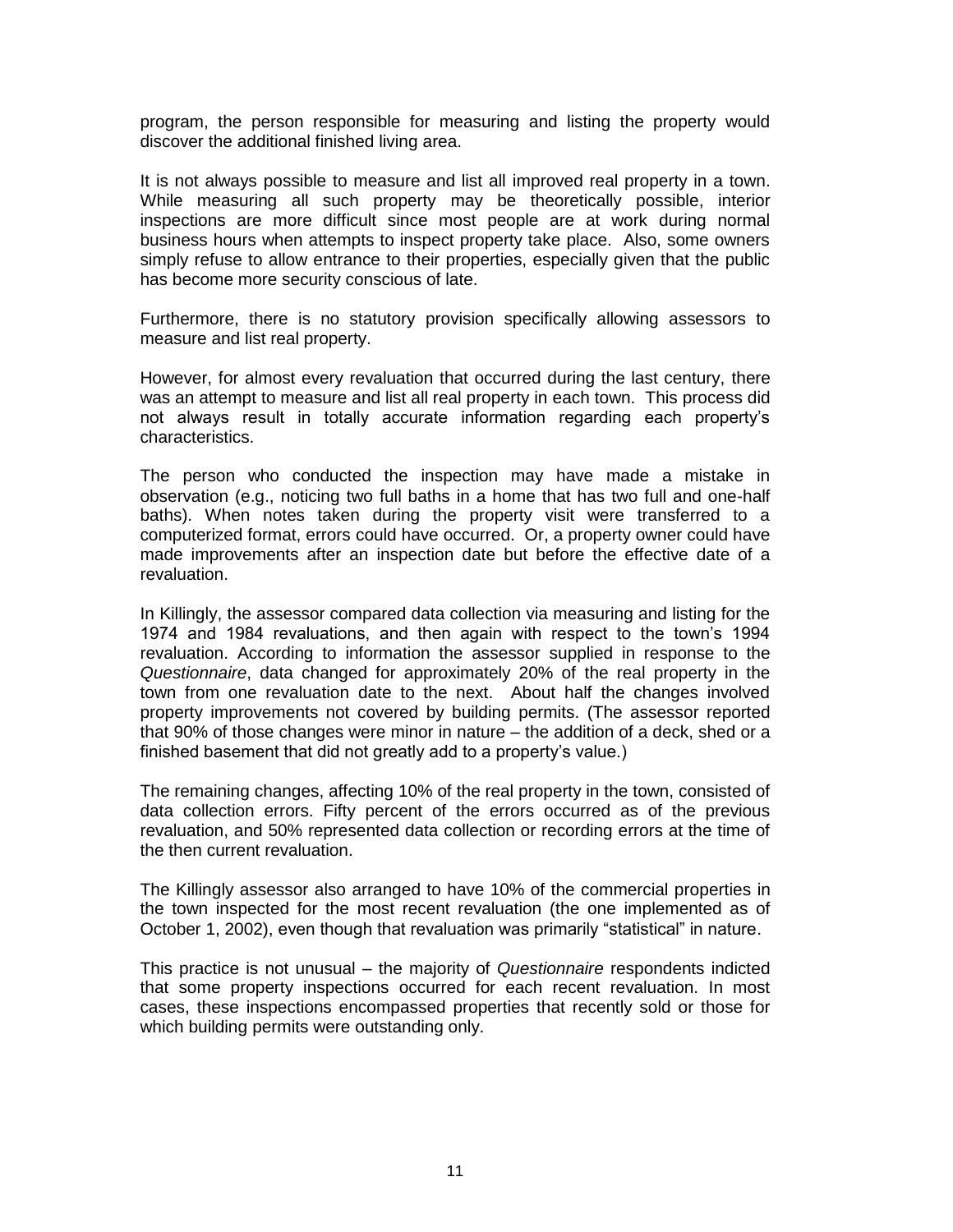#### *Other Data Verification Methods*

Assessors have means at their disposal to verify the accuracy of property inventory data other than measuring and listing. These can include interviews with a property's owner or information another person with knowledge of a particular property provides to a town official. For instance, an appellant who cites a particular property as comparable to the appellant's property may provide such information to a town's Board of Assessment Appeals.

Some towns have web sites on which an image of each improved real property parcel appears, together with information concerning the property's characteristics and its assessment. By accessing the web site, property owners and others are able to ascertain whether or not a property's characteristics are accurate. This may lead to a person contacting an assessor to indicate that information as listed is incorrect.

Assessors also obtain information regarding a property's characteristics from other sources, such as financial institutions or private appraisers. Realtors' listings are a source of such information, as are various internet sites devoted to properties that are for sale. Assessors can access these sites and review the information they contain for purposes of verifying the data that an assessor's property record contains with respect to a property listed for sale.

#### *Property Questionnaires*

Assessors recently began to use a property questionnaire (or data mailer) as a means of obtaining a property owner's verification of the accuracy of real property data. In fact, 82 assessors used data mailers when conducting revaluations over the past several years. Thirty-nine assessors did not use data mailers and 15 assessors did not indicate in their responses to the *Questionnaire* whether or not they used them.

Two types of data mailers are utilized, the most common of which is one that lists a particular property's relevant characteristics.<sup>6</sup> Instructions accompanying this type of data mailer indicate that a property owner should correct any inaccuracies regarding the property's characteristics as listed.

Of the 80 assessors who used this type of data mailer, 31 indicated that they requested all recipients to return them to the assessor's office. Forty-eight assessors instructed property owners not to return a data mailer that accurately reflected property information, and one assessor did not indicate the type of response required.

Thirty-seven assessors sent this type of data mailer to all real property owners, while 36 sent them to certain property owners only (such as owners of residential property or of condominiums). Four assessors sent such data mailers to the owners of properties that recently sold or to owners who did not allow entry to their properties. Three assessors did not specify the property owners to whom they sent data mailers.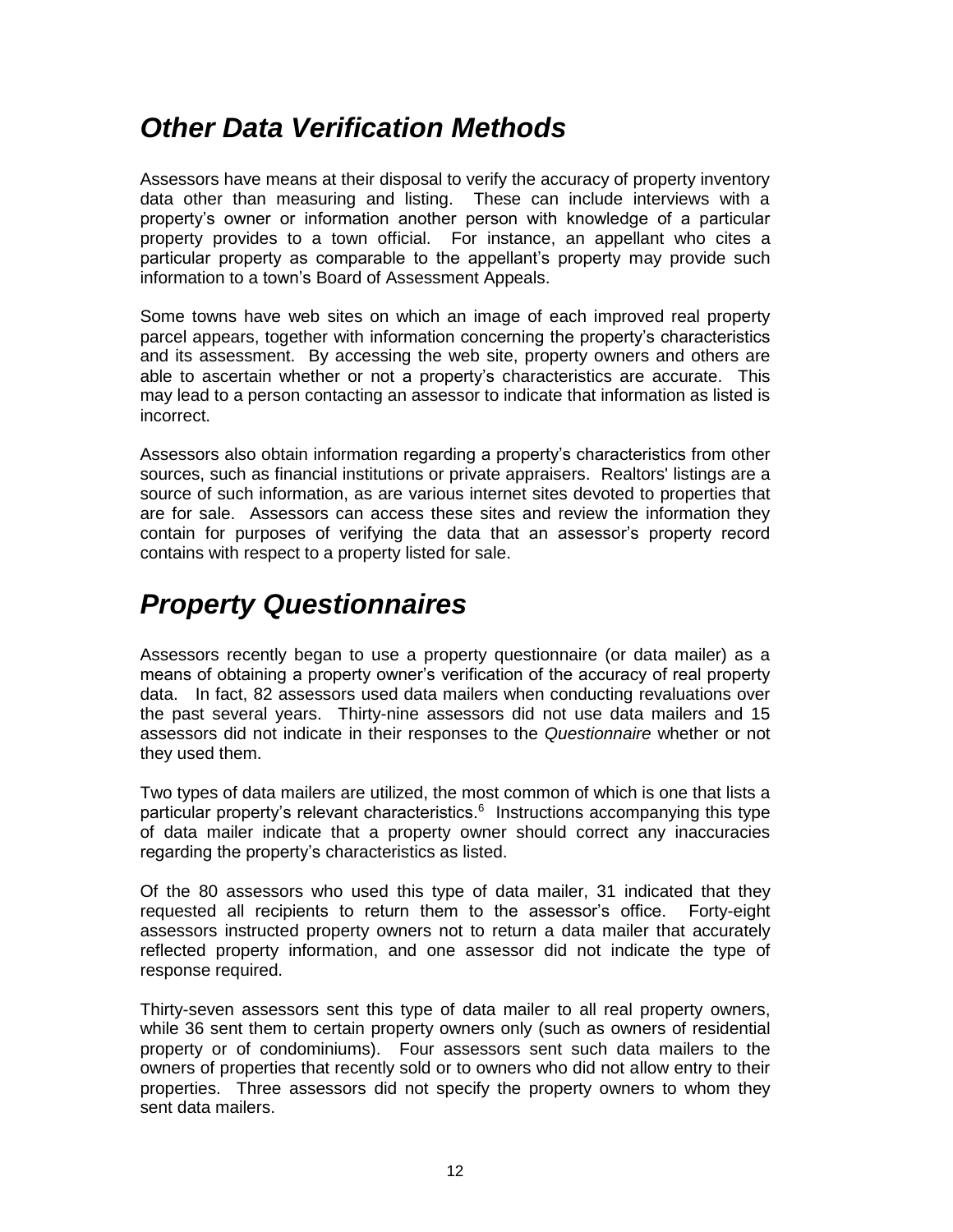If the information that an owner returns on a data mailer differs from the data on an assessor's property record, the assessor has various alternatives. The assessor can change the data on the property record to reflect that on the data mailer, discuss the non-matching data with the property owner or arrange to measure and list the property.

Assessors have differing degrees of confidence with respect to the use of data mailers. Some of them do not believe that property owners can be relied upon either to report property information accurately, or to return a data mailer reporting a change that may result in a valuation increase. Others have a more favorable view of this method of verifying property data.

All residential property owners in Killingly were sent data mailers for the town's 2002 revaluation. They were requested to return them only if the information as listed on the data mailer required a correction.

Ten percent of the residential property owners in Killingly returned a data mailer with changes noted. According to the assessor, "Half required a value change…the other half were minor clerical changes that didn't affect value." Of those data corrections that affected valuation, half resulted in value increases and the other half necessitated decreases in value.

The Windsor assessor sent data mailers residential property owners in the town in conjunction with each of the last three revaluations, requesting their return even when there were no corrections to a property's recorded data.

Residential taxpayers in Windsor have returned data mailers for 9,124 real property parcels, in which they verified the accuracy of the data in the assessor's records. (These data were compiled at the time each property was last measured and listed and have been continuously updated to reflect changes for new construction or demolitions.) With respect to the remaining 869 residential property parcels in the town, a data mailer has not been returned or the information a property owner supplied does not match that in the assessor's records.

According to the assessor, more than 91% of the owners of 9,993 residential real property parcels located in Windsor have verified the data used to value their properties.

In addition to using data mailers, the Windsor assessor and a revaluation company employee conducted a drive-by inspection (or field review) of all improved residential, commercial and industrial properties for each revaluation following the one in which all real property in the town was last measured and listed. Also, Windsor is one of the towns in which information concerning real estate, including a digital image of each improved real property parcel, is available on a web site.

In a Memorandum dated May, 4, 1999, Town Attorney Vincent W. Oswecki, Jr., issued a legal opinion concerning the Windsor assessor's data verification and property inspection procedures as described above. The following excerpt is from that Memorandum: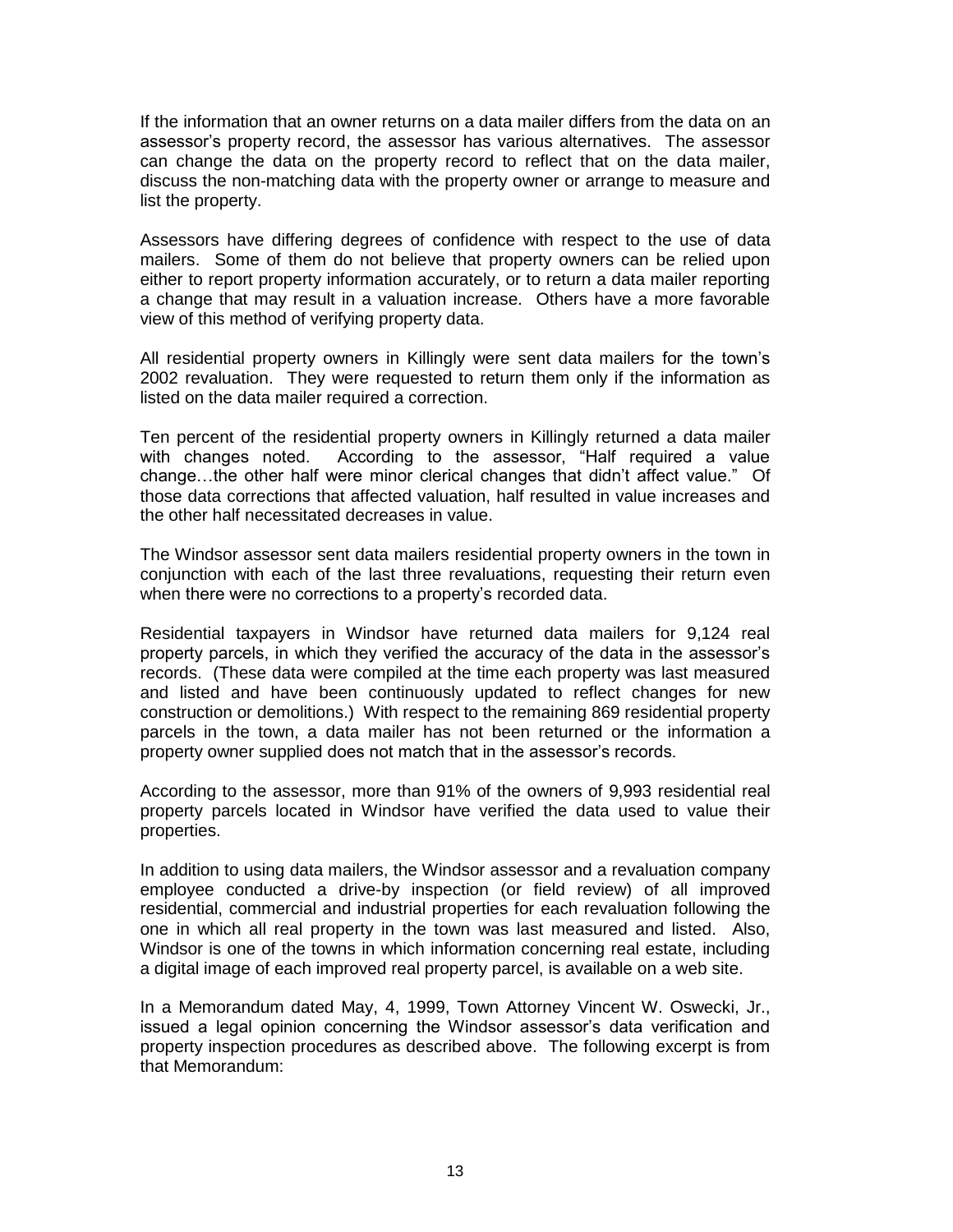"…Your methodology allows for a voluntary declaration similar to what is done with respect to personal property. It is less intrusive and more respectful of the homeowner's privacy. It also avoids the complexity of seeking an administrative search warrant where a homeowner objects to you or a revaluation company employee entering their living quarters. Unless the Office of Policy and Management of the State of Connecticut under *Connecticut General Statutes* Section 12-2(b) issues a pronouncement or interpretation of what is meant by 'view by physical inspection', there can be no definitive answer as to what methodology would satisfy the statutory requirement. Section 12-62(e) gives us some comfort that the assessor may establish the 'methodology' to accomplish the inspection or 'view by physical observation'.

One omission, however, I think should be addressed in your methodology is that there is no indication that you or the revaluation company will view unimproved residential, industrial and commercial property. I can understand why you might not do this, but the statute does not make any exception for the obligation to 'view by physical inspection'. It requires the inspection of 'all' real estate. *Connecticut General Statutes* Section 12-62(3) gives the assessor any time from June 27, 1997 to October 1, 2009 to make the physical inspection and then no later than 12 years following the preceding inspection.

In summary, I find no requirement that the assessor enter the interior of each and every house or building personally or through the revaluation company. However, our procedures should ensure that each and every property, whether improved or unimproved, be inspected by the assessor or revaluation company. Being present on the property, taking a digital image of the property, recording that digital image and comparing it with existing data would be one method to satisfy the statutory requirement of an inspection. Please note that the statute is silent as to the assessor's ability to delegate this responsibility to anyone but a revaluation company. Since you are given discretion as to the methodology to be employed, I think you have some latitude in this area. However, I do not believe you have any latitude to exclude any properties from the inspection."

#### *Field Reviews*

A field review of all or a portion of the real property in a town generally occurs prior to the completion of a revaluation. The field review procedure is not unique to Connecticut – assessors in many other taxing jurisdictions also conduct field reviews as part of the revaluation process.

As the name implies, a field review requires the reviewer's physical presence in the neighborhood in which real property is located.

During a field review, the reviewer compares each property's new valuation with the recorded data for the property and its observable characteristics. The objective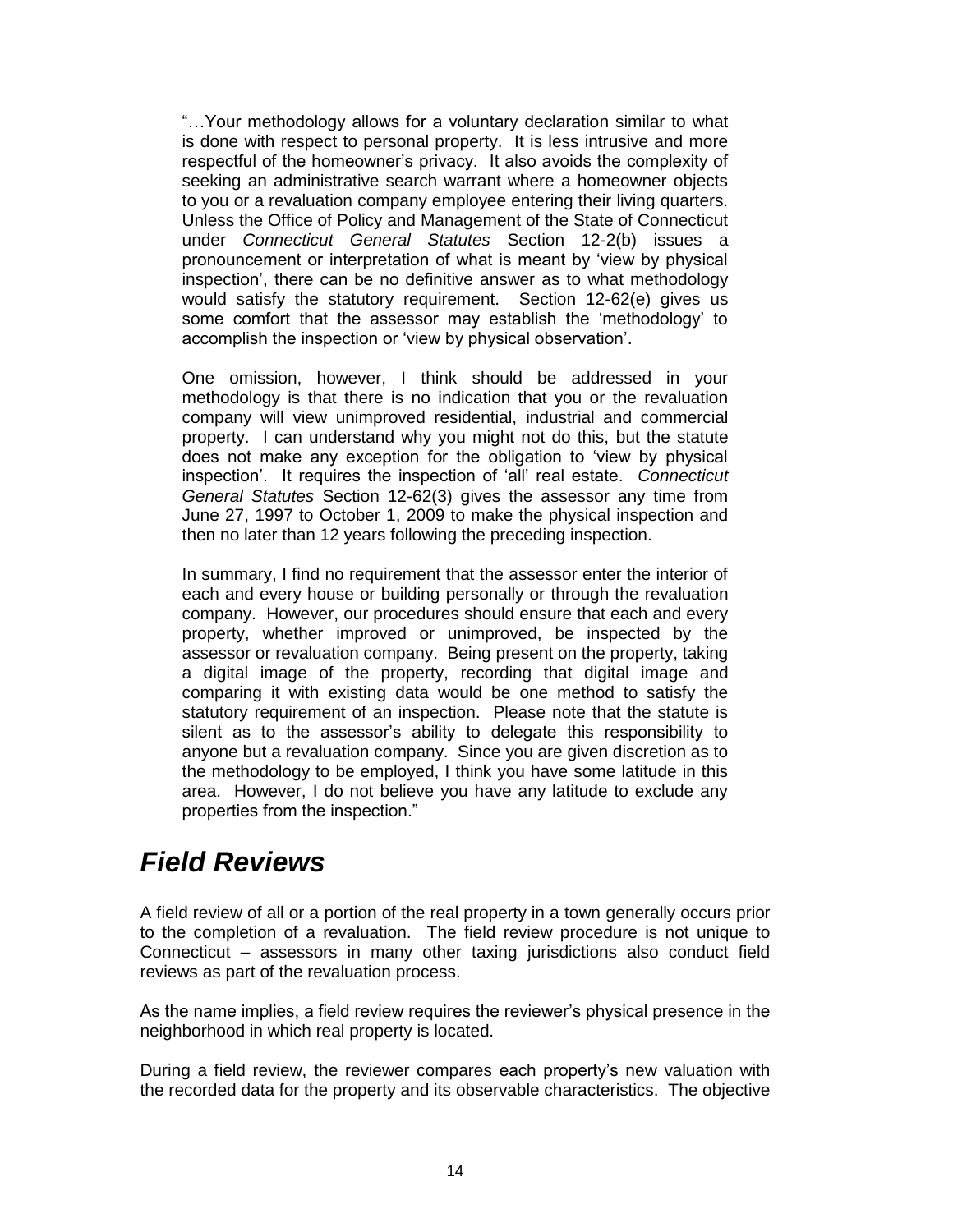is to ensure that each property's value is appropriate and that it is consistent with the values of other like properties in the area.

Assessors in Massachusetts conduct revaluations more frequently than those in Connecticut. Additionally, staff of the Massachusetts Department of Revenue provides oversight regarding revaluation programs administered by that state's assessors. The following excerpts are from *Guidelines for Development of a Minimum Reassessment Program*, issued by the Massachusetts Department of Revenue, Bureau of Local Assessment:

"Regardless of the method employed to value property, the assessors must also review the new values for sold and unsold properties in the field to ensure valuation consistency and uniformity…

- 1. Where a reassessment program provides for the development and implementation of a new valuation system or a data conversion program (manual or automated), a full field review of all data and the new valuations of all parcels must be conducted. This is required regardless of whether (1) a new data collection is being undertaken or (2) existing property inventory data is being used...
- 2. In all other types of reassessment programs, including an upgrade of a current appraisal system, a field review of a sufficient number of properties must be conducted to verify that the application of the valuation methodology employed has resulted in the uniform and consistent valuation of comparable sold and unsold properties. The extent of the valuation field review activities required will depend on many factors including, for example, the results of data quality studies, sales adjustments made, and the review appraiser's familiarity with the community's valuation system and property. The field review should include a review of the data and new valuations of all sales and a representative sample of unsold properties.
- 3. Assessors must keep comprehensive records documenting the review and its results. If systematic errors are identified, appropriate corrective measures should be taken. Therefore, the field review, whether full or partial, must be completed early enough in the valuation process to allow for corrections."

The Regulations of Connecticut State Agencies concerning performance-based revaluation testing standards (which are described in greater detail beginning on page 25) contain a similar, though less specific, requirement in subsection (b) of §12-62i-4:

"A review of all real property values derived from the revaluation program shall be conducted. The process by which the review was conducted shall be put in writing and all changes in valuations effected during the review shall be documented."

This review requirement applies to one of the two regulatory standards only. Furthermore, a field review is not specifically required.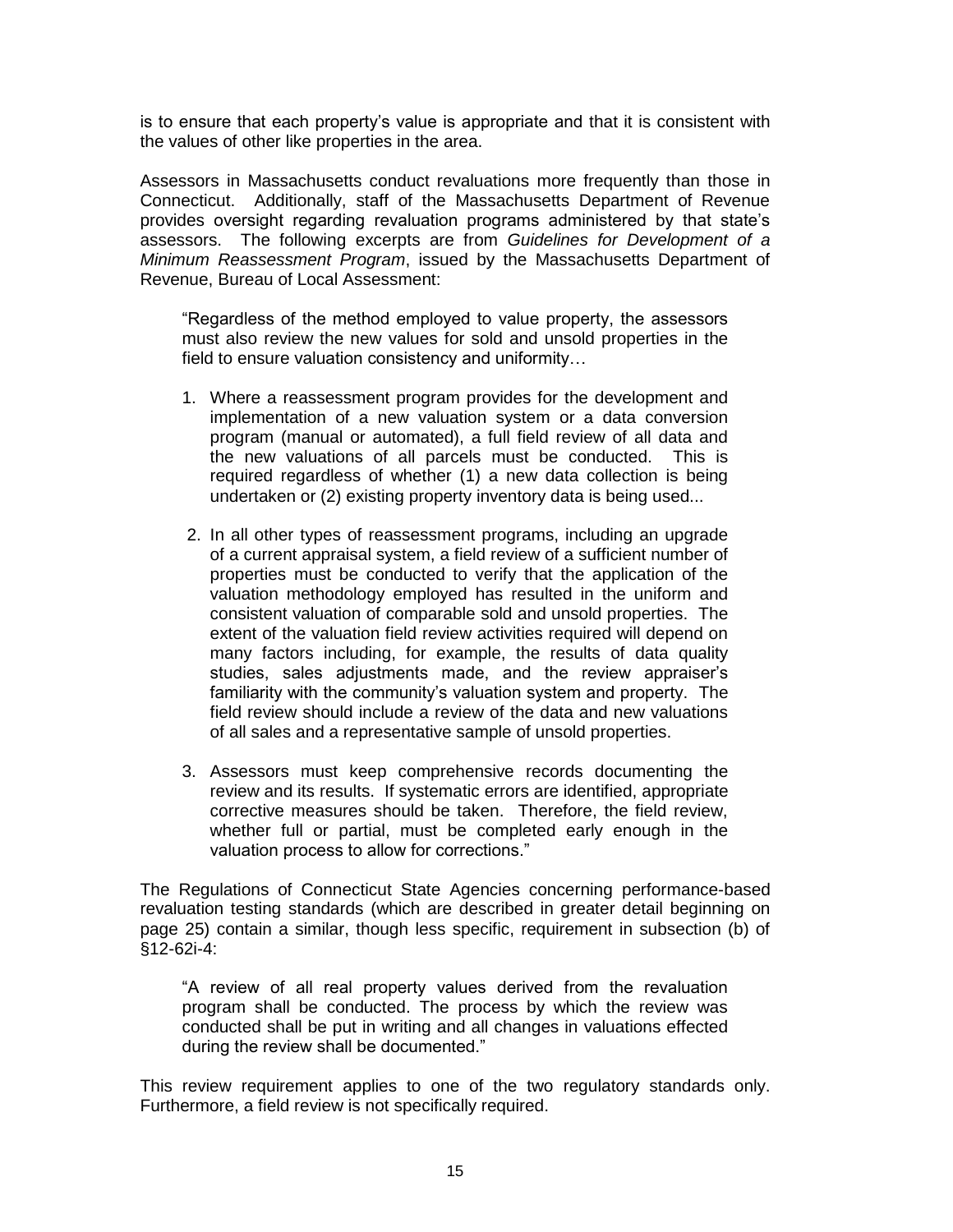#### **Connecticut's Statutory Valuation Requirements**

Various statutory provisions address the valuation of real property in Connecticut.

The provisions of subsection (b) of CGS §12-62a require towns to "…assess all property for purposes of the local property tax at a uniform rate of seventy per cent of present true and actual value, as determined under section 12-63."

Pursuant to the requirements of CGS §12-63, the present true and actual value of all real property (other than certain farm, forest or open space land) must be "the fair market value thereof and not its value at a forced or auction sale."

The method of valuing income-producing property (excluding residential property of six or fewer units, when the owner resides in one of the units) is set forth in CGS §12-63b. This statute provides that when "…there is insufficient data in such town based on current bona fide sales of comparable property which may be considered in determining such value" assessors must:

"…determine such value on the basis of an appraisal which shall include to the extent applicable with respect to such property, consideration of each of the following methods of appraisal: (1) Replacement cost less depreciation, plus the market value of the land, (2) the gross income multiplier method as used for similar property and (3) capitalization of net income based on market rent for similar property."

Subsection (b) of CGS §12-63b defines market rent as "the rental income that such property would most probably command on the open market as indicated by present rentals being paid for comparable space." This subsection also requires assessors to consider actual rental income under the terms of an existing lease.

Pursuant to CGS §12-63c, assessors have the authority to require owners of income-producing properties to provide information concerning the revenues such properties produce and the costs to operate them.

An assessor is prohibited by CGS §12-63d from changing the assessed value of real property from one assessment year to the next "…solely on the basis of the sale price of such parcel in any sale or transfer of such parcel." Under Connecticut law, property is treated the same for tax purposes regardless of whether or not a transfer of ownership occurs. This statute also recognizes the fact that a property's sale may not represent a fair market transaction.

Real estate that is subject to taxation is described in CGS §12-64, as amended by Section 2 of Public Act 03-269. This statute provides for a separate assessment in a lessee's name in certain cases. Additionally, it requires assessors to determine the percentage (not exceeding 100%) of each real estate parcel's present true and actual value.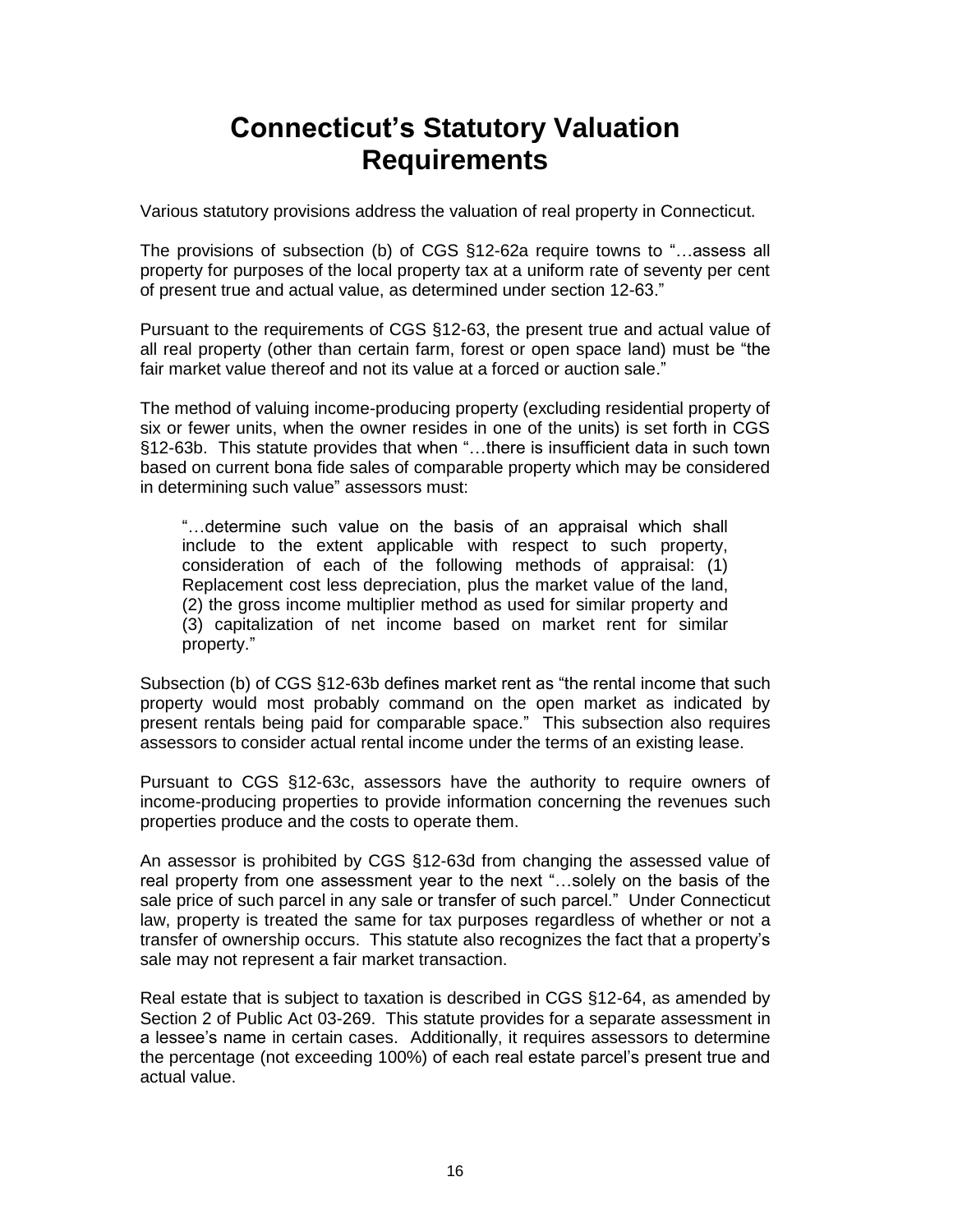#### **Computer-Assisted Mass Appraisal**

A Computer-Assisted Mass Appraisal (CAMA) system is needed in order to estimate the current fair market value of real property in all but the smallest of taxing jurisdictions. These are automated systems that contain property inventory data and (according to the International Association of Assessing Officers' *Standard on Mass Appraisal of Real Property*, most recently updated in February of 2002*)* allow assessors to "rely upon valuation equations, tables, and schedules developed through mathematical analysis of market data."

In the early 1990s, only a handful of Connecticut assessors had use of a CAMA system. Today, such a system is located in the vast majority of assessors' offices. (The assessor of Scotland is the only respondent to the *Questionnaire* who reported not having a CAMA system.)

The recent change in CAMA system availability is due in large part to the financial assistance program that CGS §12-63f provides. To date, the State of Connecticut has paid a total of nearly \$3.5 million in grants to towns for the development and modification of CAMA systems. (Currently, claims totaling \$600,000 await final approval and \$280,000 is available for the payment of grants in the current fiscal year. The Office of Policy and Management must obtain a bond authorization for the \$320,000 needed to pay the remaining claims.)

The design of a CAMA system provides for the computation of estimated fair market values for all real property based on unit values (such as the value per square foot). Unit values are determined on the basis of analyses of current market data in conjunction with three nationally recognized mass appraisal valuation methods: the comparable sales approach, the cost approach and the income approach. The valuation method that is used depends on the type of property being valued and the availability of data.

Generally, the comparable sale approach is most applicable to residential property because sufficient data are available regarding homes of different types that sell under fair market conditions. Under this approach, property characteristics, or variables, that impact the prices paid for properties are determined, as are their relationships to those prices. A determination is made of the necessary adjustments to a CAMA system's valuation tables for such variables, so that all property of a similar type can then be valued using a mathematical formula.<sup>7</sup>

Recent fair market sales data may indicate, for example, that colonial homes of 2,400 square feet of similar age and condition on a one-acre lot are commanding a price of \$410,000 in some neighborhoods. Based on an analysis of vacant land sales, an assessor may determine that a one-acre lot value of \$155,000 is justified. The value of the home is, therefore, approximately \$106.25 per square foot. All similar colonial homes in that neighborhood should be valued at roughly that amount per square foot, with appropriate value modifications made for different characteristics (e.g., the existence of central air conditioning or another such amenity in some homes, but not others).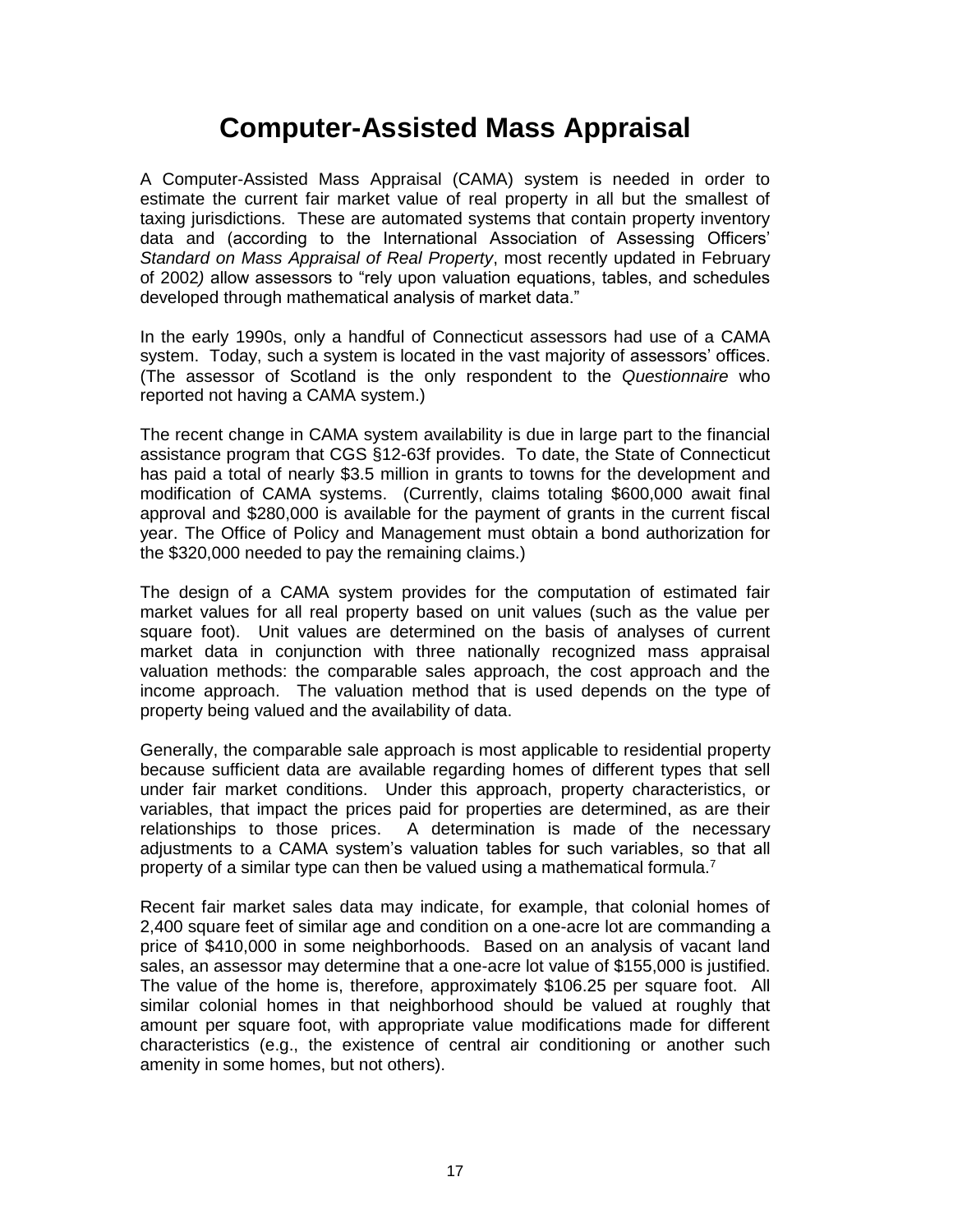The cost approach (as cited in CGS §12-63b) is the most commonly used method of valuation. It is applicable to all types of improved property due to the fact that one can always establish the replacement cost – the cost to replicate a building, structure or other improvement (e.g., fencing or a paved parking lot) today. This valuation method is particularly useful in estimating the value of real property for which a sufficient number of comparable sales do not exist.

An assessor determines current construction costs, including labor and materials, for various types of improvements and enters them into a CAMA system (again, on a unit value basis) in order to determine the replacement cost of each improvement. The replacement cost, less depreciation from all sources, equals the estimated value of the improvement. By adding the depreciated replacement cost of the improvement to the market-based value of the land, the total property value is determined.

For the income approach, a capitalization rate is developed and used to convert market-based net operating income into value, again by applying a mathematical formula. A capitalization rate reflects the current annual dollar amount of a return on a real estate investment, as well as the amount a typical investor expects to recapture when selling the property. Net operating income for various property types (i.e., market rent minus typical operating expenses) is determined based on information that owners of income-producing properties provide assessors.

Each of these valuation methods uses current market data analyses. The comparable sales approach uses recent prices paid for similar properties in fair market transactions and an analysis of the contributions of salient property characteristics to those prices. The cost approach uses current construction cost data and an analysis of fair market sales to determine applicable depreciation factors that will account for each property's total accrued depreciation at the time it is valued. The income approach uses both current income and expense information and a capitalization rate composed of current mortgage interest and equity rates.

The International Association of Assessing Officers' February 2002 *Standard on Mass Appraisal of Real Property* describes these mass appraisal valuation methods in much greater detail than can be provided here, as do various text books that organization publishes.

#### **Property Valuation Appeals**

The provisions of CGS §12-55, as amended by Section 1 of Public Act 03-269, require assessors to send property owners a written notice of an increase in value over the value that previously determined the owner's assessment. While this requirement is applicable with respect to real or personal property valuation increases in any assessment year, CGS §12-55 provides that increase notices in a revaluation year are sent pursuant to subsection (f) of CGS §12-62.<sup>8</sup>

Information concerning the manner in which a taxpayer may file an appeal hearing request with a town's Board of Assessment Appeals is included in a valuation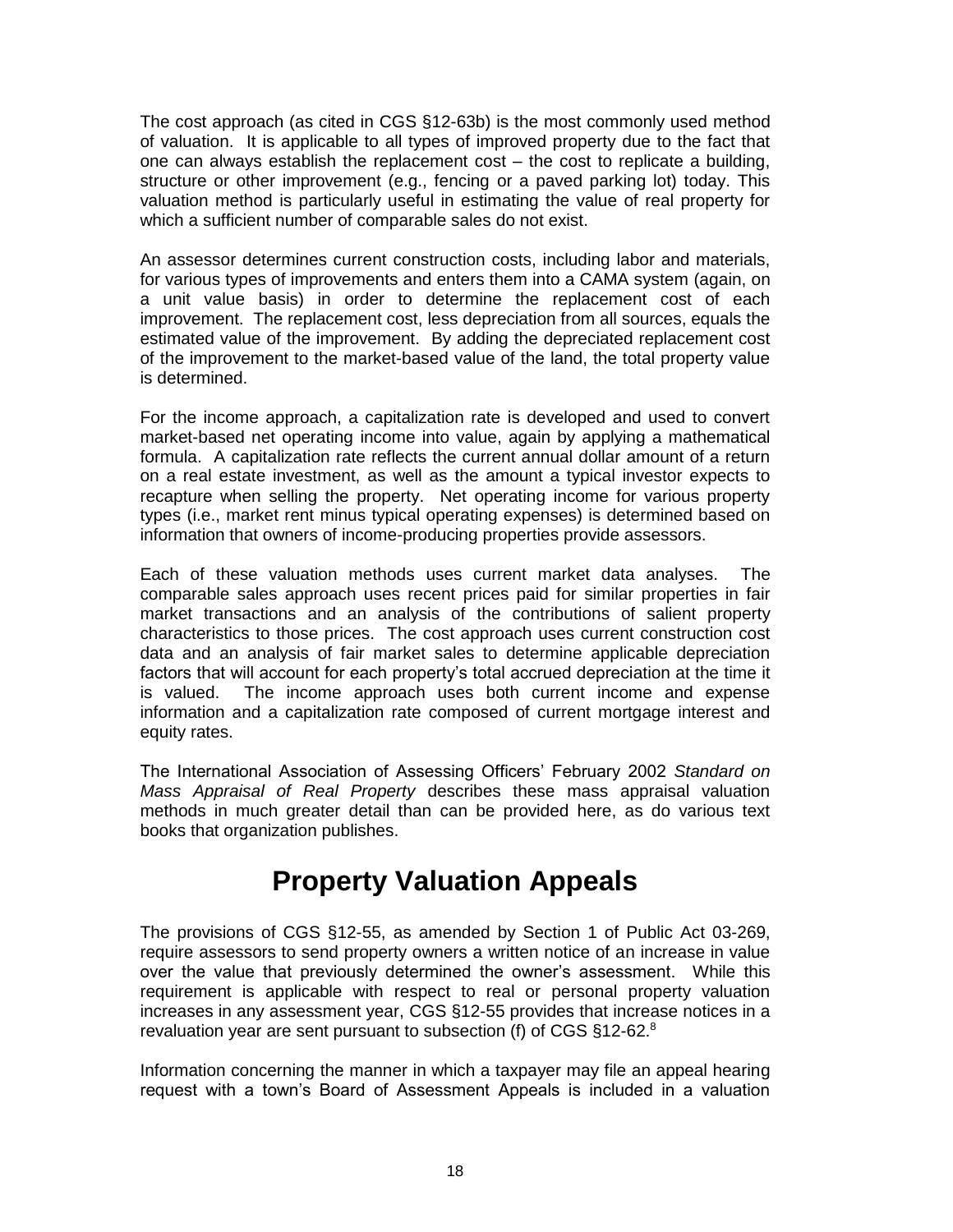increase notice. Assessors mail these notices on or after the assessment date and on or before the tenth day following that on which the grand list is signed.

Although not required by law, assessors also generally provide an "informal appeal" process before signing the grand list in a revaluation year. The term "informal appeal" distinguishes an appeal that a taxpayer makes during a meeting with a person who is not a member of a Board of Assessment Appeals, from an appeal made to that board.

In a revaluation year, property owners receive notice that that they may schedule a meeting to discuss a valuation with which they disagree. During informal appeals, taxpayers are able to correct any factual errors concerning their properties and often obtain information about the revaluation process.

A taxpayer who is dissatisfied with the outcome of an informal appeal can request a hearing with the members of a Board of Assessment Appeals, pursuant to CGS §12-111, as amended by Section 3 of Public Act 03-269.

If dissatisfied by the decision a Board of Assessment Appeals renders, a taxpayer may file an appeal with the Superior Court for the district in which the taxpayer's property is located, pursuant to CGS §12-117a.

#### **Measuring Assessment Levels**

For each property that sells under conditions that make the transaction a fair market sale, the relationship between the property's assessment and its selling price is the measure of the property's current level of assessment. This relationship – the assessment divided by the selling price  $-$  is the property's sales/assessment ratio.

A home that sold for \$170,000 in September of 2001 could easily have a fair market value of \$255,000 today. If the town in which the home is located implemented a revaluation on October 1, 2001, the assessment of this residential property is approximately \$119,000. As a result, the current level of assessment for this home is 46.7%, rather than the 70% assessment level effective in the revaluation year.

Similarly, a commercial property that sold for \$185,000 in September of 2001 may have a current fair market value of \$222,000. Based on the same revaluation implementation date, its assessment is \$129,500 – 58.3% of the property's current value.

By looking at the total of sales/assessment ratios for all property of a similar type, one can determine, in a general way, the current level of assessment for different property classes. The difference between the current level of assessment for each property class and the 70% assessment level effective in a revaluation year is an indication of market trends that have occurred since property values were last equalized.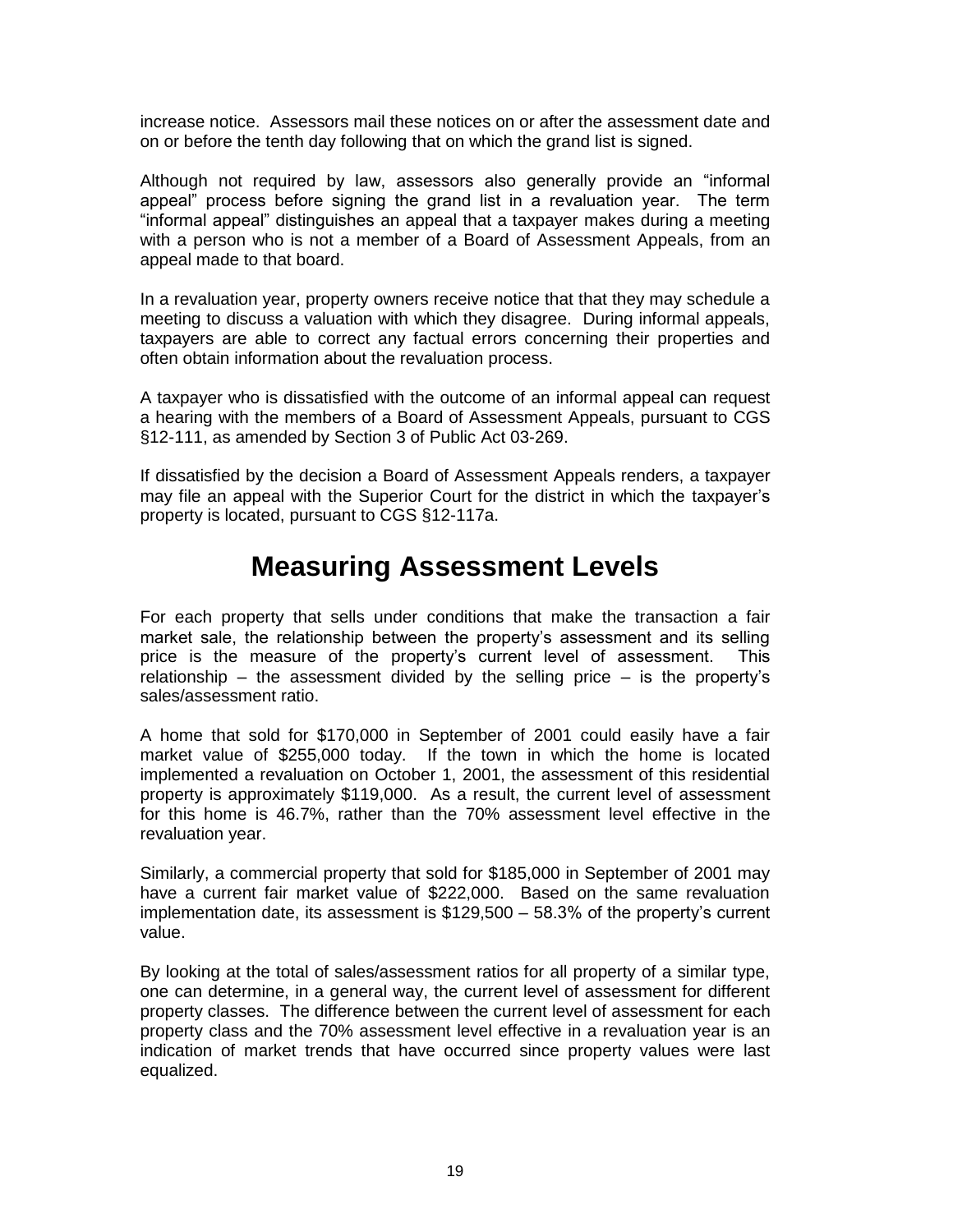Pursuant to CGS §10-261a and CGS §10-261b, the Office of Policy and Management determines annual sales/assessment ratios for various property classes and uses them to develop an Equalized Net Grand List (or full-value estimate of all taxable property) for each town.

Based on data for property sales occurring between October 1, 2002 and September 30, 2003 as reported to the Office of Policy and Management, the City of Hartford's residential sales/assessment ratio is 43.2%, and the sales/assessment ratio for the commercial, industrial and public utility property class is 61.3%.

These data mean that, overall, residential property values increased at a substantially greater rate than did nonresidential property values in Hartford, since the city's 1999 revaluation last equalized all real property valuations.

From all available evidence, Hartford is not alone. Residential property values in various towns throughout the state have risen more dramatically than have those of nonresidential properties – especially given the real estate market over the past several years.

#### **The Recent Residential Real Estate Market**

In June of 2004, MSNBC.com published *Home Prices, State By State*, a comparison of national home prices that placed Connecticut among the states with the greatest percentage increase in home values between 1999 and 2004. Connecticut's 50.5% increase in residential home prices over this five-year period was the twelfth highest rate of increase in the nation.

The following excerpt is from a July 23, 2004 *Hartford Courant* article by Kenneth R. Gosselin entitled *Home Sales May Be Cooling*. The article discusses mortgage interest rates and single-family home sales in the Greater Hartford region:

"The average sales price rose a meager 1.39 percent, to \$262,400 in June, compared with \$258,793 the same month a year ago. That was the smallest increase since June, 2001 and the second lowest since the Greater Hartford Association of Realtors began tracking averages in 2000.

The modest gains in sales prices in June are striking. In recent years, sales prices have galloped upward, typically at a double-digit pace when monthly results are compared with the same month a year earlier.

Thirty- and 15-year, fixed-rate mortgages had been rising, but in the last month have slipped back. However, economists forecast that they will rise in the long run as economic recovery gains momentum.

No one sees housing prices in Greater Hartford taking a dive the way they did in the early 1990s. Demand has consistently outpaced new construction, a prime reason that home values have risen so robustly."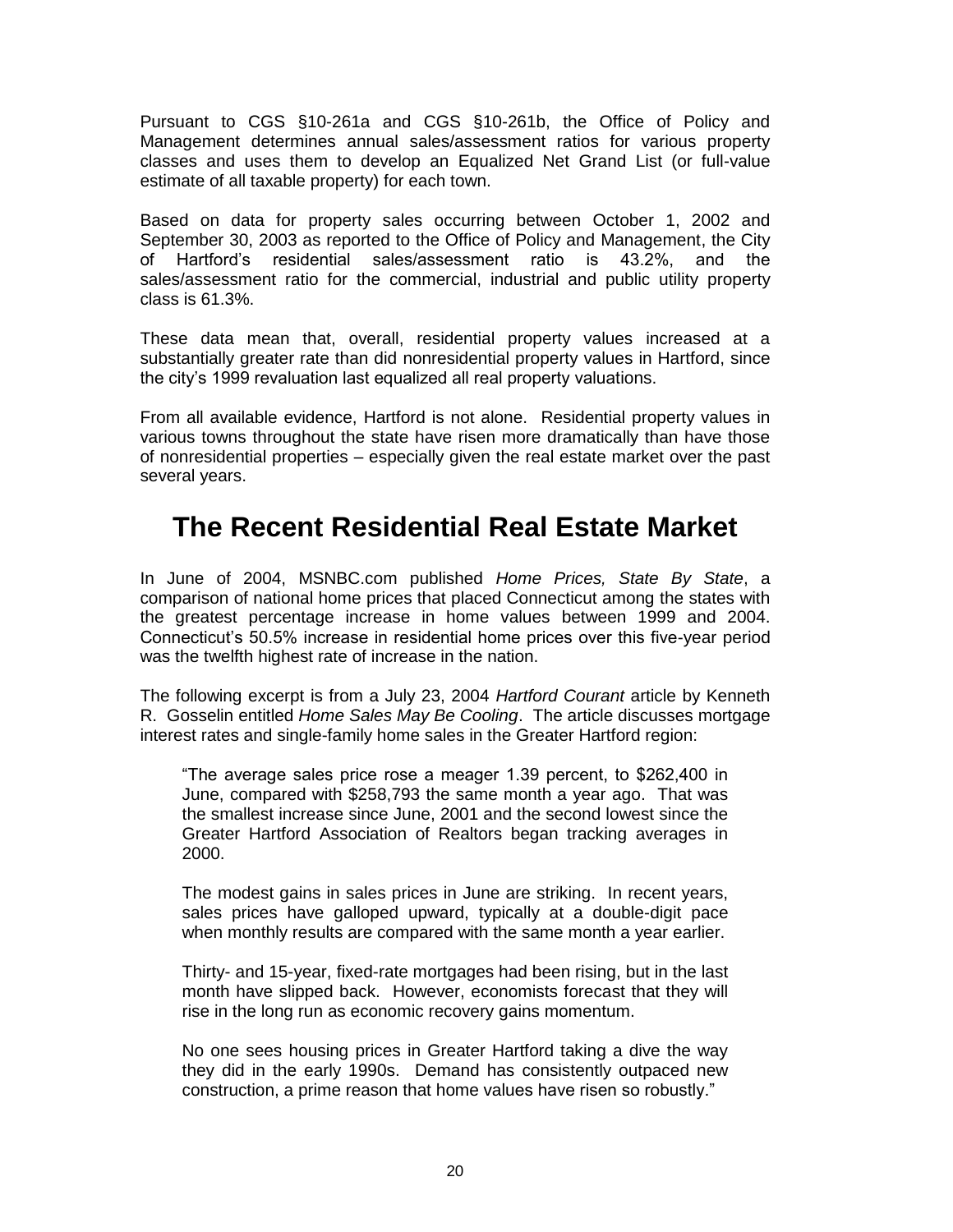A November 5, 2004 *Hartford Courant* article entitled *Hartford Leads Area Growth of Home Prices* by Mike Swift states, in part*:*

"A new survey by the Capitol Region Council of Governments found that the median housing price in Hartford jumped by 76.5 percent between 1994 and 2004, the largest increase by percentage in the 29-town region…

At a median sale price of \$148,300 in 2004, Hartford's median…is less than half that of the priciest town, Avon, at \$361,665. But Hartford's housing values match a surge in values in other Connecticut cities, notably in New Haven and Bridgeport."

And, according to a November 25, 2004 *Hartford Courant* article entitled *State's Home Sales Plunge* by Kenneth R. Gosselin*:*

"Sales of single-family homes in Greater Hartford slowed dramatically in October, the strongest sign yet that the area's hot housing market is cooling off.

But despite weaker sales, home prices in the 57-town region continued to rise in October, making double-digit gains in both average and median sales prices."

#### **Property Tax Burden Shifts**

One need only look to Somers (one of the towns located in the Greater Hartford region) to understand the impact of the recent real estate market on residential property values and the property tax burden shift that can result from a revaluation.

Real property values established for the town's 2002 revaluation indicated that there had been a higher rate of value increase for residential properties than for nonresidential properties.

Under the town's proposed budget for the fiscal year commencing July 1, 2003, the average residential property tax bill would increase by slightly more than \$500. Town electors defeated the proposed budget by 93 votes. The votes to defeat the budget were an apparent expression of displeasure with the property tax shift from nonresidential property to residential property.

However, proposed budgets are defeated in Connecticut towns each year, even when revaluation implementation is not part of the equation. According to data obtained from The Connecticut Advisory Commission on Intergovernmental Relations, 37 towns (excluding Somers) required more than one vote of their legislative bodies in order to approve a proposed budget for the fiscal year commencing July 1, 2003. Only 11 of these towns had implemented a 2002 revaluation. The legislative bodies of the other 30 towns that implemented a 2002 revaluation required only one vote to approve their budgets.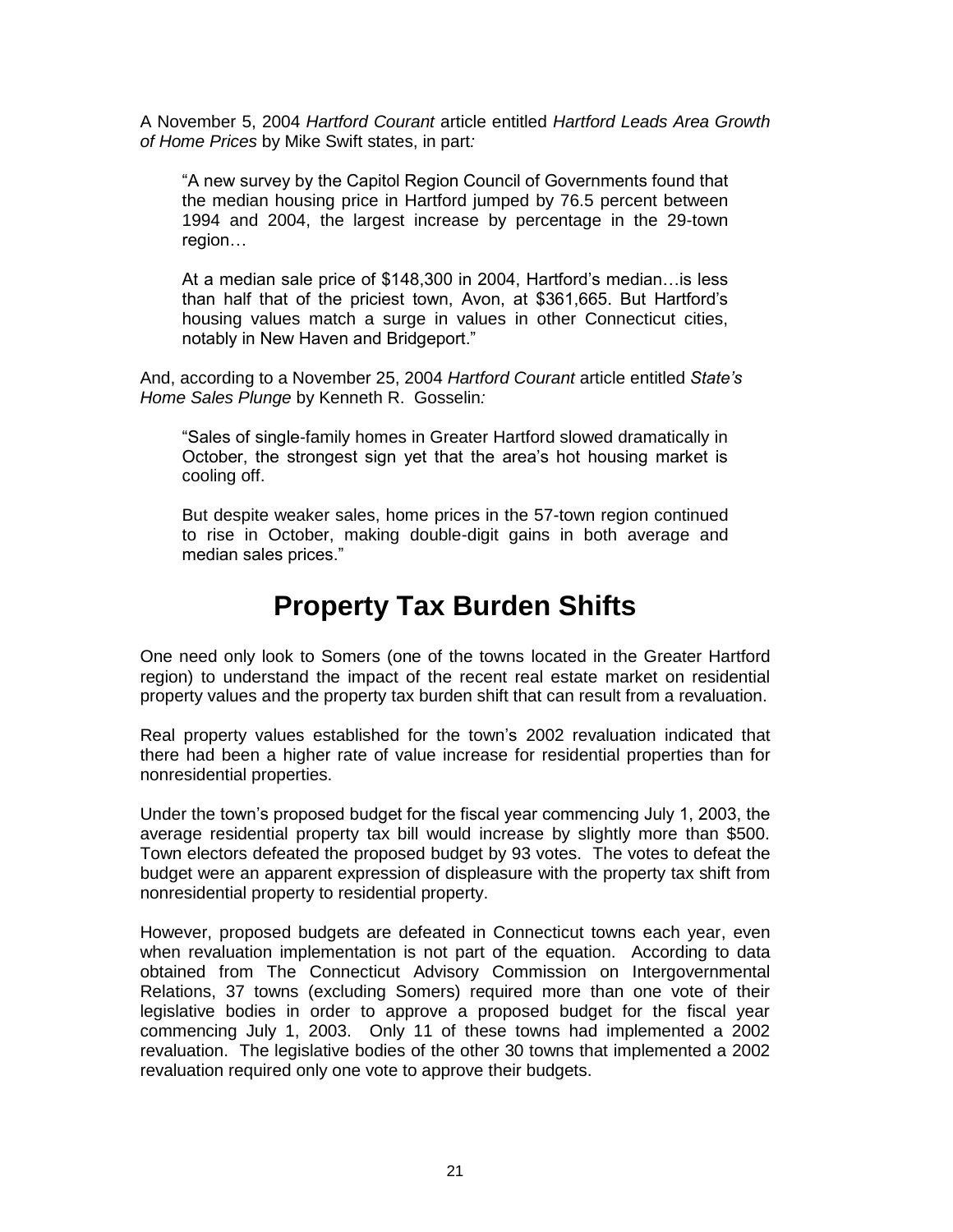The 2002 revaluation that Somers conducted did not entail measuring and listing all real property and, according to then First Selectman Dick Jackson, there were "many mistakes in square footage" in the records used to determine values.

And yet, only 295 real property owners (representing approximately 5% of the town's total number of real property accounts) requested an appeal hearing before the Board of Assessment Appeals. The number of appeals was normal for a revaluation year, according to Board of Assessors member Robert Loubier, Jr.

The Somers Board of Assessment Appeals voted to reduce 100 property valuations, increase valuations for five properties and to make no changes with respect to the remaining 190 property valuation appeals.

Based on these data, it does not appear that there were major disagreements with the real property values derived from the 2002 revaluation.

However, subsequent to the proposed budget's defeat, and over the objections of the town's Board of Assessors, members of the town's Board of Assessment Appeals and the town's appointed assessor, the first selectman of Somers sought legislation to allow the town to abrogate the 2002 revaluation.

Responding to the Somers first selectman's request, the state representative from the General Assembly's 52nd District successfully initiated an amendment that became Section 2 of Special Act 03-18:

"Sec. 2. *(Effective from passage)* Notwithstanding the provisions of chapter 203 of the general statutes, the nonphysical property revaluation for the October 1, 2002, grand list conducted by the town of Somers and approved February 28, 2003, shall be null and void, provided the town meeting of the town of Somers votes that such property revaluation is null and void, that a new physical revaluation shall be conducted and completed for the October 1, 2004, grand list and that property values of real property in the town of Somers shall remain at the level assessed prior to such new revaluation. Nothing in this section shall delay any subsequent revaluations conducted by the town of Somers."

As previously explained in this report, data from the real estate market are the basis of real property valuation estimates in a revaluation year. Real estate market data are not dependent on property inspections – property valuation increase rates for the different property classes in Somers would not have changed based on the measuring and listing of real property in the town for the 2002 revaluation.

Furthermore, the errors in square footage with respect to some of the real property located in Somers had existed at least since the previous revaluation was implemented, and could have existed since the last one that involved measuring and listing all real property.

Shortly after the enactment of Special Act 03-18, electors in Somers voted to nullify the 2002 revaluation. All real property valuations in the town reverted to the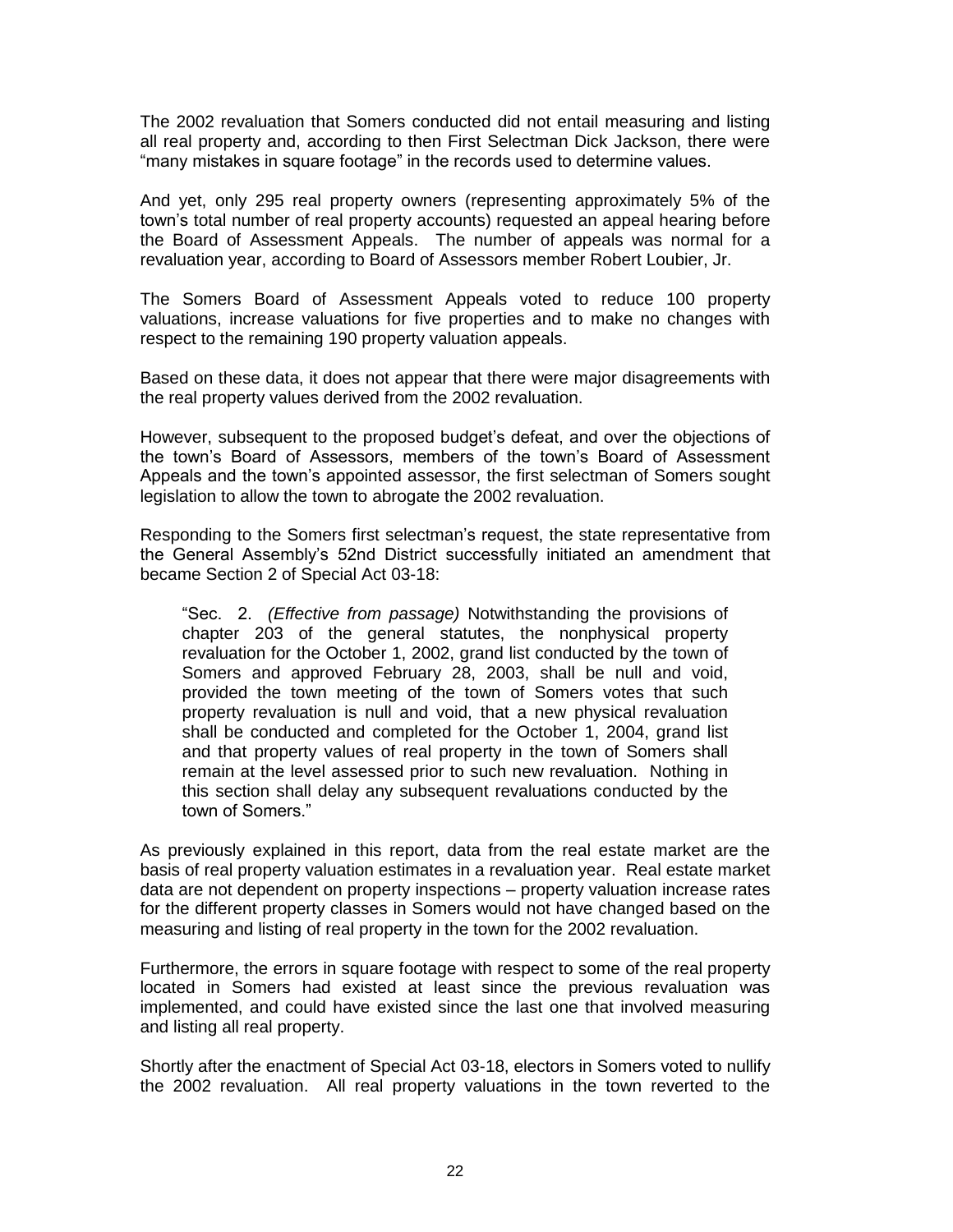assessment level established for the 1998 revaluation (with appropriate updates for property construction and demolition).

In accordance with Special Act 03-18, Somers is implementing a 2004 revaluation, for which all real property has been measured and listed. Since the town's previous revaluation was effective in 1998, the time period since the last equalization of real property values in Somers is six years.

The recent real estate market indicates a continuing increase in residential property values. As a result, the tax shift from nonresidential property to residential property in Somers could be the same or greater when the town's 2004 revaluation becomes effective, than it would have been based on implementation of the 2002 revaluation.

#### **Mitigating the Impact of Revaluation**

A town's legislative body can elect to phase-in real property assessments that increase as a result of a revaluation. A phase-in program defers the full impact of increased assessments in all classes of real property for a period of time. A town's legislative body chooses the time period, which cannot exceed four years.

Towns may adopt a phase-in program to mitigate the immediate effects of a revaluation under the provisions of subsection (e) of CGS §12-62a or CGS §12- 62c. Each of these legislative provisions provides a different method of determining gradual increases in real property assessments.

Under subsection (e) of CGS §12-62a, each real property's assessment for the year prior to revaluation is subtracted from its new assessment. The difference is divided by the number of years over which phase-in will occur. The result is the amount of the annual incremental increase to each real property's pre-revaluation assessment. Subsequent to adopting this program, a town's legislative body may vote to discontinue it in accordance with the provisions of subsection (f) of CGS §12-62a.

To determine the annual rate of assessment increase under CGS §12-62c, one subtracts the overall sales/assessment ratio existing prior to the revaluation from the 70% assessment rate effective in the revaluation year. The difference, divided by the number of years chosen for the phase-in, is the annual rate of assessment increase. A town's legislative body cannot vote to discontinue a phase-in adopted under CGS §12-62c once it is implemented.

Under both phase-in methods, the assessment of each parcel of residential and nonresidential real property reflects 70% of its revaluation-based fair market value after the phase-in term ends.

There is another program that a town's legislative body can choose to adopt following revaluation. As explained on the next page, this program mitigates tax increases for residential taxpayers only.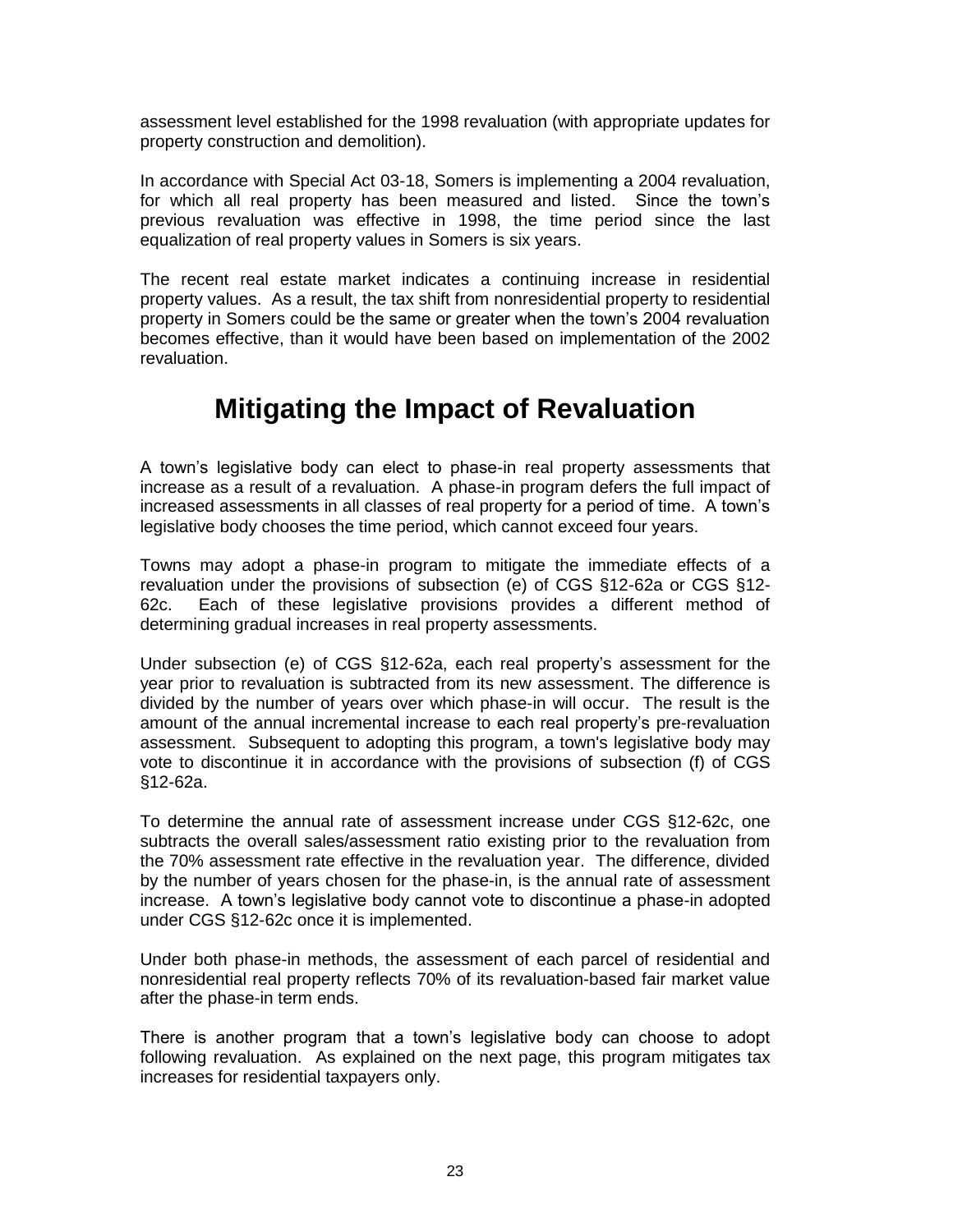### **Property Tax Cap and Surcharge Program**

The legislative body of the City of Hartford voted to defer the 2003 revaluation the city's assessor conducted. According to city officials, implementing the revaluation would have resulted in an average increase of 70% in residential property taxes.

Although due in large part to the different rate at which values increased for residential property as compared to the rates of increase for other property types in the four years prior to 2003, the city's ongoing Property Tax Cap and Surcharge program under CGS §12-62d also impacted the residential property tax increase that led to the city's decision to defer revaluation.

Pursuant to CGS §12-62d, a program of property tax credits and surcharges applicable to different property types is available following the implementation of a revaluation that results in an effective tax rate of at least 1.5% on all residential property.

Section 12-62d of the Connecticut General Statutes allows an eligible town to grant property tax credits to residential real property owners and to apply a tax surcharge (capped at 15%) to real and personal property classified as commercial, industrial or public utility. The surcharge subsidizes the revenue loss resulting from residential tax credits.

Hartford instituted this program in Fiscal Year 1991 based on the results of its 1989 revaluation and the city has continuously provided property tax credits to residential taxpayers and charged a property tax surcharge to nonresidential taxpayers since then.<sup>9</sup>

Consequently, the commercial, industrial and public utility sector has been paying a greater percentage of Hartford's property tax burden than the residential sector has for more than a decade.

Moreover, this imbalance does not take into account differences in the percentage of fair market value increase that the nonresidential sector experienced, compared to the value increase for the residential sector, based on the 2003 revaluation.

Hartford's most recent revaluation was effective in 1999. Because the city opted to defer its 2003 revaluation until 2006, there will be a seven-year time period between revaluations in the city.

Unless there is a dramatic change in the real estate market affecting residential and nonresidential property in Hartford, there will be an even greater property tax burden shift when the city implements its 2006 revaluation, than the one that would have resulted from the 2003 revaluation.

Furthermore, the property tax cap and surcharge program will serve to exacerbate any property tax burden shift that eventually occurs in the City of Hartford.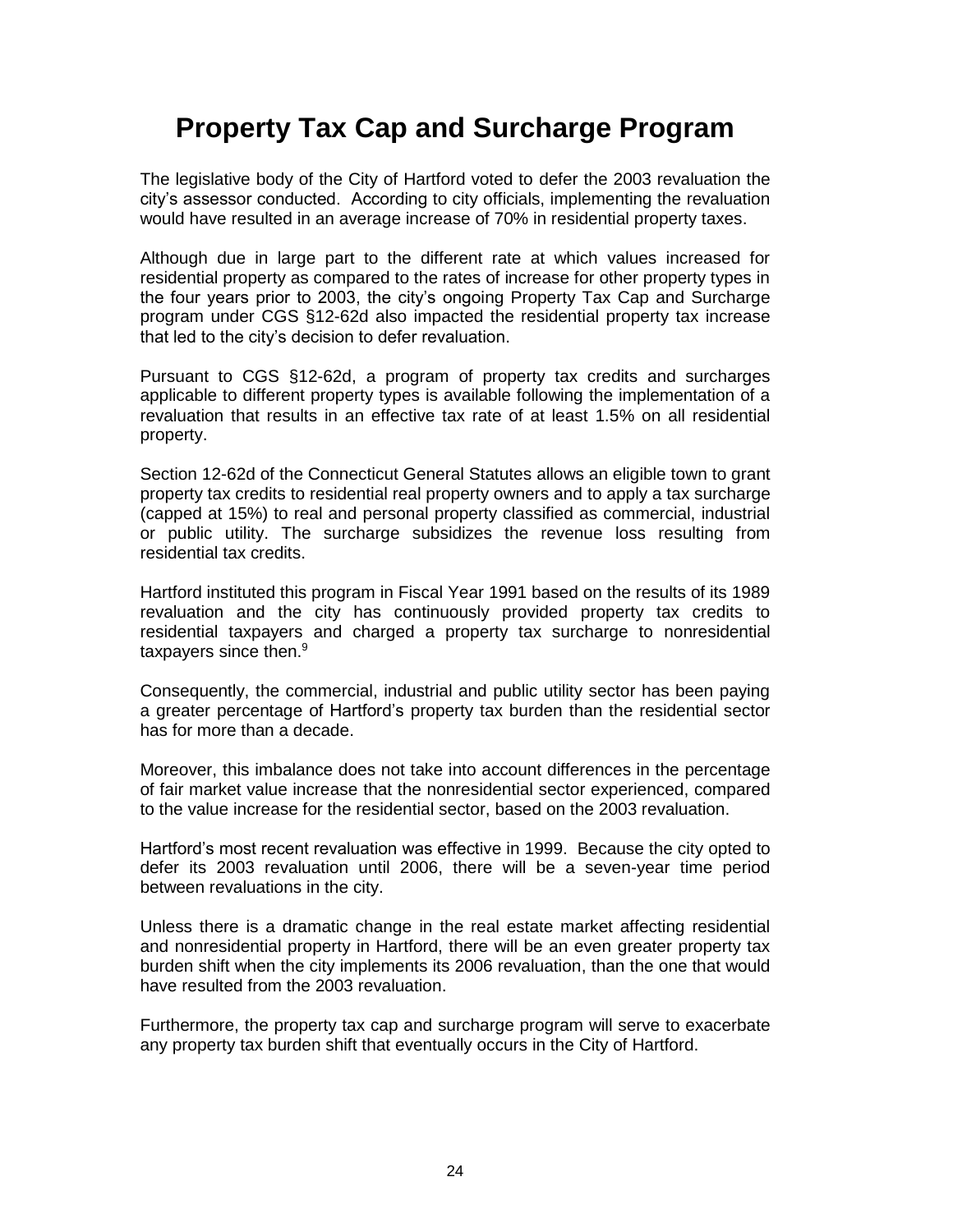### **Revaluation Testing Standards**

Pursuant to CGS §12-62i, the Office of Policy and Management must adopt regulations "establishing performance-based revaluation testing standards which shall be used by each municipality in performing revaluations."

The Office of Policy and Management hired Almy, Gloudemans & Jacobs (a nationally recognized property tax consultant based in Chicago, Illinois) to assist in developing the regulatory standards that CGS §12-62i requires. The consultant's recommendations were included in a June 1997 report entitled *Performance-Based Testing Standards for Municipal Property Tax Revaluations*. The following excerpt is from that report:

- "1. *Ratio Standards* Ratio standards measure the level and uniformity of the assessments generated from the revaluation. They provide standards for judging the quality of the revaluation.
- 2. *Procedural Standards* Procedural standards are generally categorized as qualitative… [They] pertain to how key elements of a revaluation are performed."

Based on the consultant's recommendations, the section of the Regulations of Connecticut State Agencies entitled *Performance–Based Revaluation Testing Standards and Certification of Revaluations Performed by Towns*, became effective January 30, 2001.

There are two standards set forth in the regulations. They are the *Ratio Testing Standards* and the *Procedural Testing Standards* (i.e., §12-62i-3 and §12-62i-4, respectively, of the Regulations of Connecticut State Agencies).

Pursuant to these standards, the results of a revaluation or the method of its conduct must conform to certain nationally accepted mass appraisal processes and benchmarks that have been established by the International Association of Assessing Officers.

Each assessor must certify compliance to the Office of Policy and Management with one of the two standards the regulations embody, with respect to a revaluation implemented on or after October 1, 2002. If a certified revaluation company conducted all or part of the revaluation, the certification must include the signature of the company's Supervisor.

Both standards (that requiring statistical testing of revaluation derived assessments and that governing the management of the revaluation process) require assessors to compile and maintain a file for all real property sales transactions. The file must include the assessor's reason for determining that a property transaction is not a market sale.<sup>10</sup>

Also, both standards allow assessors to adjust a property's sales price, for cause. Examples of such adjustments are the inclusion of personal property in the price paid for real estate, the existence of a lease for other than market rent, as defined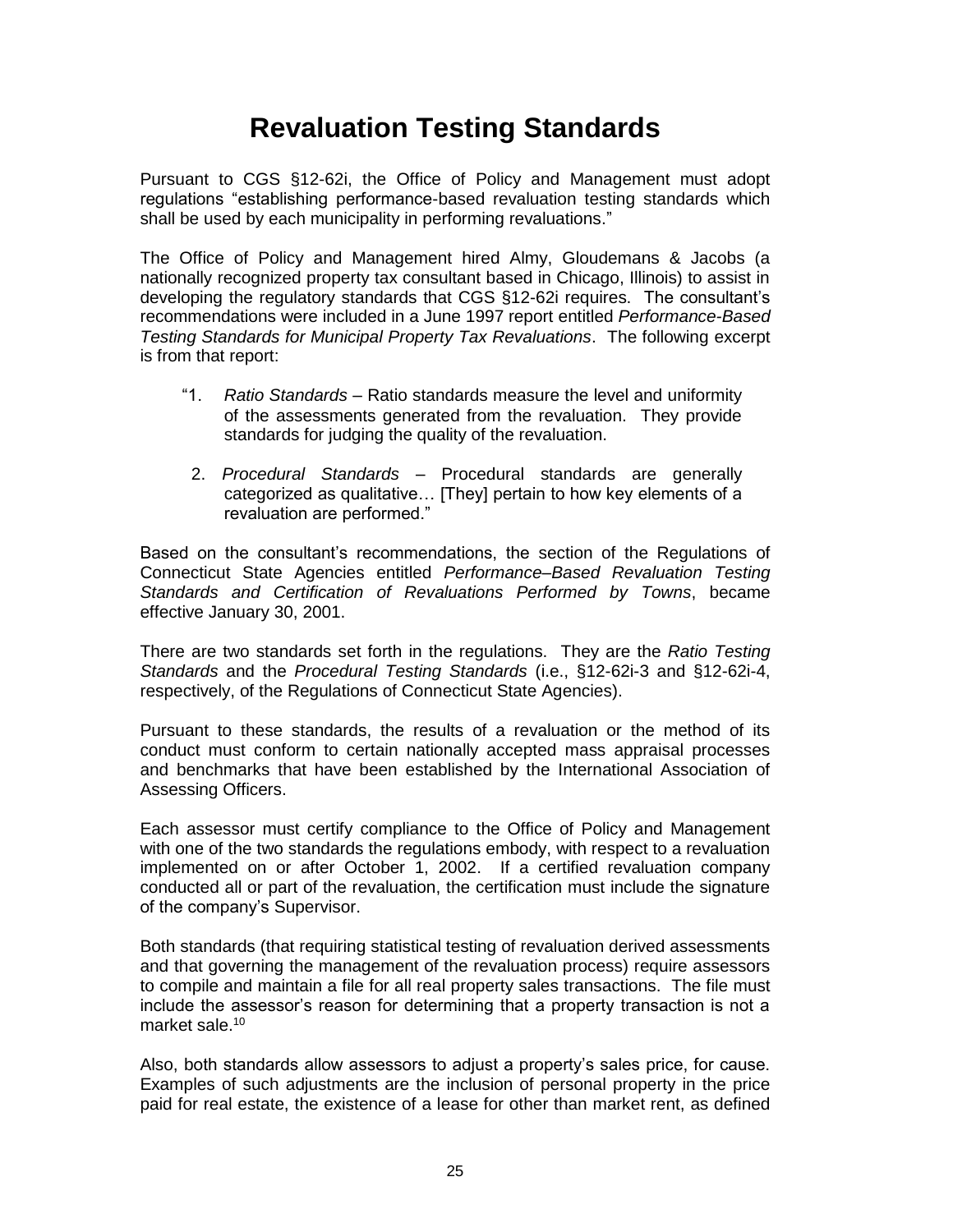in CGS §12-63b, or the effect of changes in the real estate market that occur between the date a property is sold and the assessment date that is the effective date of a revaluation (i.e., time adjustment). Assessors must document the reasons for all adjustments that they make to the sales prices of property.

The importance of compiling and maintaining data for all real property sales transactions cannot be overstated, since the best indicator of any property's fair market value is the price paid for a comparable property.

The fact that both the *Ratio Testing Standards* and the *Procedural Testing Standards* contain identical requirements with respect to property sales data underscores their significance.

#### *Ratio Testing Standards*

In addition to satisfying the requirements concerning the compilation and analysis of market sales, assessors must perform certain tests prior to finalizing a revaluation under the *Ratio Testing Standards*. These tests measure assessment uniformity, both within and among property classes. Real property assessments derived from a revaluation are deemed equitable based on the results of these tests:

(1) The overall level of assessment for all property classes must be within plus or minus ten percent of the required seventy percent assessment ratio (i.e., between 63% and 77%) as measured by the overall median ratio.

As defined in §12-62i-1(12) of the Regulations of Connecticut State Agencies entitled *Performance–Based Revaluation Testing Standards and Certification of Revaluations Performed by Towns*, the median ratio is "the value of the middle ratio in an uneven number of ratios arranged or arrayed according to size, or the arithmetic average of the two central ratios in an even number of ratios similarly arranged."

- (2) The level of assessment for each property class in which there are 15 or more market sales must be within plus or minus 5% of the median overall level of assessment for all property classes combined.
- (3) The coefficient of dispersion for each property class with 15 or more market sales must be equal to or less than:
	- a) 15% for all real property (i.e., all property classes combined);
	- b) 15% for residential property; and
	- c) 20% for commercial property and for vacant land.
- (4) The price related differential for all properties and for each property class in which there are 15 or more market sales must be within 0.98 and 1.03.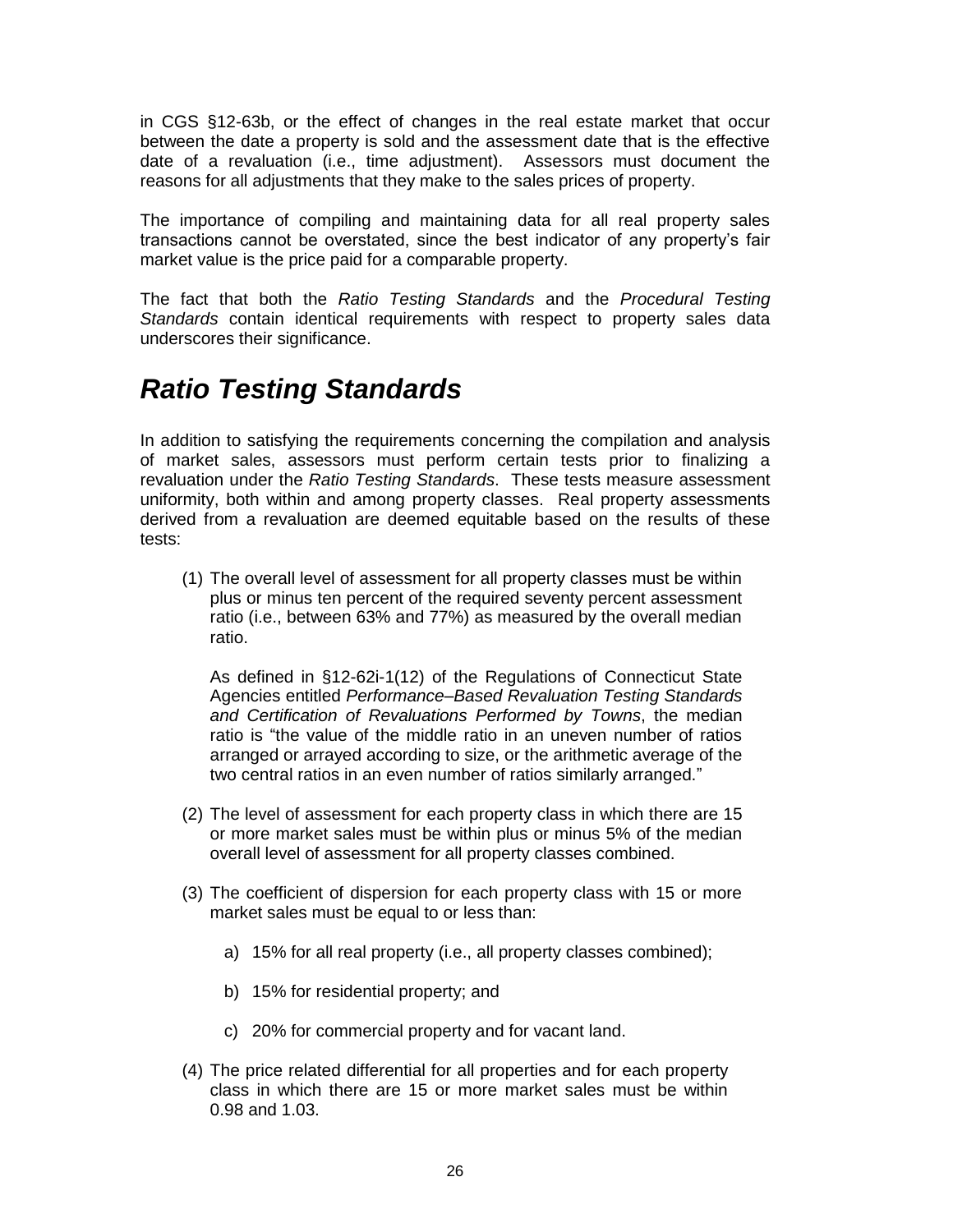(5) The result of the unsold property test result must be between 0.95 and 1.05.<sup>11</sup>

If any one of these tests fails the criteria, the regulations require the assessor to "further analyze and refine the data elements or methods used in the revaluation" prior to finalizing the revaluation.

Additionally, the assessor must "revalue the parcels of real property for which a deficiency in either the level of assessment or the uniformity of assessments has been identified."

#### *Procedural Testing Standards*

Almy, Gloudemans & Jacobs' June 1997 report states:

"When a revaluation is made in conformity with legal requirements and professional standards, the resulting values can be presumed to be accurate estimates of the underlying market values."

Under the *Procedural Testing Standards*, assessors must develop a written revaluation project plan prior to commencing a revaluation and must update the plan throughout the course of the revaluation. The plan must include, at a minimum, a list of activities, the party responsible for completing each activity and the time frame for completion. There must be periodic progress reports describing the work accomplished and what remains for each activity available for public inspection in the assessor's office.

The *Procedural Testing Standards* also require assessors to have or create tools or processes essential to the revaluation project. These include up-to-date cadastral (or assessment) maps, updated property record files, a property inspection system, building permit monitoring system and a quality assurance program.

A quality assurance program must include a data collection manual that explains how to measure structures and how to select the most appropriate property characteristics of those available, a data review program to ensure that all essential property characteristics are entered into the property record file, and an audit trail that allows changes to be tracked (i.e., a record of who made each change, when each change was made and the value previous to each change).

The *Procedural Testing Standards* require assessors to establish, document and use criteria to identify comparable properties. Assessors must stratify real property parcels by property class and neighborhood. In addition, they must analyze market value trends and real estate price level changes.

Lastly, pursuant to these standards, assessors must review all real property values derived from the revaluation program. Assessors must describe the review process in writing and document all valuation changes resulting from the review.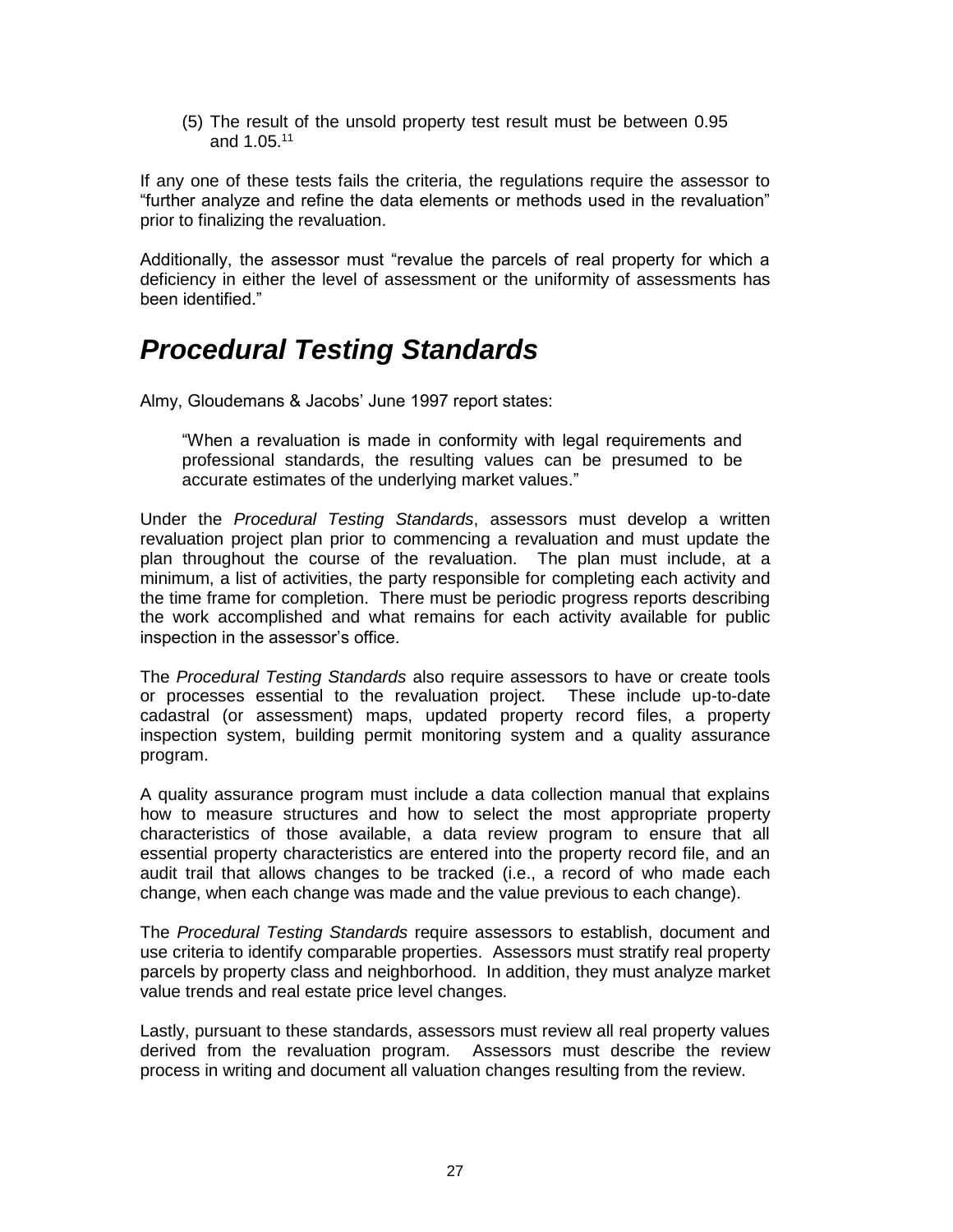#### **Certified Revaluation Companies**

Subsection (e) of CGS §12-62 allows assessors to "…designate a revaluation company certified in accordance with section 12-2b to view and evaluate or to evaluate..." real estate.

The assessor is the person ultimately responsible for the property values derived from a revaluation and must, pursuant to CGS §12-62(e), approve the valuation methods the revaluation company uses.

Pursuant to CGS §12-2b and CGS §12-2c, the Secretary of the Office of Policy and Management certifies revaluation companies and their employees.<sup>12</sup> A certified employee of a revaluation company must supervise all valuations that the company produces for a town. Certification is required for each employee of a revaluation company who estimates, sets or adjusts real or personal property values.

The requirements for revaluation company certification are contained in §12-2b-1 through §12-2b-5 of the Regulations of Connecticut State Agencies. Employee certification requirements are contained in §12-2b-6 through §12-2b-12 of said regulations. The provisions of §12-2b-13 through §12-2b-19 of said regulations set forth procedures for revoking, suspending or denying certifications.

Three levels of certification exist with respect to real property: Residential Value Estimation, Commercial and Industrial Value Estimation, and Supervisor. A total of 279 persons currently hold one or more of these three certification levels.

The following table shows a breakdown of the number of persons currently certified at these levels.

| Number of | <b>Certifications Held</b> |
|-----------|----------------------------|
| Persons   |                            |

- 133 Residential, Commercial/ Industrial and Supervisor
- 45 Residential and Commercial/ Industrial
- 97 Residential
- 4 Commercial/Industrial

Not all of the persons who are certified at one or more of these levels are revaluation company employees. Some, for example, are assessors who have taken and successfully passed the required examinations.

Certifications for revaluation companies and their employees are valid for a fiveyear period. Renewal of a certification for an employee of a revaluation company is dependant on the person satisfying certain continuing education and experience requirements. With respect to revaluation companies, there are no requirements for certification or recertification, other than employing at least one individual certified as a Supervisor.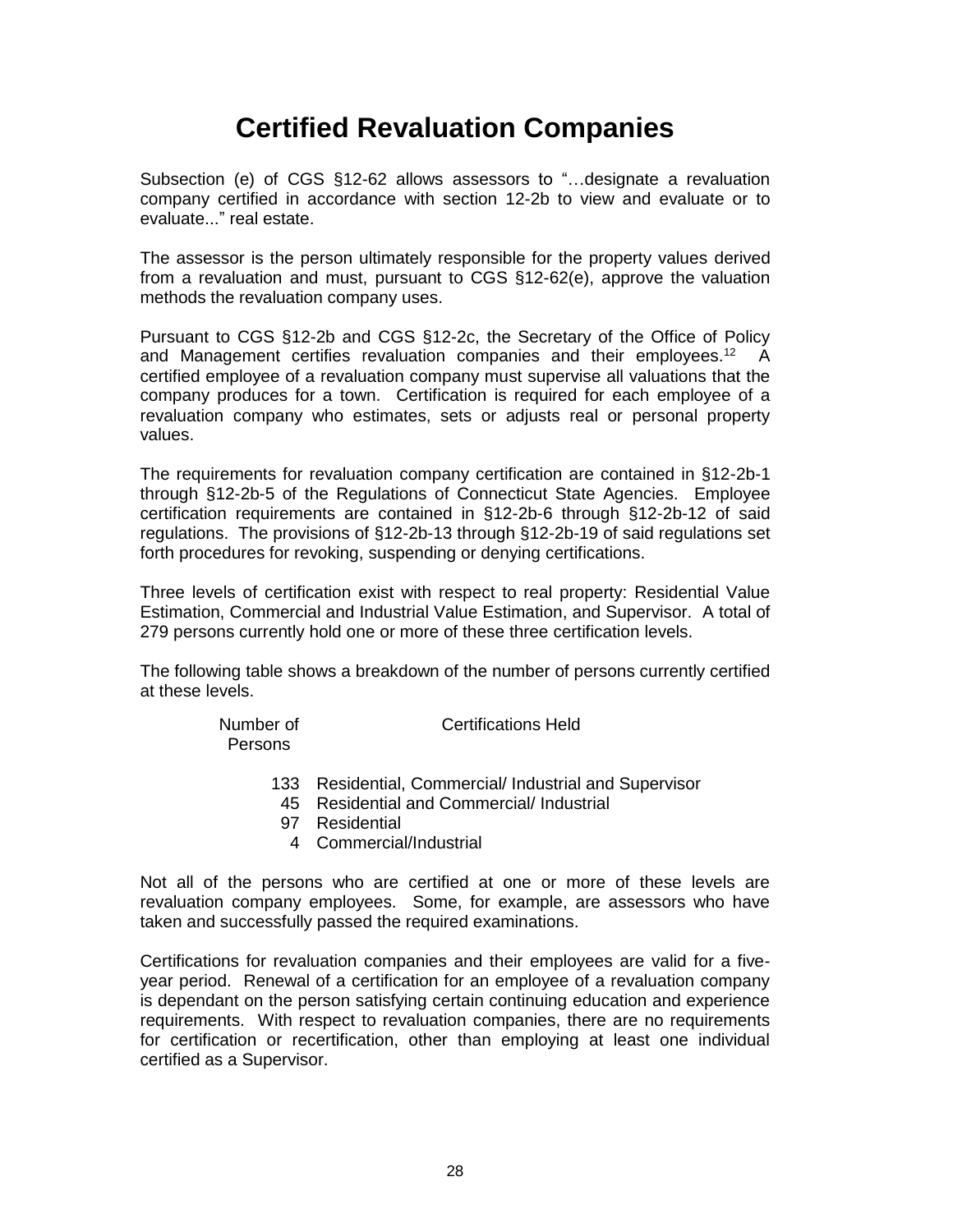There are a limited number of companies performing revaluations for Connecticut towns. Although 28 companies are currently certified to perform real property valuations (or real and personal property valuations), not all of them actively pursue revaluation contracts.

According to data obtained from the Connecticut Association of Assessing Officers' web site (www.caao.com) and supplemented by responses to the *Questionnaire*, while 36 towns conducted revaluations in 2003 utilizing the assistance of a certified revaluation company or consultant, only 6 entities provided such services. In 2002, 8 certified revaluation companies or consultants provided assistance to the 30 towns that conducted revaluations.

Responses to the *Questionnaire* indicate an average response rate of slightly less than 34% to a Request for Proposal (an RFP) that towns recently sent to revaluation companies.<sup>13</sup> Seven towns (each of which contacted four or fewer companies) reported a response rate of 100%. Three towns reported a response rate of 10% or less. (One of these three towns contacted 10 companies and received a response from only one.)

There are also towns that waive the bidding process, opting to use a revaluation company that worked on a previous revaluation for the town rather than sending an RFP.

In most towns, the company awarded a revaluation contract handles all aspects of the revaluation process. This can include inspections of all or some properties (or another means of verifying property characteristics that affect value), verification of market sales, income and expense data analyses and all real property valuation functions, as well as informal appeals.

Additionally, towns sometimes employ the services of a private fee appraiser to value specific properties, such as a ski resort, a large, complex manufacturing facility or a state prison.

#### **Revaluation Costs**

Each service that a town includes in an RFP that it sends to a certified revaluation company has a cost. Although towns do not always request a detailed separation of such costs in an RFP they prepare, this is becoming a more common practice. By requesting a cost separation for different activities, a town can provide for an alteration of the activities required in a service contract if the bids it receives are higher than anticipated. This is unlikely to occur if there is no separation of costs.

The price a revaluation company charges a town for the different services it makes available is dependent on a number of variables. According to information one assessor received in November of 2004 from a certified revaluation company and forwarded to the Office of Policy and Management:

"Prices depend on town size, town makeup, type of properties, waterfront or other major influences, the distance from our office (for travel and daily expenses) and other minor issues.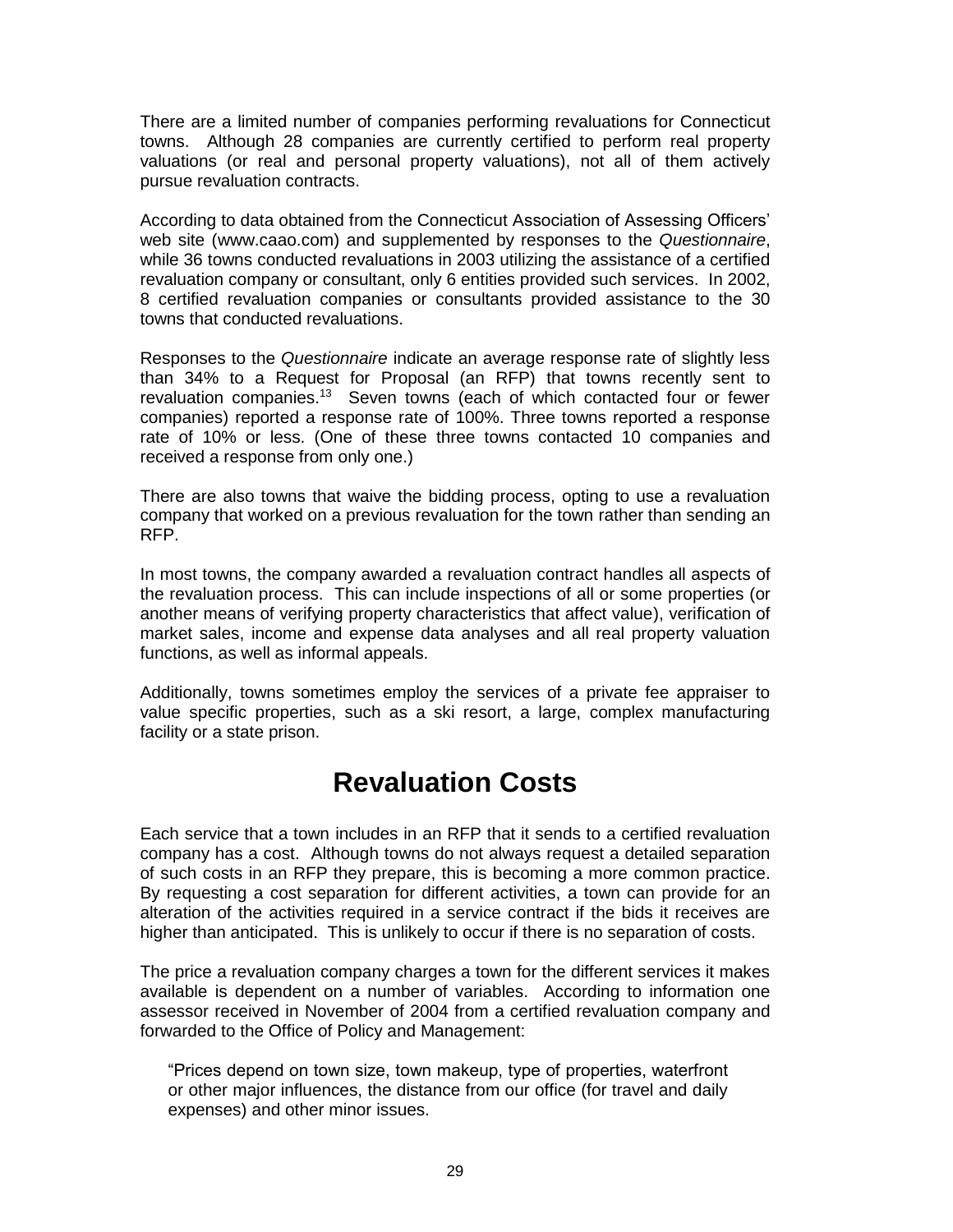Also the biggest influence on price is the overall status of the CAMA system and data in the community. If the system is in place and the data is current and accurate the project is easier. If the town has the space and computers to support the valuation process then some savings may be realized. However…we find it more economical to do most data entry in our Corporate Office where we have trained staff.

Overall there are enough variables in each municipality that will vary the prices by 10% to 15% for most tasks."

The company indicated that the cost to verify existing property data via measuring and listing differs from the cost to develop and record such data. For example, the per parcel cost to measure and list residential property in order to verify existing data could be approximately 35% less than the per parcel cost to develop such data for each improved residential property. There would be an additional cost for residential property valuation. Also, a separate price would be charged for field reviews related to residential property, which would be approximately 1/3 of the per parcel cost to verify existing data for such property via measuring and listing.

The per parcel cost for measuring and listing nonresidential property can differ by property type (i.e., commercial, industrial or public utility). Moreover, the cost per parcel to measure and list nonresidential property may be twice the per parcel cost to verify existing property data for improved residential property.

Typically, the cost of field reviews for nonresidential property is included in the price revaluation companies charge for analyzing income and expense information and reconciling the cost and income approaches to value. Commercial and industrial property valuation also has a separate price.

#### **Joint Contracts for Revaluation Services**

Pursuant to CGS §12-62j, state grants were once available to towns that entered into joint contracts with other towns for the services of a revaluation company. The underlying concept was simple – reward those towns that attempted to save money by joining with another town(s) in contracting for services.

The state distributed a total of \$545,000 to those towns that were eligible for grants under CGS §12-62j by virtue of entering into joint contracts with certified revaluation companies. Even without the incentive provided by this grant program, which was repealed effective July 1, 2001 due to state budget constraints, towns continue to contract jointly for revaluation services.

Avon and Canton (two towns that share a single assessor) jointly contracted for the services of a certified revaluation company for the 2003 revaluations that these towns implemented. In response to the *Questionnaire*, the assessor estimated Avon's savings at \$30,000, and Canton's savings at \$60,000, due to the existence of the joint contract.

Suffield and Windsor also entered into a joint contract for revaluation company services for their 2003 revaluations. The assessors of these towns indicated in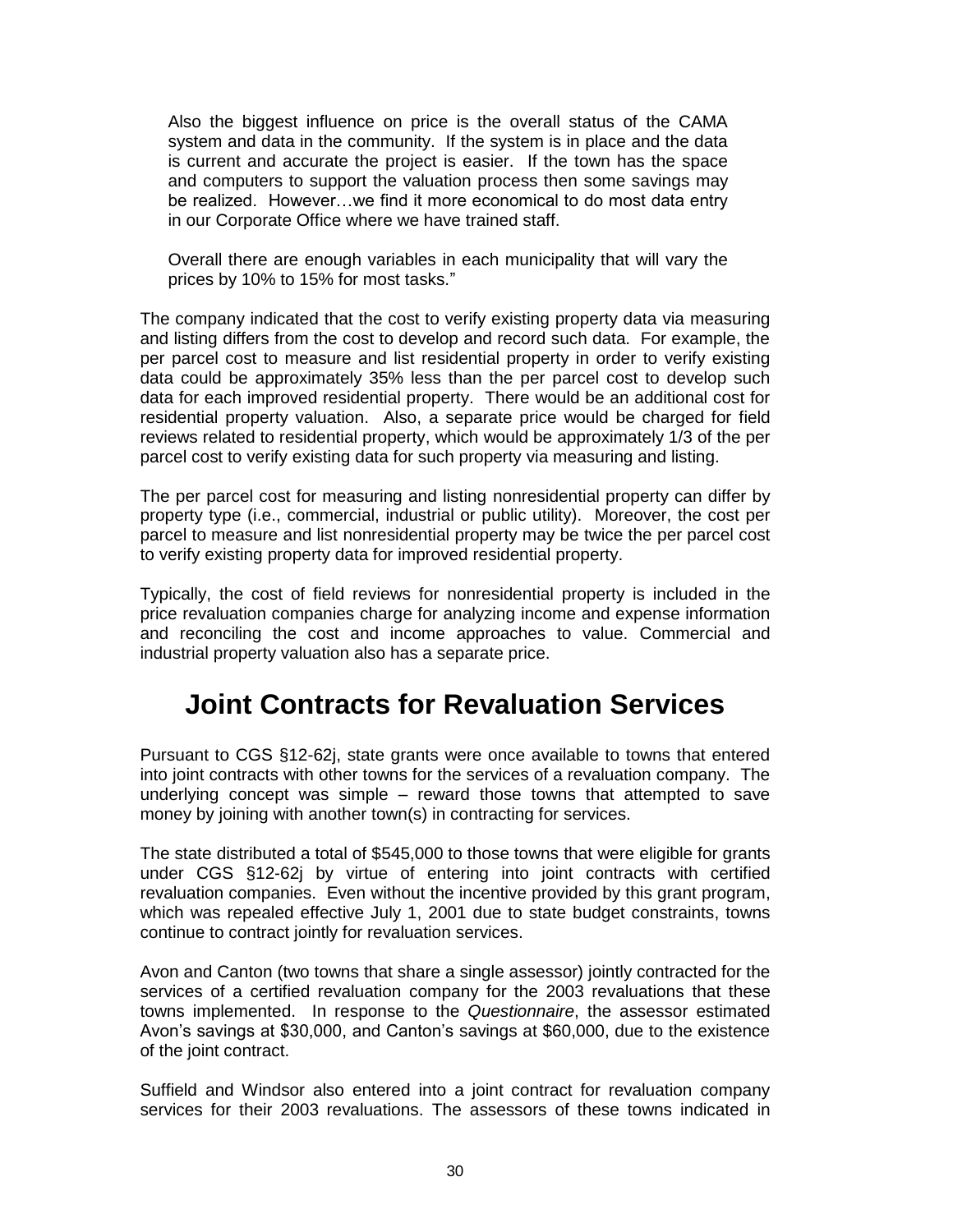response to the *Questionnaire* that Suffield saved approximately \$40,000, and Windsor saved approximately \$10,000, due to the joint contract.

#### **In-House Revaluation**

Almy, Gloudemans & Jacobs sent a brief survey to assessors in February of 1997 while preparing recommendations concerning performance-based revaluation testing standards. Eighty-eight assessors (representing 52% of Connecticut's towns) responded. One of the questions addressed expectations for the future. In summarizing the responses to this question, the consultant stated:

"[About] 35 percent indicated they expect to conduct the statistical revaluations in-house or with some technical assistance. For physical revaluations, the vast majority (93 percent) indicated they expect to continue to use contractors."

The expectations expressed in response to this question remain unmet. The vast majority of towns continue to hire certified revaluation companies for every revaluation they conduct, rather than conducting an in-house revaluation (i.e., a revaluation that a town's assessment personnel accomplish without outside assistance, or with very limited assistance).

The reasons for the continued wide-spread use of revaluation companies appear to vary. Some assessors may feel that hiring an outside contractor provides a more unbiased approach to valuing property. Others may feel that the joint certification of compliance with the *Ratio Testing Standards* of the Regulations of Connecticut State Agencies by the assessor and an outside contractor carries more weight than certification by the assessor alone.

Additionally, some towns employ part-time assessors who simply cannot devote the time required to conduct a revaluation program in-house. In fact, 22% of the assessors who responded to the *Questionnaire* indicate that they are part-time employees who work an average of 14.7 hours per week. Another 12% of respondents indicate that they are full-time employees who work an average of 30 hours per week.

Most towns employ full-time assessors who work 35 hours per week. Even in these towns, however, assessors with inadequate support staff would have a difficult time conducting an in-house revaluation and simultaneously accomplishing all other on-going assessment functions.

To date, only six municipalities (Bristol, Hartford, Mansfield, Morris, Milford and Waterbury) report having conducted a revaluation in-house or with some limited technical assistance.<sup>14</sup>

Milford hired a full-time deputy assessor to oversee its 2000 in-house revaluation and hired assessors from other towns to conduct informal appeals. The City of Milford estimates that it saved nearly \$1 million by conducting the revaluation using its own personnel and other assessors, rather than a certified company.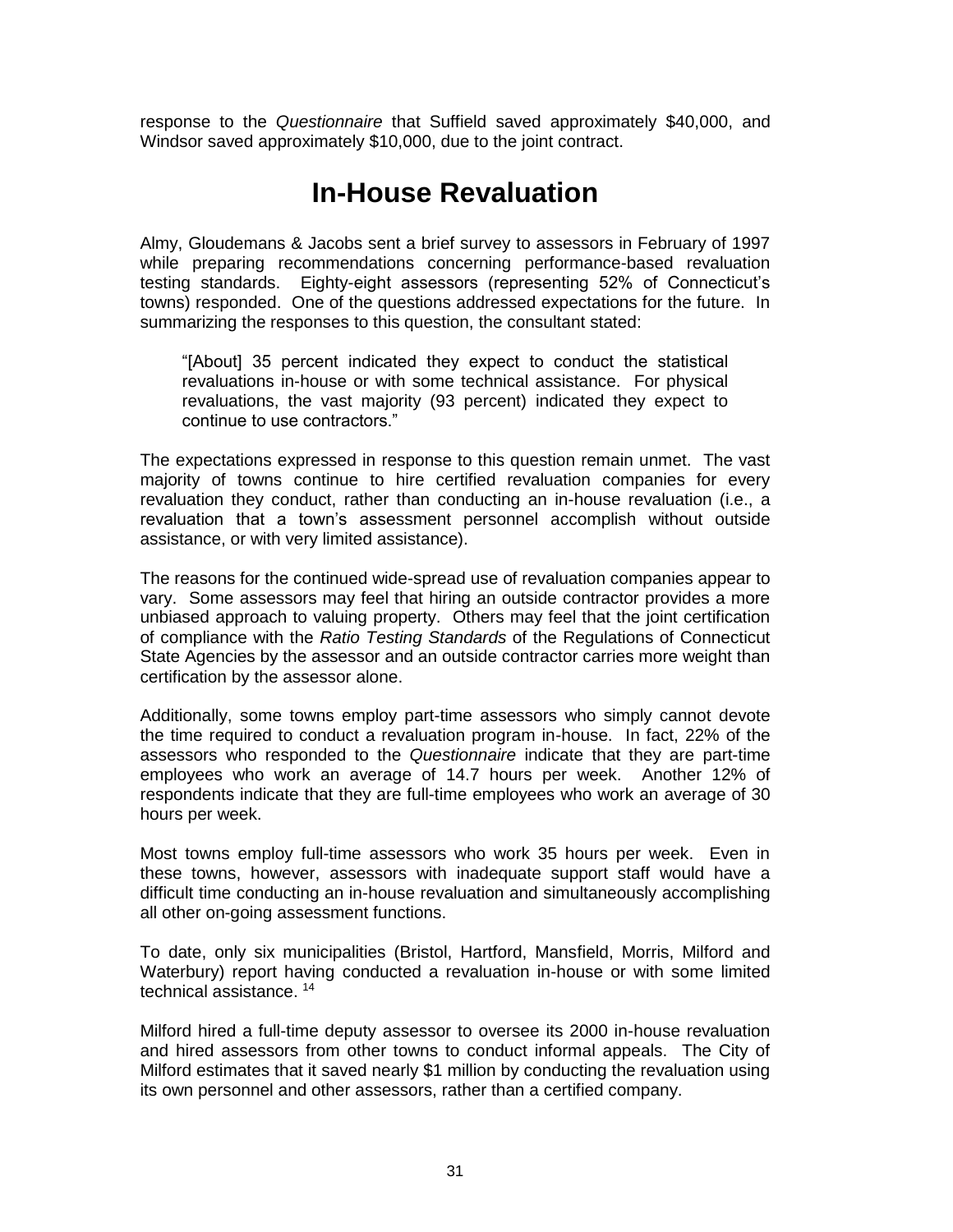Mansfield hired a consultant, at a cost of \$40,000, to assist the assessor in completing the town's 2000 revaluation. The assessor inspected all recently sold properties and those for which building permits were outstanding. Overtime costs for permanent staff were \$15,000, and the town hired interim staff (at a cost of \$8,500) to conduct informal appeals. The Town of Mansfield estimates that it saved \$270,000 by conducting an in-house revaluation with some outside support.

In Waterbury, the assessor conducted an in-house revaluation for 2002. The city's assessor estimates that the cost to outsource the revaluation would have been approximately \$750,000. Instead, the city spent less than 10% of that amount (i.e., \$50,000 to hire a project consultant and approximately \$20,000 on overtime costs for staff of the assessor's office). Because the city also effected a 2001 revaluation, market data collection and analyses encompassed a one-year period only. Waterbury also benefited from the fact that three members of the city's assessment staff have revaluation company experience.

Bristol's assessor conducted the city's 2002 revaluation in-house, at a total cost of \$225,520. The assessor's staff inspected 904 properties for which building permits were outstanding and conducted informal appeals. The city paid overtime costs of \$7,500 for permanent staff, and hired interim clerical staff at a cost of \$16,000. Additionally, the city hired consultants at a total cost of \$175,000 and incurred the costs of printing and mailing property questionnaires, as well as purchasing laptop computers and other supplies. Because the bid range received in response to an RFP the city issued for outsourcing the 2002 revaluation was \$366,700 to \$455,200, the Bristol assessor estimates the city saved a minimum of \$141,180 by conducting the revaluation in-house.

Hartford spent \$60,000 for temporary clerical staff to allow full-time assessment staff to conduct the city's 2003 revaluation, which the city subsequently chose not to implement. Although the city's assessor did not provide an estimate of the amount Hartford saved by conducting an in-house revaluation, it is assumed that the city would have spent as much outsourcing the revaluation as the City of Stamford did (i.e., approximately \$750,000), based on the similarities between the two in terms of population, amount of residential and nonresidential property, etc., and the fact that in both jurisdictions all real property was revalued in 2003.

Recently, assessors of some of the state's smaller towns have begun to conduct revaluations in-house. One example is Morris. The town's 2004 revaluation is nearly complete and the town has spent a total of \$46,000 to date. The Morris assessor estimates the town's savings at between \$30,000 and \$50,000, due to the in-house nature of the revaluation.

Willington is another example of a smaller town whose assessor has taken on more revaluation-related functions. The assessor of Willington visited 1/3 of the town's residential real estate parcels in the four months preceding the effective date of the town's October 1, 2003 revaluation, and visited all other residential properties in the two years prior to that date. The assessor walked around the perimeter of each building to compare observations regarding size and condition with attributes listed on each property record card. The town hired a certified revaluation company to inspect commercial and industrial properties only. The revaluation company updated cost schedules in the town's CAMA system for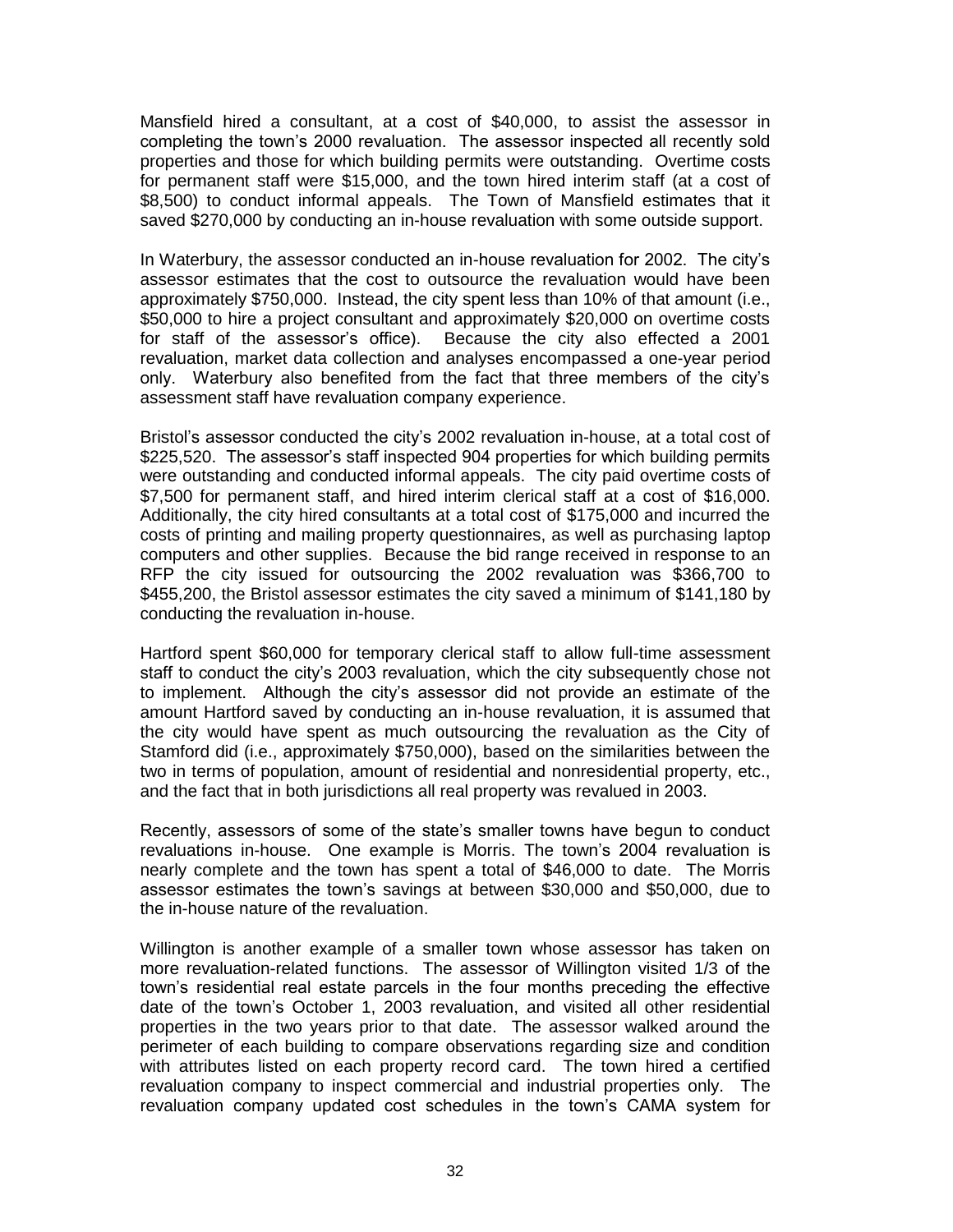valuation purposes and printed and mailed property valuation increase notices. Revaluation company personnel also conducted informal appeals, but town staff scheduled appointments for such appeals.

The per parcel cost of Willington's 2003 revaluation reflects the assessor's inhouse effort – the cost for the revaluation company's services was \$11.75 per parcel. This is far less than the per parcel cost when a revaluation company handles a greater portion of the revaluation process.

By comparison, Bloomfield's cost for a 2004 revaluation is \$42.28 per parcel. In addition to inspecting the interior and exterior of 91% of the improved real property parcels in the town, analyzing income and expense data, developing cost schedules and estimating values, updating data, handling software conversion and training the assessor's staff in the new software, the revaluation company that Bloomfield hired was also responsible for conducting field reviews, taking digital images of all real property in the town, creating a web site, preparing and mailing valuation increase notices and scheduling and conducting informal appeals.

With respect to every revaluation, whether performed by a certified revaluation company or an assessor who has sufficient qualified staff support, the assessor is ultimately responsible for all real property valuations.

Regardless of the savings that towns achieve by either jointly contracting for revaluation company services or by performing many of the required functions inhouse, it remains true that the revaluation process is time-consuming and costly.

And, the cost of a revaluation encompassing full inspections of all real property is greater than the cost of one that does not.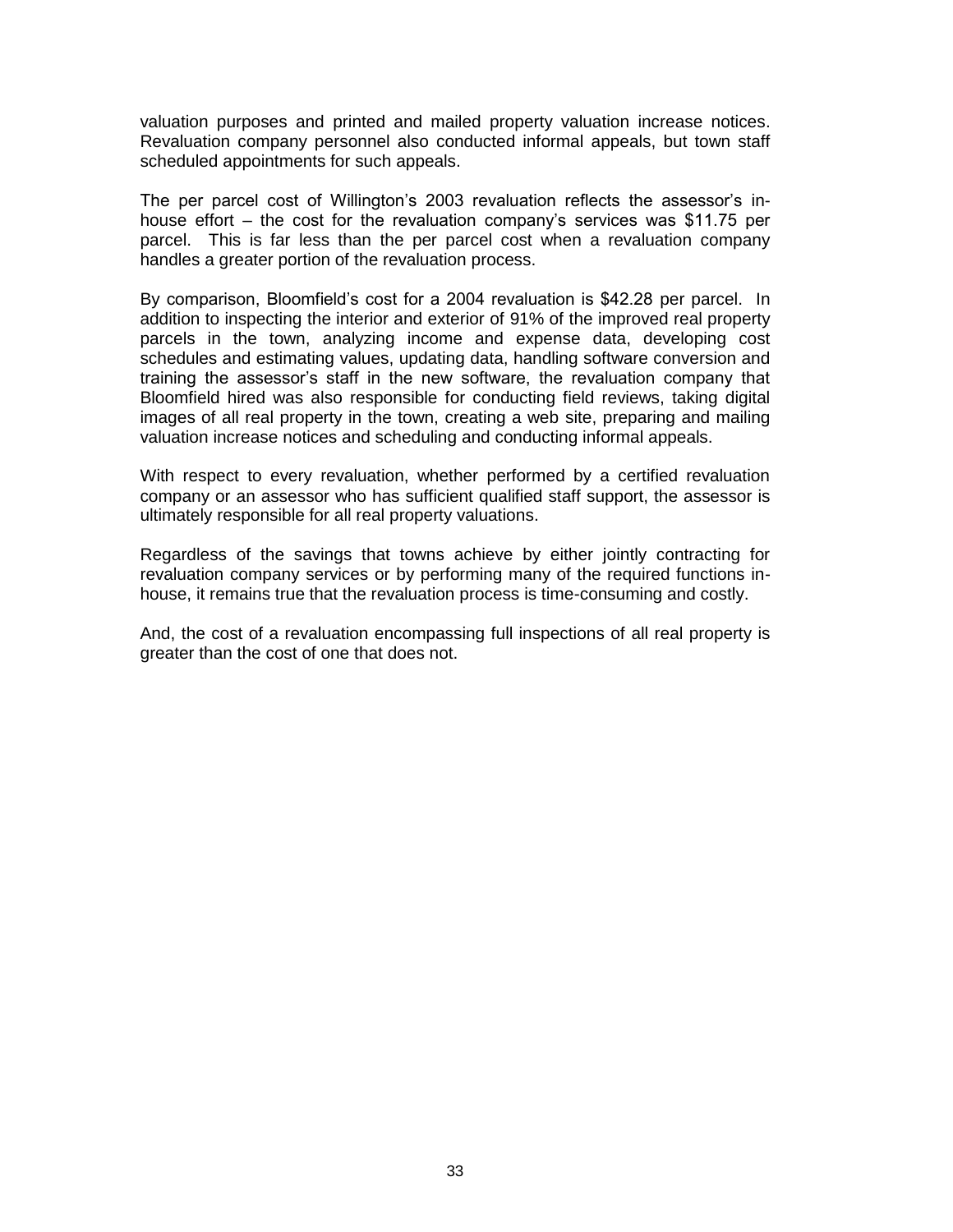### **Summary of Findings**

- Revaluation is a necessary local governmental function that exists to equalize real property assessments and resultant property tax burdens.
- The longer the period of time between revaluations, the greater is the potential of exacerbating shifts in the property tax burden among property classes. For this reason, the trend in taxing jurisdictions across the nation has been to reduce the time period between revaluations.
- Given the recent real estate market in Connecticut, even a relatively brief period of time between revaluations can lead to dramatic transfers of property tax burdens among property classes. This occurred recently in many towns due to the disparate rate by which residential property values increased, as compared to rate of valuation increase for other property classes.
- Complaints about property tax increases (especially those voiced by residential property owners) rather than the policies and regulations governing revaluation, appear to be the impetus for legislation enacted in 2003 and 2004.
- An unintended effect of recently enacted legislation may be an increase in municipal costs in years to come, based on the fact that there will be greater demand for the services of certified revaluation companies in certain years, and a lesser demand in others.
- Such legislation may also result in an intensification of property tax burden shifts when towns that opted to defer revaluation ultimately equalize real property assessments.
- Property inspections are a means of collecting data. For every revaluation that occurs, some property inspections take place.
- Requiring inspections of all real property for a specific revaluation (rather than allowing them to occur over time) is a disincentive to more frequent revaluations.
- More frequent revaluations should be encouraged. Equalizing the real property tax base more often to eliminate assessment level inequities can mitigate the impact of property tax burdens shifts between real property classes, or among taxpayers within a property class.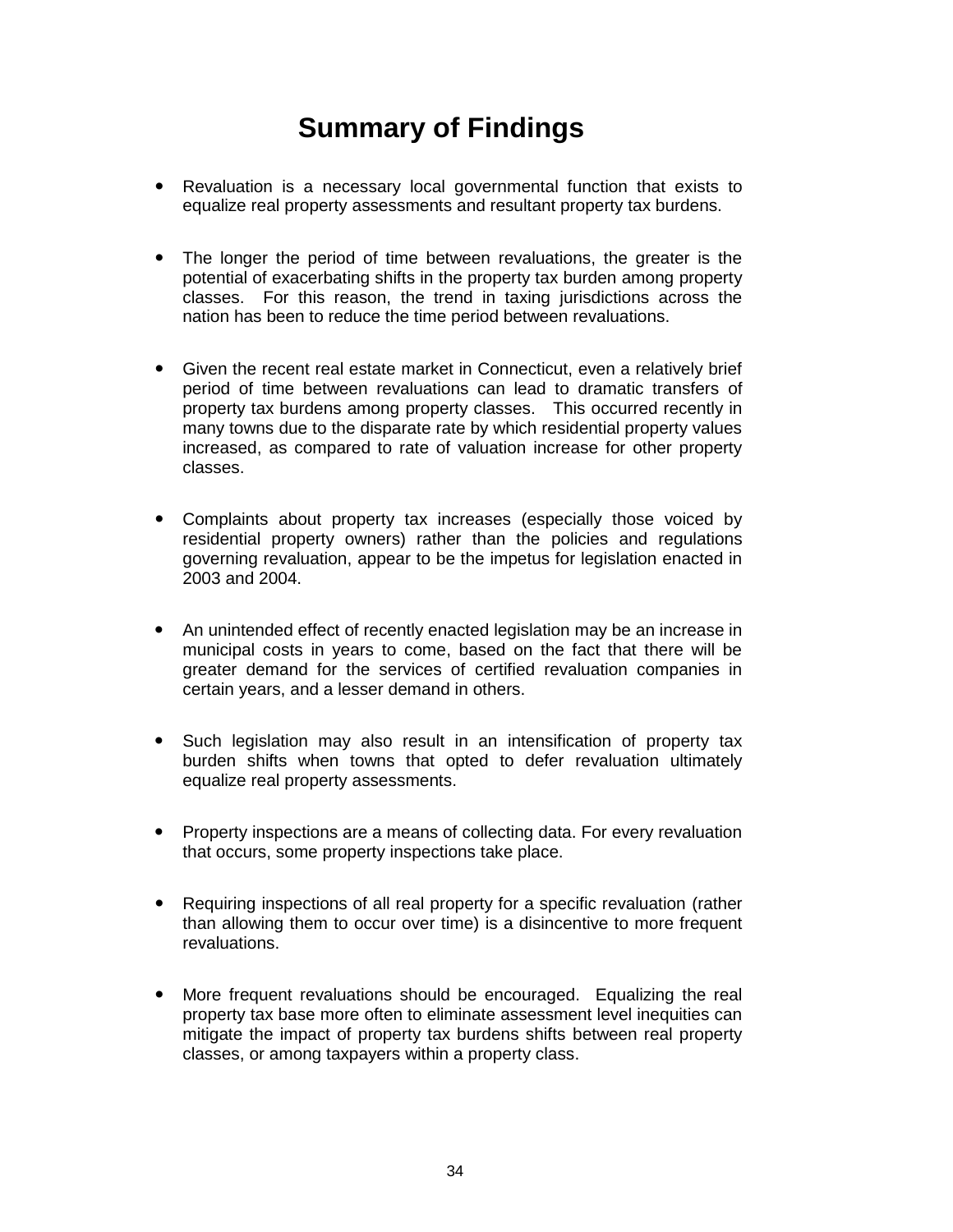#### **Conclusions**

The Office of Policy and Management believes that certain amendments to CGS §12-62 and to other revaluation-related statutes must be made immediately. Legislative action is also required to approve changes to the *Ratio Testing Standards* of the Regulations of Connecticut State Agencies that the Office of Policy and Management will soon propose. A discussion of each recommendation requiring legislative action begins on the following page and legislation to support the recommendations begins on page 49.

Additionally, there are certain actions that do not require legislative action but that would support a greater understanding of the revaluation process.

There must be a local effort to make taxpayers understand the inequities in assessment levels that a revaluation eliminates. For example, towns should be encouraged to publish measures of assessment levels for different property classes (sales/assessment ratios) in their annual reports. Assessors receive reports of all real estate transactions by the end of the month following that in which each such transaction occurs. As a result, a town's annual report could reflect sales/assessment ratio data established two months prior to the report's publication date. An explanation of the overall market trends these data indicate for various property classes would assist taxpayers in understanding the inequities in assessment levels that may have developed as a consequence of the real estate market.

Town officials must also reinforce the fact that taxpayers have a responsibility in terms of ensuring the accuracy of the assessor's data regarding their properties. Assessors cannot be responsible for valuation errors that result when taxpayers choose not to verify the data in their property records or do not allow entry to their properties for inspection purposes.

A concerted effort to provide local policy makers with the information they need to help them reduce revaluation costs is also essential. The chief executive and financial officers of Connecticut's towns should share information concerning the benefits of conducting an in-house revaluation or jointly contracting for revaluation services. Towards that end, a periodic symposium on the issue of revaluation held in various regions of the state would be ideal. The Connecticut Advisory Commission on Intergovernmental Relations should be encouraged to establish such a program, by working with regional planning agencies and regional councils of governments throughout the state, as well as with the Council of Small Towns and the Connecticut Conference of Municipalities.

For some time, the Connecticut Association of Assessing Officers has been working on developing a course specifically to address revaluation. The course would supplement other assessment and property valuation courses that the association offers on an annual basis. Although the earliest that a course devoted solely to revaluation could probably be offered is at the *Annual School for Assessors and Boards of Assessment Appeals* that will be held in June of 2006, such a course can only benefit Connecticut's assessment community.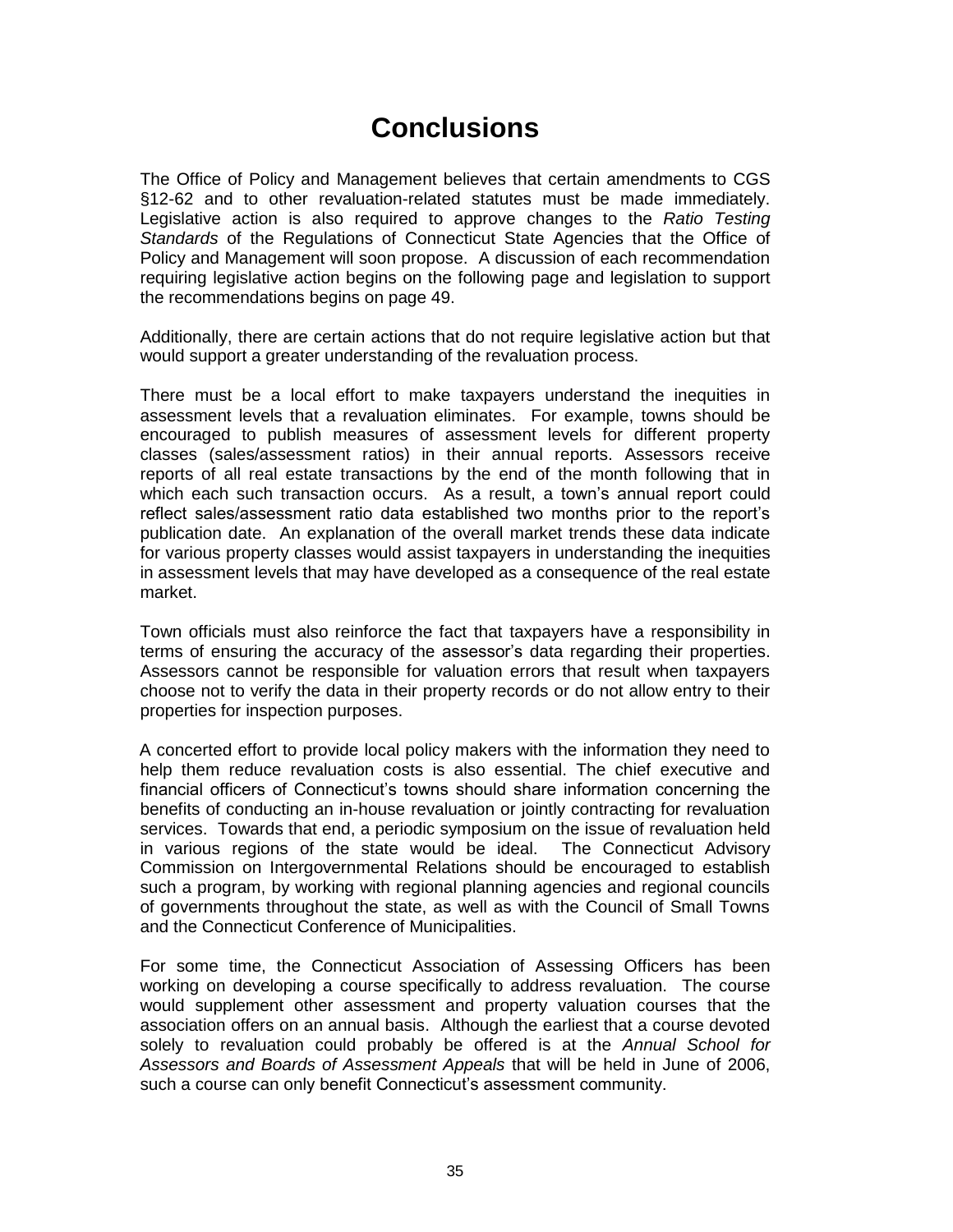#### **Statutory Recommendations**

## *CGS §12-62*

Connecticut law should not distinguish between a "revaluation by statistical means" and a "revaluation by physical inspection."

Every revaluation is statistical in nature – the analyses of market-based data and valuations derived via use of a CAMA system are at the core of each.

Inspecting property is a process of collecting or verifying property data – it is not a means by which property is valued. Every revaluation entails inspections of certain properties (such as those that recently sold or those for which building permits are outstanding).

And, the result of every revaluation (even one for which all real property is not fully inspected) is an assessment that reflects 70% of the estimated fair market value of each real property parcel.

Section 12-62 of the Connecticut General Statutes should define full property inspections (i.e., measuring and listing). The statute should allow assessors to conduct a full property inspection at any time, but should not require full inspections of all real property for a specific revaluation date. Additionally, the statute should not require a full inspection of any real property parcel more than once during a specified time period.

Prior to the 2004 amendment to CGS §12-62, assessors could view property by physical inspection over a twelve-year period, with revaluations occurring every four years. Assessors could fulfill the inspection requirement if a physical inspection occurred at any time between June 27, 1997 (the effective date of Public Act 97-284) and October 1, 2009.

Revaluations are now required every five years and the statute should allow assessors to fully inspect property over a ten-year period. The beginning date of the ten-year period should be the assessment year during which the last inspection occurred. It is more logical to cite an assessment year as the beginning date, rather than the effective date of a prior amendment to CGS §12-62, since property inspections occur throughout each assessment year.

As previously stated in this report, there is currently an imbalance in the number of towns (and the number of real estate parcels) subject to revaluation each year. This imbalance will have a negative impact on municipal costs. Extending the date by which property inspections can occur provides the potential for cost reductions.

Essentially, CGS §12-62 should provide that full inspections of property occurring between the 1996 and 2009 assessment years satisfy the ten-year requirement for revaluations effective on and after October 1, 2003 and on or before October 1, 2010. Assessors who have a sufficient number of staff members can arrange for their employees to complete such inspections as time permits. Assessors who do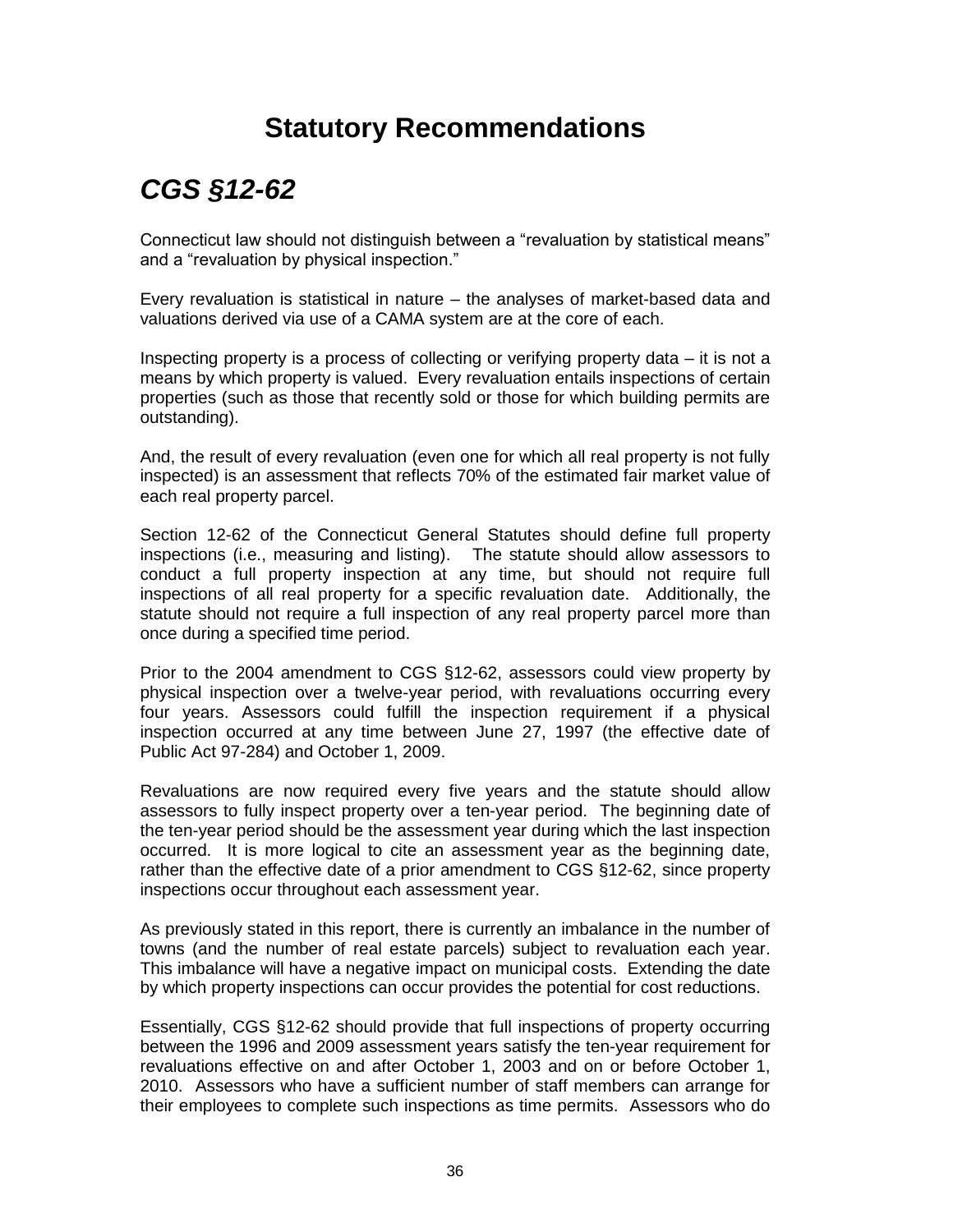not have sufficient staff will presumably continue to out-source the measuring and listing process, and many will provide that such inspections occur as close to a particular revaluation's effective date as possible. The option will exist, however, for towns that out-source such inspections to arrange for them to occur over time.

Since other methods by which assessors can verify property inventory data exist, measuring and listing all real property in a town may not always be necessary. One can certainly argue that there is no cost benefit in measuring and listing a house of religious worship that remains on the tax exempt grand list for the duration of its existence.

There may be a way to provide for fewer full inspections of taxable real property during the time period the statute specifies, especially since gaining entry to the interior of each property is more difficult today than in the past. And, as one assessor submitted in response to the *Questionnaire*: "Some inspections are necessary but how much can a 960 square foot ranch change without it being visible from an exterior view?"

Property data questionnaires are a valuable means of information gathering and verification and CGS §12-62 should provide assessors with the authority to send them to taxpayers. By instituting a process in which such questionnaires are routinely sent, assessors can help taxpayers understand that they have a responsibility with respect to providing information or verifying the accuracy of the assessor's data for their properties.

Presumably, assessors would attempt to inspect those properties for which they do not receive a property data questionnaire response and would (consistent with current practice) arrange for a property inspection when an owner requests one because of a significant change to a property.

An assessor could send a questionnaire listing a property's characteristics to every real property owner and ask the owner to verify the information listed or correct any inaccuracies, and to sign and return the questionnaire. Or, the assessor could choose to send such property data questionnaires to a subset of real property owners. This data verification process could occur over several years or during the assessment year prior to that in which a revaluation is conducted.

Testing the quality of questionnaire responses will allow assessors to determine whether there is a need to fully inspect all real property parcels. An assessor who receives a sufficient response level and institutes a quality assurance program regarding the responses may be able to arrange for a fewer number of real estate parcels to be inspected within the inspection period that the revaluation statute provides. This is another means by which to reduce revaluation costs.

For instance, the assessor could choose a representative sample of properties to inspect as a way of testing the quality of the responses. Properties that make up the testing sample could include those for which property owners verified the assessor's data and those for which owners made corrections to that data.

The Office of Policy and Management does not believe it would be prudent to set forth statutory parameters for such a quality assurance program. Each town's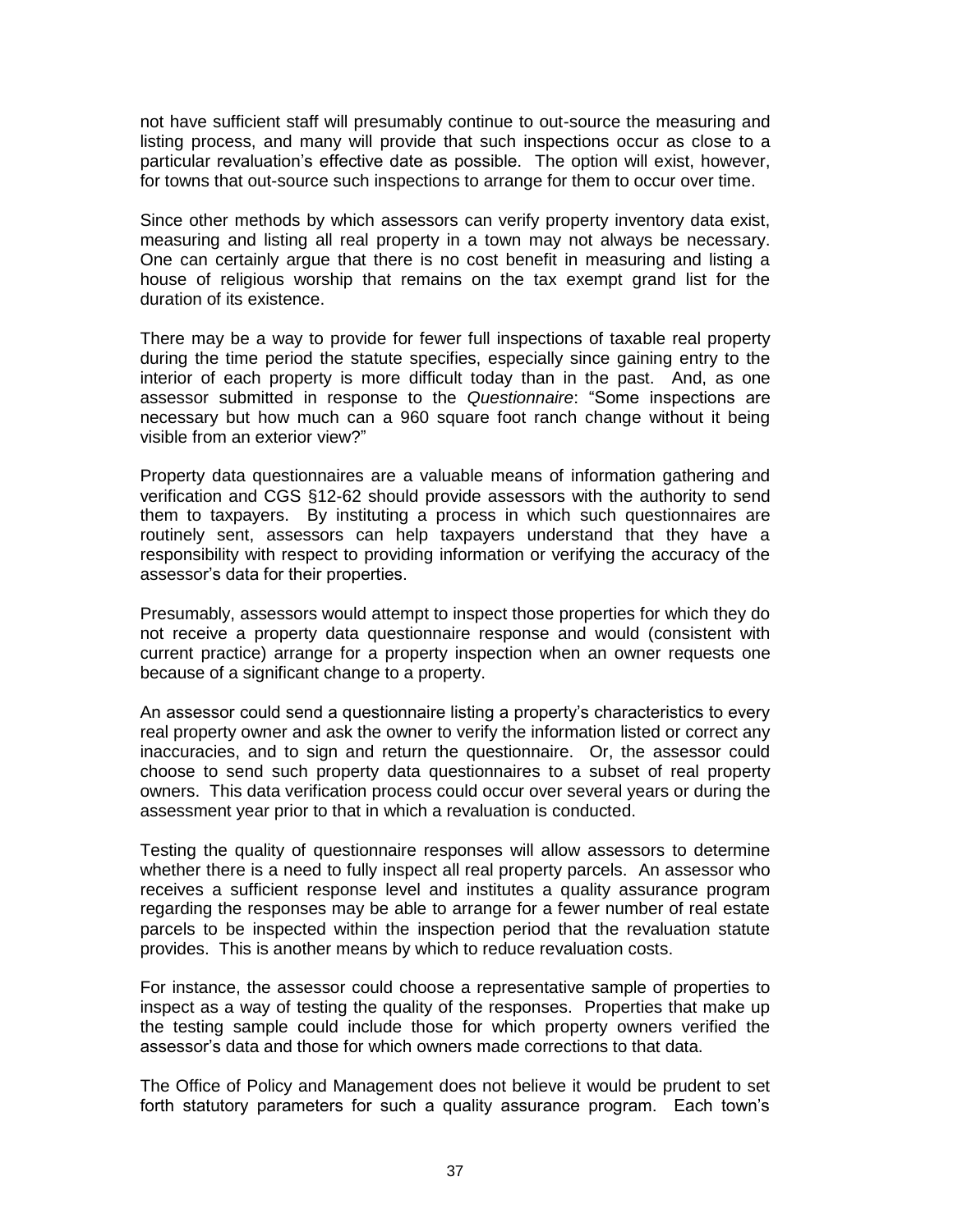assessor must determine the type of quality testing to use, based on the assessor's knowledge of real property in the town and the information received from property owners.

Ultimately, each assessor is responsible for the valuations that determine a property owner's tax liability. It should be within an assessor's purview, therefore, to determine the appropriate method of collecting and verifying the accuracy of data used to develop such valuations for each revaluation.

A field review ensures that new property valuations are uniform and consistent with respect to comparable sold and unsold properties. Such reviews are essential and should be required for every revaluation.

A change in a property's overall condition observed during a field review can result in a correction to the data used in its valuation. Additionally, such a review can be a source of information regarding changing neighborhood conditions that may impact property values.

A field review (which one can argue falls within the legal definition of "inspection") is typically part of every revaluation program – most towns already provide for such a review as a contractual condition with a certified revaluation company. As a result, requiring a field review for each revaluation does not place an undue burden on towns. Furthermore, such reviews are necessary both to ensure accurate and uniform valuations and to bolster taxpayer confidence in the revaluation process.

A number of assessors have expressed a desire to revalue real property more often than once every five years. Because more frequent revaluations have the potential to mitigate substantial property tax burden shifts, they should be encouraged. And yet, Connecticut's current statutory revaluation provisions make the real property assessment equalization process too costly for towns to implement more than once in every five-year period.

Subdivision (2) of subsection (h) of CGS §12-62 now provides that a town that implements a revaluation earlier than required must "…effect its next subsequent revaluation for the assessment date commencing four years following the effective date of the revaluation so implemented." Coupled with the requirement to inspect all real property for every other revaluation, this provision simply makes it too expensive for assessors to revalue real property on other than a five-year cycle.

In addition to providing for a more equitable real property tax base, the incentive to revalue real property earlier than required could be the potential for municipal cost savings. For instance, a town scheduled to revalue real property in 2012 may decide to do so in 2011 instead, since current information indicates the town would be competing with a lesser number of other towns for the services of a certified revaluation company in that year.

No statutory provision, however inadvertent, should provide a disincentive with respect to equalizing real property assessments earlier or more often than the statute requires.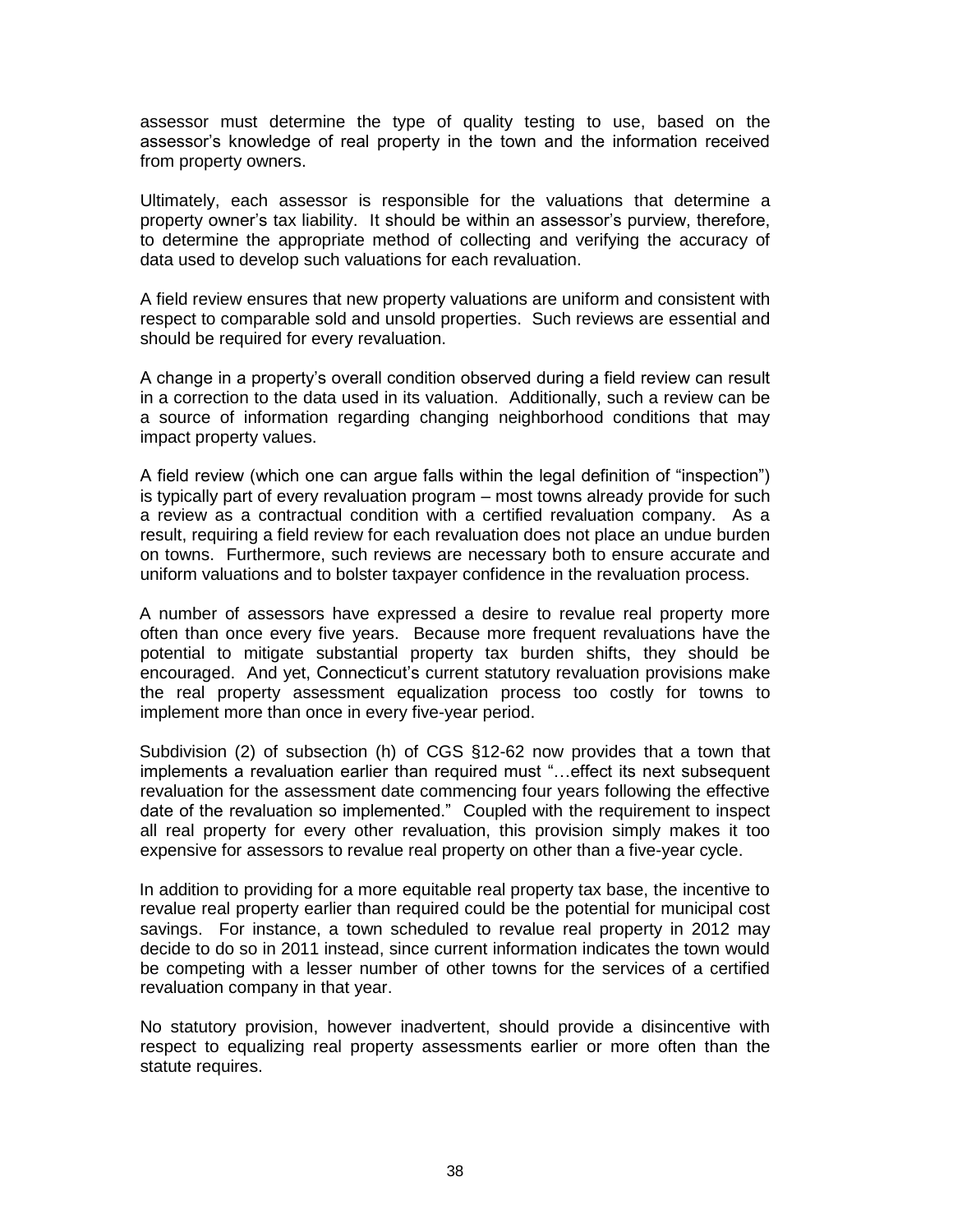Local officials must have up-to-date information, however, regarding the number of towns conducting revaluations each year (and the number of real estate parcels located in such towns) in order to assess the cost benefits of implementing a revaluation earlier than required, conducting a revaluation in-house or jointly contracting with another town(s) for revaluation company services.

The Office of Policy and Management cannot currently provide such information, since Section 32 of Public Act 04-32 (May 11 Special Session) does not impose a deadline by which an eligible town must decide to defer a revaluation. Eligible towns must be required to approve such deferrals by a date certain and to notify the Office of Policy and Management of their subsequent revaluation implementation dates.

Unless assessors are provided with the option of conducting real property inspections over a ten-year period of time (rather than in conjunction with a specified revaluation date) and fully inspecting a fewer number of real estate parcels with respect to any given revaluation (provided they receive a sufficient level of response to property questionnaires and test the accuracy of those responses, or justify a fewer number of inspections by some other means), it is unlikely that they will be able to convince the chief executive and financial officers of their towns to revalue real property earlier or more often than required.

Any delay beyond the five-year cycle for revaluation that currently exists has the potential to further exacerbate assessment inequities and result in even greater shifts in property tax burdens upon revaluation implementation. As a result, the provision in CGS §12-62(d)(3) allowing a town to enter into a Memorandum of Understanding with the Office of Policy and Management to delay a revaluation must be removed.

Also, the penalty provisions of CGS §12-62(d) should be revised so as to preclude a penalty waiver unless extraordinary circumstances exist. The statute should specify that the Secretary of the Office of Policy and Management cannot grant a penalty waiver with respect to successive years, unless the General Assembly approves such an action. Additionally, the statute should include a mechanism by which state agencies receive notice of a penalty imposition so that they can appropriately reduce statutory formula grants-in-aid when required.

Lastly, there is no need for two separate statutes that contain penalty provisions related to revaluation. For purposes of clarity, all such penalty provisions (including those in CGS §12-62i, which are discussed in greater detail on page 43) should be part of CGS §12-62.

#### **In summary, CGS §12-62 should:**

- Define full inspections of property (i.e., measuring and listing).
- Allow measuring and listing of real property to occur at any time over a ten-year period beginning with the assessment year in which the last full inspection of real property occurred, but extend the inspection period for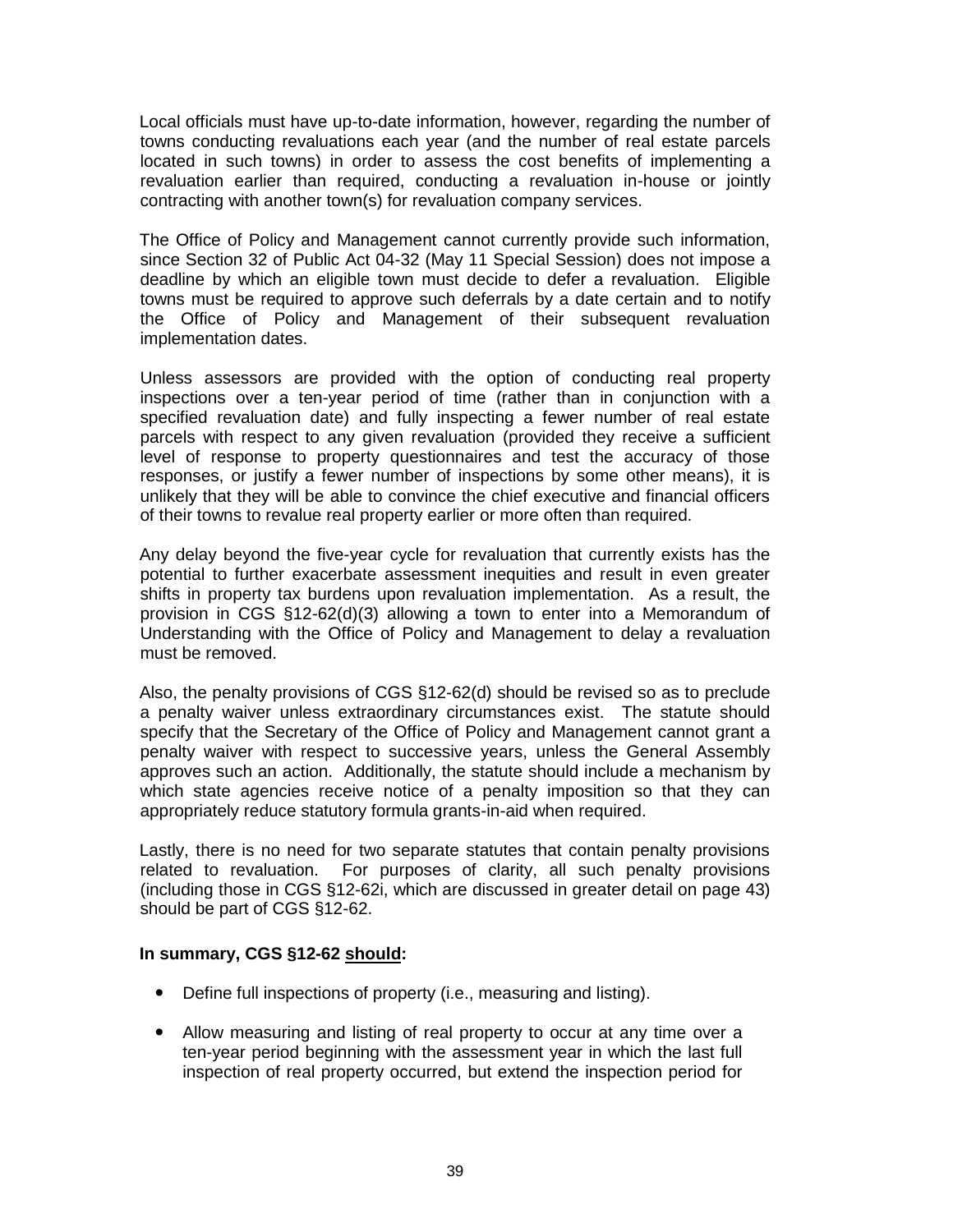revaluations effective on and after October 1, 2003 and on or before October 1, 2010.

- Require a field review of real property parcels in each neighborhood for each revaluation.
- Specifically authorize assessors to send property questionnaires to real property owners and provide that assessors who do so institute a quality testing program.
- Require the adoption of at least two performance-based revaluation testing standards, pursuant to the requirements that are currently contained in CGS §12-62i, and specify that a town must meet one such standard only.
- Clarify the penalty provision with respect to a town that does not implement a required revaluation or that implements a revaluation that does not meet one of the regulatory standards.
- Clearly require the Secretary of the Office of Policy and Management to notify the commissioners of other state agencies of the need to reduce statutory formula grants-in-aid by the 10% penalty amount.
- Allow the Office of Policy and Management to waive the statutory penalty if a town does not implement a revaluation and there is good cause for the town not doing so, but prohibit such a penalty wavier for consecutive assessment years absent the General Assembly's approval.
- Require eligible towns to notify the Office of Policy and Management when they choose to defer a revaluation pursuant to Section 32 of Public Act 04-2 (May 11 Special Session) and institute a date certain by which their legislative bodies must approve such a deferral.
- Require towns to notify the Office of Policy and Management when a revaluation is not implemented for any reason other than the granting of authorization for a postponement under CGS §12-117, as amended by Section 4 of Public Act 03-269.

#### **CGS §12-62 should not:**

- Distinguish in any way between a "revaluation by statistical means" and a "revaluation by physical inspection."
- Allow towns to enter into a Memorandum of Understanding to delay a revaluation.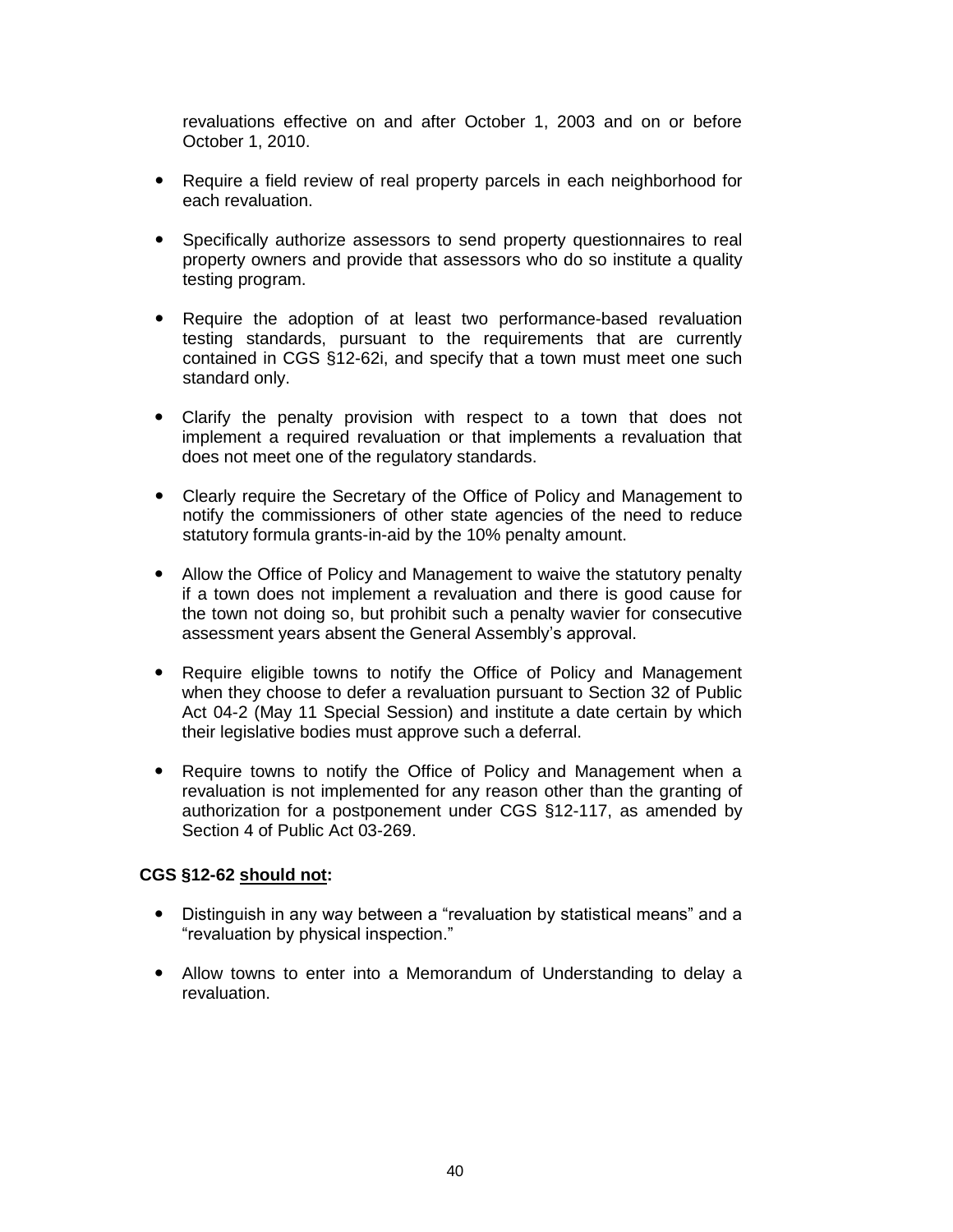## *CGS §12-2b*

The Secretary of the Office of Policy and Management should issue certifications to persons who estimate property values for a town during a revaluation process. It would be more appropriate to refer to such persons as "revaluation appraisers" in the applicable statutes and regulations.

During the 2003 legislative session, the Office of Policy and Management proposed legislation that would have eliminated the requirement that revaluation companies be certified (Section 3 of File Number 390). The basis for this proposal was that individuals, not companies, are tested and certified in the appraisal profession and that revaluation company certification is essentially the certification of a group of individuals.

However, based on events that occurred this year and the fact a certified revaluation company can consist of a single person certified at the level of Supervisor, the Office of Policy and Management no longer wishes to pursue such legislation.

The Secretary of the Office of Policy and Management had cause to institute an investigation of a revaluation company in June of 2004. Following the investigation, the Secretary of the Office of Policy and Management revoked the company's certification and placed the three certifications held by the company's sole employee under probation for the duration of their current certification periods.

This investigation revealed that the regulations concerning revaluation company certification need strengthening with respect to ethical requirements. While the Office of Policy and Management believes that current statutory provisions provide the agency with the authority to do so, an amendment to CGS §12-2b is being proposed to clarify this issue. Following the enactment of said amendment, the Office of Policy and Management plans to draft a regulatory amendment concerning ethical conduct requirements.

An additional change being proposed to CGS §12-2b will remove the provision requiring the Office of Policy and Management to advise towns in drafting contracts with revaluation companies. Given the reduction in agency staffing levels in recent years and the reallocation of various other statutory duties, it is not possible for the Office of Policy and Management to provide this detailed level of assistance.

Staff of the Office of Policy and Management lack the expertise required to provide such assistance (especially given the myriad forms of contracts that exist). Additionally, the Connecticut Association of Assessing Officers has a committee devoted to revaluation that provides assistance to towns in this area. A duplication of these efforts is unnecessary.

Similarly, there should be no requirement that the Office of Policy and Management make inquiries into property tax collection practices and related record keeping. Not only is this a function that a municipality's independent auditor already undertakes, but the Office of Policy and Management's current and anticipated staffing levels make it impossible to comply with this requirement.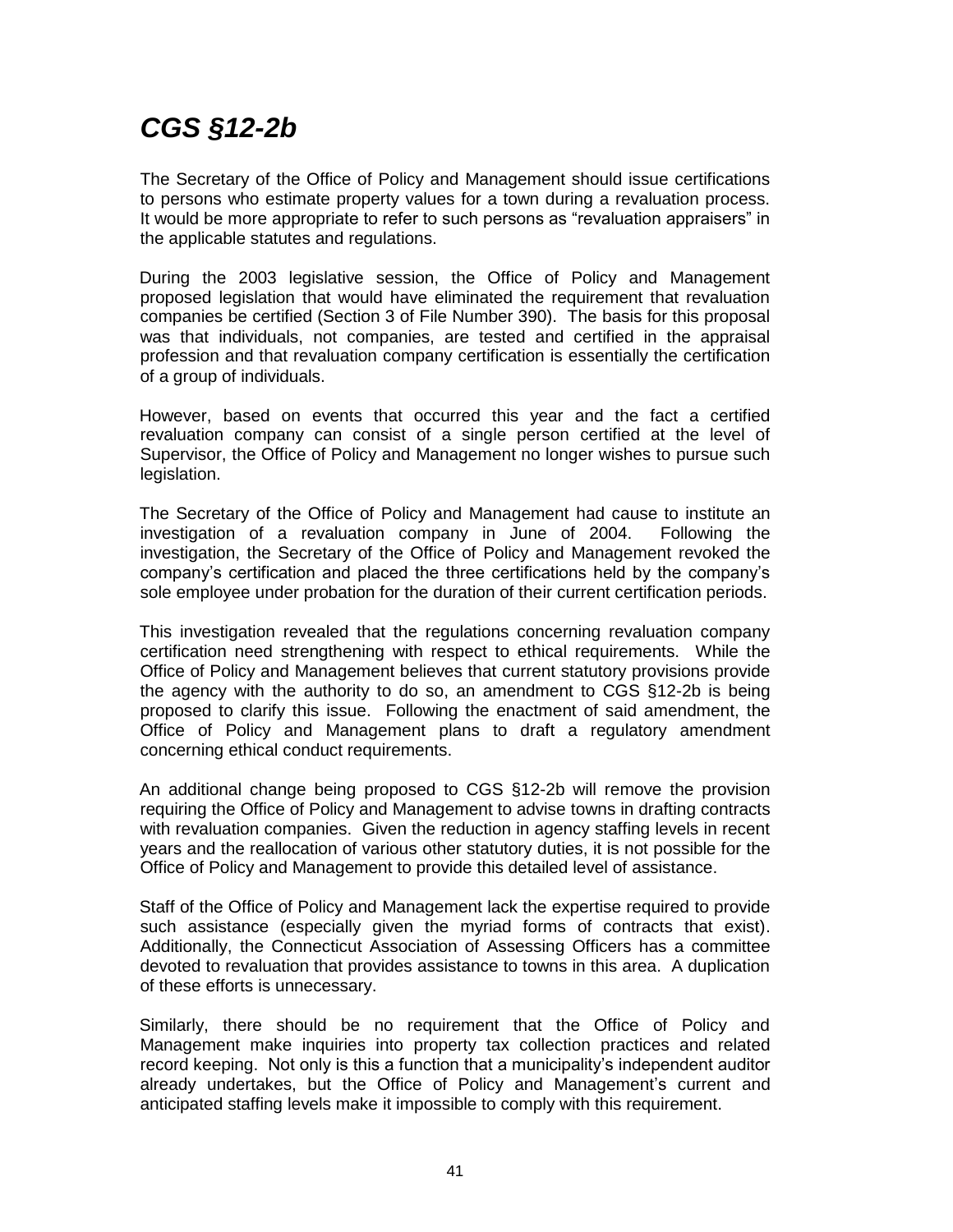#### **In summary, CGS §12-2b should:**

• Require the Secretary of the Office of Policy and Management to certify revaluation appraisers and revaluation companies in accordance with regulations adopted pursuant to Chapter 54.

#### **CGS §12-2b should not:**

- Require the Secretary of the Office of Policy and Management to provide assistance to towns in drafting revaluation company contracts.
- Require the Secretary of the Office of Policy and Management to make inquiries into the collection of property taxes and related municipal record keeping.

### *CGS §12-62a(e) and CGS §12-62c*

As previously explained in this report, towns have the ability to mitigate the property tax consequences of a revaluation by implementing a phase-in program that provides for gradual increases in real property assessments.

Two methods of phase-in exist under Connecticut law. One method is provided under subsection (e) of CGS §12-62a, and the other under CGS §12-62c. The difference between the two has to do with the way real property assessment increments are determined.

Both methods allow a phase-in term of up to four years – the revaluation year and the three years following.

In the past, when legislation altered the period between revaluations, the phase-in term was concurrently changed. Since the period between revaluations is now five years, the allowable phase-in term under CGS §12-62a(e) and CGS §12-62c should be up to five years as well.

There should be a provision allowing a town's legislative body to vote to discontinue either phase-in method, prior to the commencement of the assessment year in which real property assessments will reflect 70% of their values determined for the revaluation. Currently, a discontinuance provision exists only with respect to the phase-in adopted under CGS §12-62a(e).

Also, for purposes of clarity, both phase-in provisions should appear in one statute.

#### **In summary, CGS §12-62c should:**

- Allow up to a five-year term during which a town may phase-in real property assessments resulting from a revaluation.
- Include the provisions from subsections (e) and (f) of CGS §12-62a, allowing said subsections to be repealed.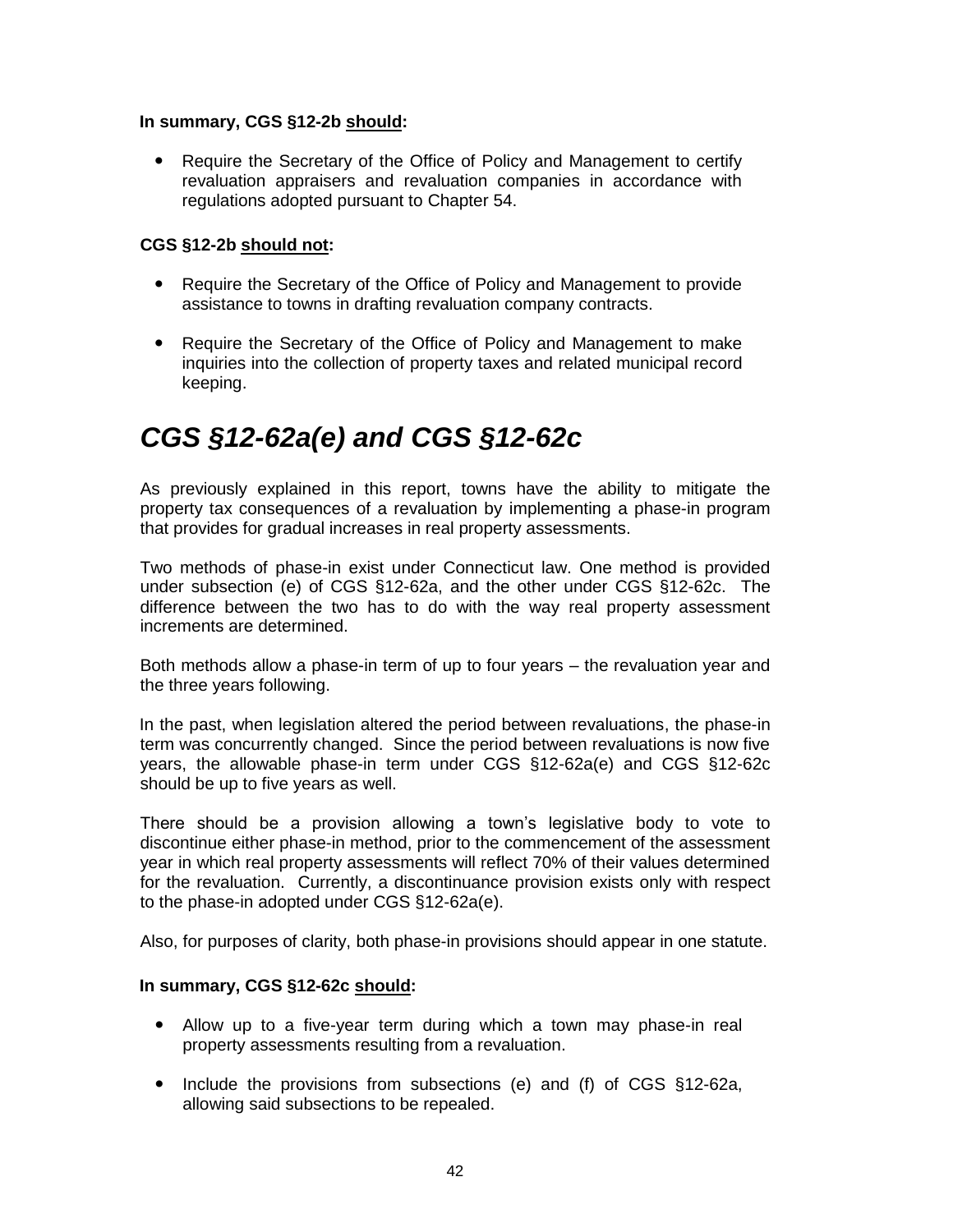## *CGS §12-63b*

As currently written, CGS §12-63b limits the property sales data that an assessor can use to value certain income-producing property, to that which is available in the town in which the property is located. The words "in such town" in this statute should be removed.

There is no logical reason to prohibit an assessor in one town from using a fair market sale that occurs in a neighboring town for valuation purposes, as long as the assessor appropriately adjusts the property's sale price. Fee appraisers, for example, do not limit themselves to a single town when developing comparable sales data for properties such as a shopping mall or a health care center. There is no reason why an assessor should be limited in this way.

Also, the word "appraisal" in CGS §12-63b should be replaced by the term "mass appraisal." This would make the terms in the statute and in related regulations consistent.

#### **In summary, CGS §12-63b should:**

• Refer to mass appraisal methods.

#### **CGS §12-63b should not:**

Contain the words "in such town" with respect to market sales data.

### *CGS §12-62i*

Subsection (a) of CGS §12-62i contains the term "revaluation standards." The use of this term may be confusing to some, in that towns must certify compliance with only one of the two standards in the regulations. The law should clearly state that certification is required pursuant to one standard only.

Subsection (b) of CGS §12-62i calls for the imposition of a penalty if a town's revaluation does not satisfy one of the regulatory standards. The penalty amount can be recovered, but only if the town's revaluation meets the standards within one year. There are various problems with this subsection.

First of all, since all towns receive statutory formula grants-in-aid, the provision regarding the imposition of a penalty equal to 3% of a town's property tax levy for the previous year is meaningless.

Secondly, the penalty imposition is to be effective "…for the fiscal year next following the October first assessment date on which the required revaluation was not implemented."

The obvious implication of this provision is that a town would not implement a revaluation that does not meet one of the regulatory standards. However, the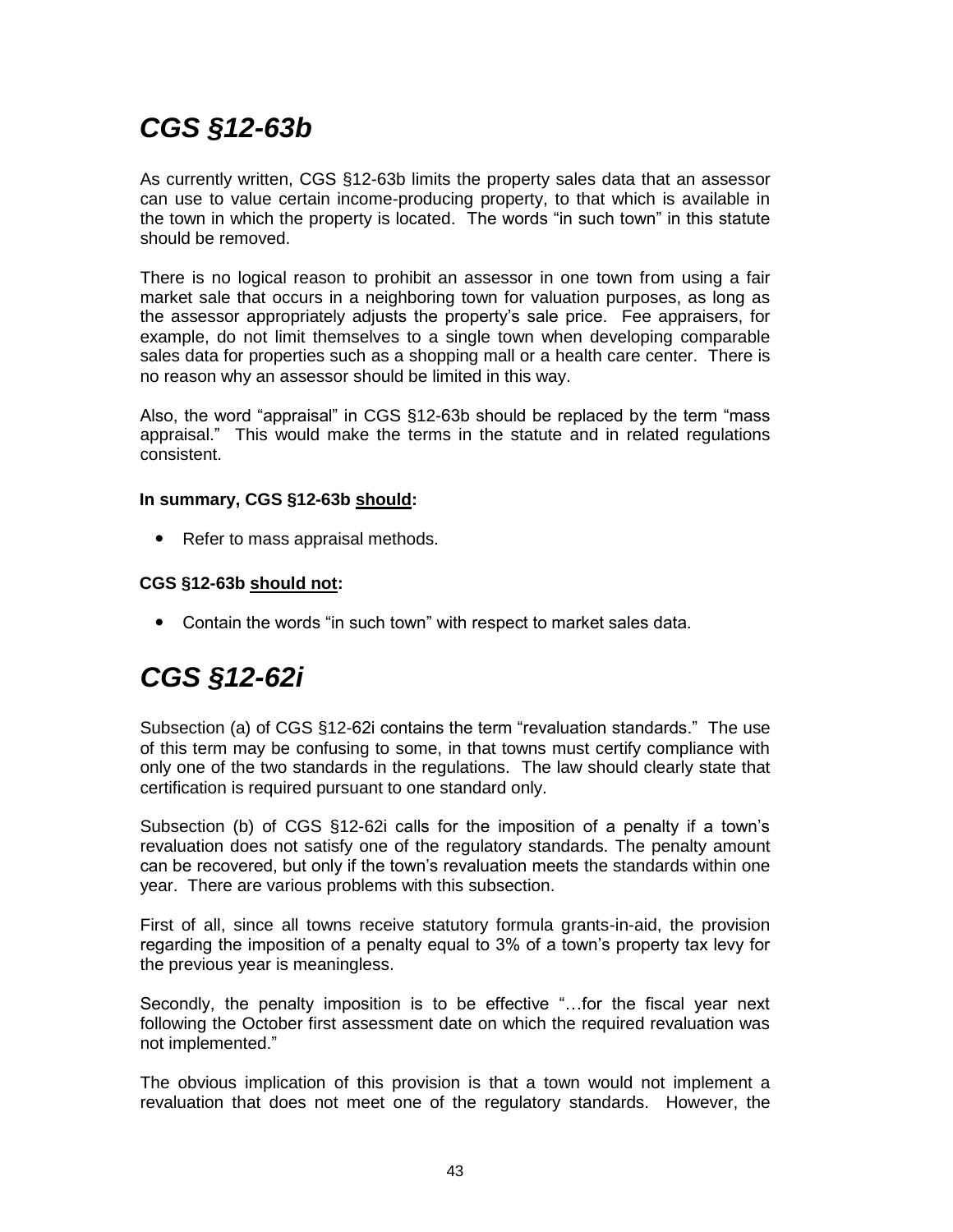statute does not clearly address a situation in which a town implements a revaluation that does not meet one of the standards.

As previously mentioned, all revaluation-related penalty provisions should, for purposes of clarity, appear in one section of the Connecticut General Statutes only.

#### **In summary:**

• The regulatory adoption requirement and related penalty provision should be clarified and added to CGS §12-62, and CGS §12-62i should be repealed.

## *CGS §12-62(k) and CGS §12-62k*

Subsection (k) of CGS §12-62 currently allows a town that meets certain criteria to certify an exemption from the requirement to revalue all real property.

A committee created pursuant to CGS §12-62k, as amended by Section 9 of Public Act 03-269, must review the data on which a town bases its exemption certification and make a recommendation as to whether or not the Secretary of the Office of Policy and Management should validate or rescind such an exemption.

The provisions of subsection (k) of CGS §12-62 have an October 1, 2007 sunset date, meaning that a town may certify an exemption of the requirement to implement a revaluation for the October 1, 2006 assessment date.

In accordance with subsection (b) of CGS §12-62, as amended by Section 33 of Public Act 04-2 (May 11 Special Session), revaluations now occur on a five-year cycle. As a result of the exemption certification provisions of subsection (k) of CGS §12-62 and the fact that revaluations are required every five years, the potential currently exists for 10 years to lapse between revaluation implementation dates in a town.

For example, a town that implemented a revaluation in 2001 and successfully certifies a revaluation exemption for the 2006 assessment year would not implement revaluation until 2011.

It will probably be impossible for a town to successfully meet the criteria for such an exemption given the recent real estate market. Nevertheless, as 10 years between real property revaluations is simply too lengthy a period of time, the exemption option should no longer exist.

#### **In summary:**

• Subsection (k) of CGS §12-62 and CGS §12-62k, as amended by Section 9 of Public Act 03-269, should be repealed.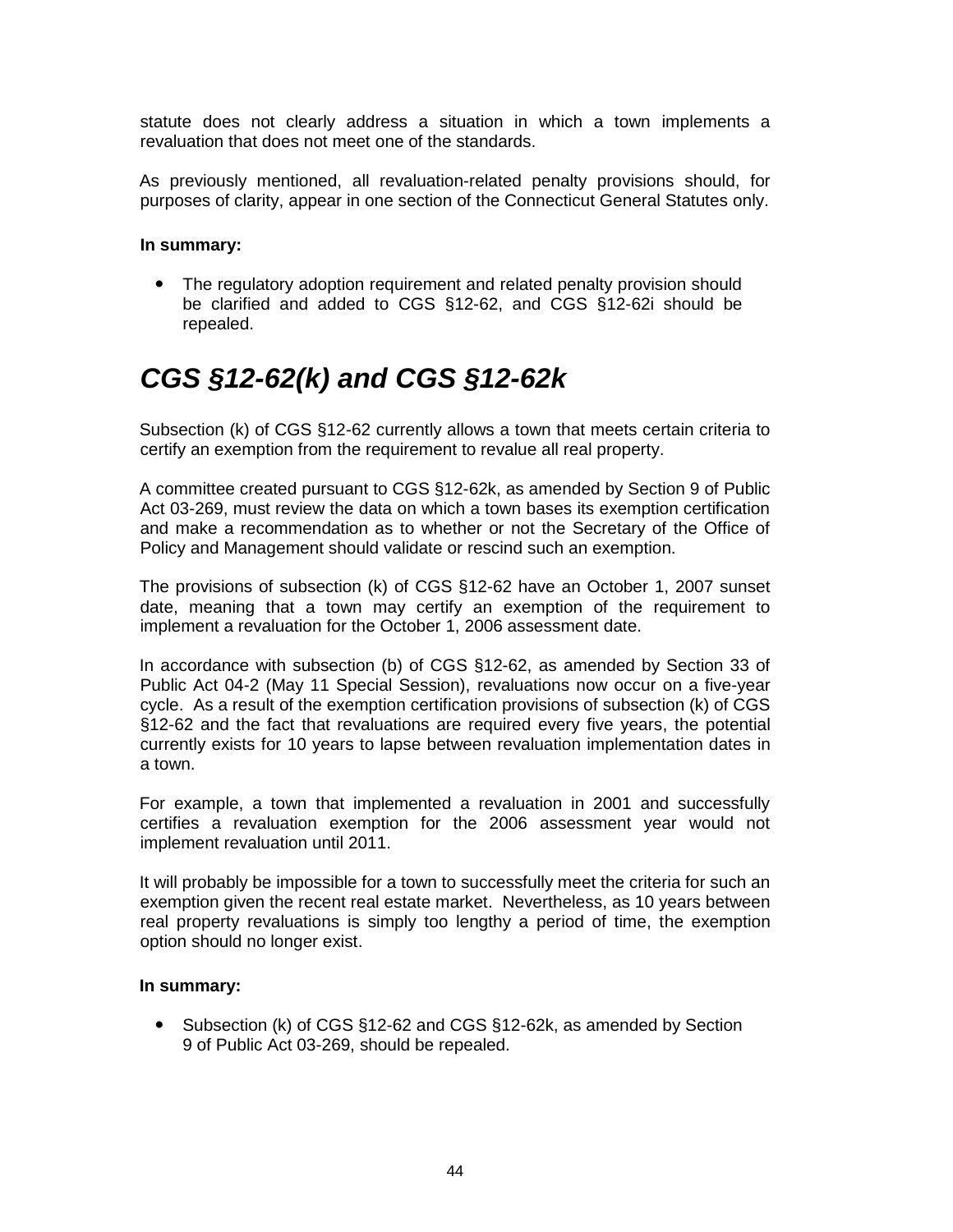#### **Regulatory Recommendations**

Nationally recognized standards form the basis for the State of Connecticut's regulations setting forth statistical measures of assessment uniformity (i.e., *Ratio Testing Standards*). There is no need to change these regulations other than amending the unsold property test in accordance with the regulatory amendment the Office of Policy and Management has decided to pursue.

The Office of Policy and Management should submit an amendment to §12-62i-3(b) of the Regulations of Connecticut State Agencies to remove the requirement that assessors calculate the unsold property test for all real property. The requirement to calculate this statistical measure of assessment uniformity should remain effective with respect to each property class having 15 or more market sales.

Enactment of this regulatory amendment will make the statistical criteria in the State of Connecticut's regulations consistent with the provisions included in the International Association of Assessing Officers' *Standard on Ratio Studies*, as most recently updated in July of 1999.

The *Procedural Testing Standards* address the method of conducting a revaluation. These standards, which provide an alternate method to the *Ratio Testing Standards*, require no change.

#### **In summary:**

• The Office of Policy and Management should submit the above-described amendment to §12-62i-3(b) of the Regulations of Connecticut State Agencies as soon as possible, and the amendment should receive legislative approval.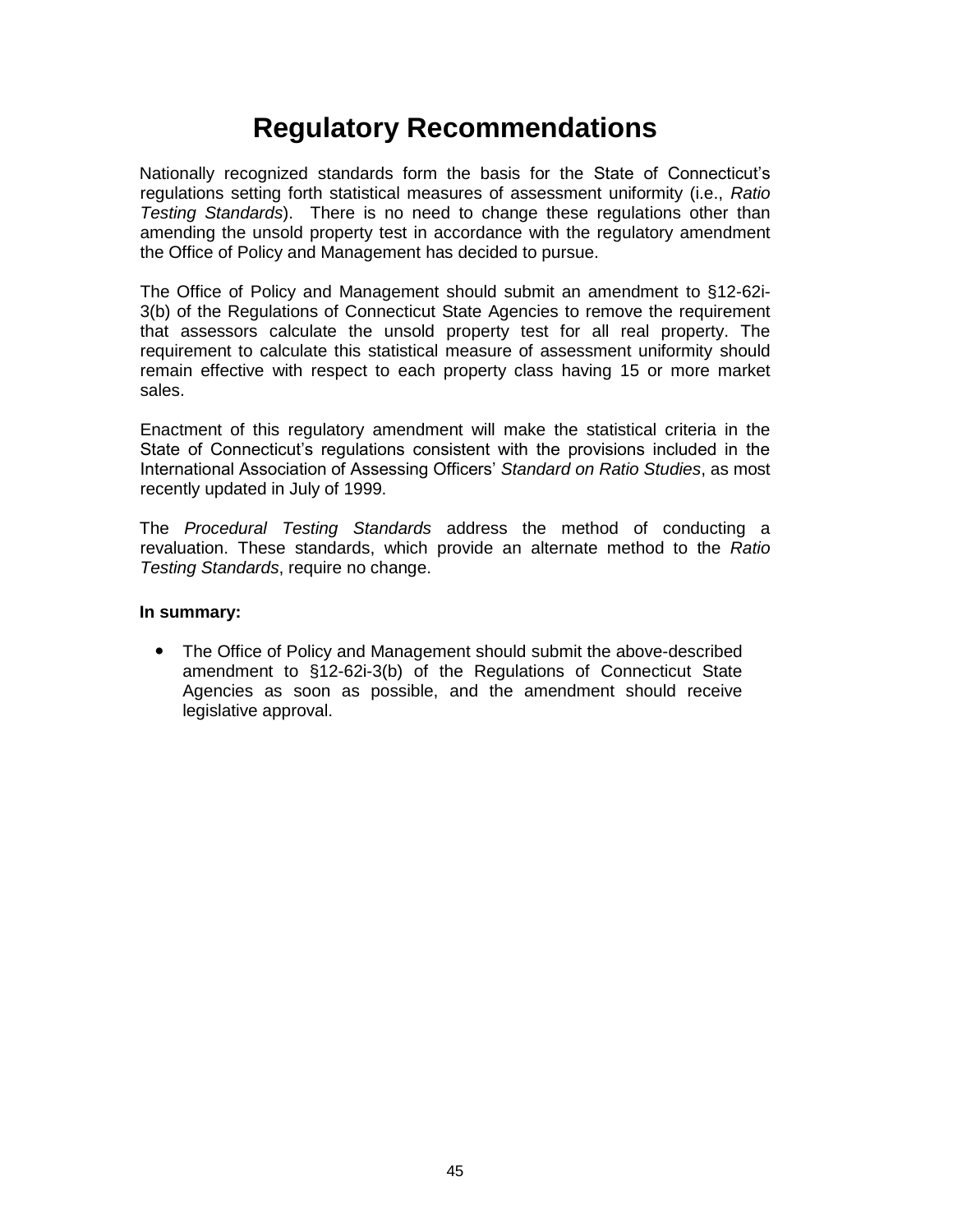#### **A Final Note of Caution**

The Office of Policy and Management has limited this report to the issue of revaluation, in keeping with the General Assembly's charge. However, even if all the report's recommendations are accepted and the necessary changes are enacted into law, there will continue to be problems associated with the property tax. Clarifying the statutes and regulations that reflect the state's policy concerning revaluation and making them more effective will not alleviate these problems.

An October 18, 2004 report entitled *Property Tax Revaluation*, written by Kevin E. McCarthy, Principal Analyst with the Office of Legislative Research, concludes with the following:

"In many towns, residential property values have appreciated more quickly than the values of other types of property. In some towns, the value of commercial and industrial property has been flat or declining, reflecting the obsolescence of older buildings and increasing vacancy rates. As a result, the residential share of the grand list and the share of the tax burden borne by residential property owners have also increased. Partly to address this phenomenon, PA 04-2, May 11 Special Session, allows municipalities that, under prior law, had to revalue real property in the 2003, 2004, or 2005 assessment year to delay revaluation to the 2006 assessment year, if the municipality's legislative body approves the delay. The expectation is that the delay may allow the values of nonresidential property to "catch up" to the values of residential property, reducing the shift in tax burden."

While this may accurately describe the expectations of certain legislators, there appears to be no evidence that the values of nonresidential property are "catching up" to those of residential properties. As indicated throughout this report, residential property values have recently increased at nearly unprecedented rates in towns across the state.

The property tax shift that occurred in many towns in the early 1990s was from residential to nonresidential property – the complete opposite of the recent trend. In order for a comparable shift to occur in the near future, there would have to be a considerable decline in the residential real estate market. Such a decline is not on the horizon, especially in the Greater Hartford region.

According to a December 5, 2004 *Hartford Courant* article entitled *Housing Prices Not So High* by Robin Stansbury:

"Despite the housing boom of recent years, prices in most Hartford-area towns still have not reached the level they hit before the real estate crash of more than a decade ago.

'The hot market of the late '80s pushed prices so far up that, in inflationadjusted dollars, we still have not recovered today,' said Ron Van Winkle, a West Hartford economist.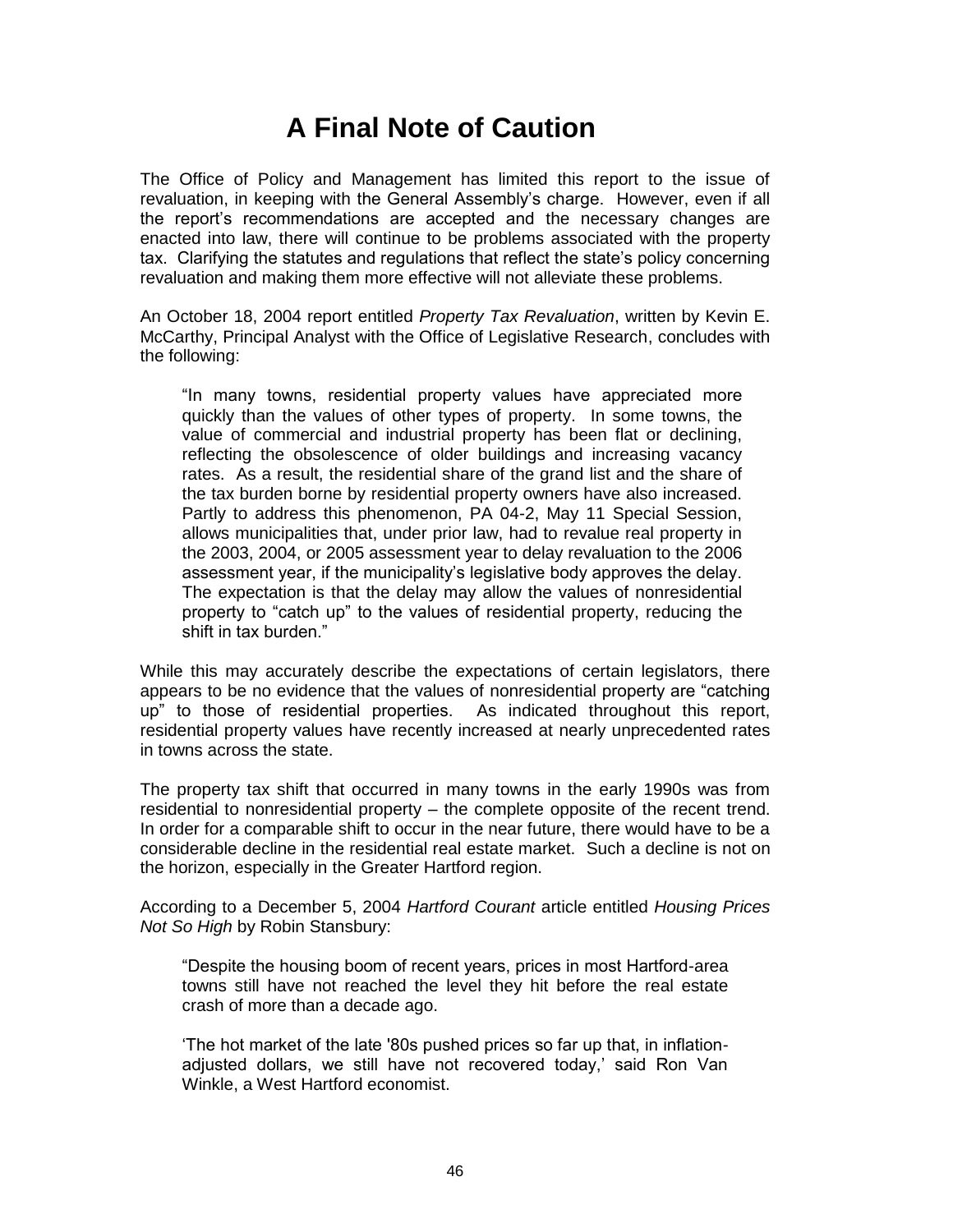Experts say the statistics indicate that the local real estate market is not in danger of crashing – or bursting like a bubble – despite recent large increases in housing prices.

The housing market was speeding out of control in the late 1980s. Prices were growing in the Hartford region by as much as 25 percent each year. Permits for new housing construction were soaring; many of the homes were built on speculation without a buyer lined up.

Today, median sales prices in the region are growing by about 10 percent each year, and experts are predicting that trend will slow in the next few years. At the same time, building permits for new home construction are about half what they were in 1988."

Even if, as predicted, the residential real estate market slows over the next few years and sales prices grow at less than 10% per year, there could continue to be shifts in property tax burdens to nonresidential property owners following revaluations. In order for a situation similar to that of the early 1990s to recur, not only would residential values have to decline, but there would have to be a concurrent and more significant growth in nonresidential property values.

There will be disparities between the values of residential and nonresidential property as long as those who purchase such property react to different market influences in deciding on the prices they are willing to pay. Policy makers cannot control property values – such values are a consequence of free market forces.

As a result, discussions regarding disproportionate residential and nonresidential property tax levels will continue, as will calls for increases in state aid to municipalities in order to mitigate property tax increases.

In 2004, the General Assembly considered the homestead exemption provision of Substitute Senate Bill No. 598 as a means of addressing such disproportionate property tax levels. During the May 3, 2004 Senate debate regarding the bill, mention was also made of assessing property of different classifications at different assessment rates, in order to reduce residential property tax burdens.

Policy makers need to be especially mindful of the potential impact of a homestead exemption or different rates of assessment for residential and nonresidential property on the state's business community. Currently, Connecticut is one of the few states in the Northeast that imposes a property tax on business personal property. Allowing a homestead exemption for residential property owners or assessing nonresidential property at a higher rate than residential property, could make the state's business community even less competitive with our neighbors.

The recession from which Connecticut is emerging is one of the mildest but longest lasting in recent memory and job recovery still lags behind economists' predictions. Any initiative that results in increased business costs could have a deleterious impact on the state's ongoing attempts to attract new businesses to Connecticut, and to promote the creation of new jobs.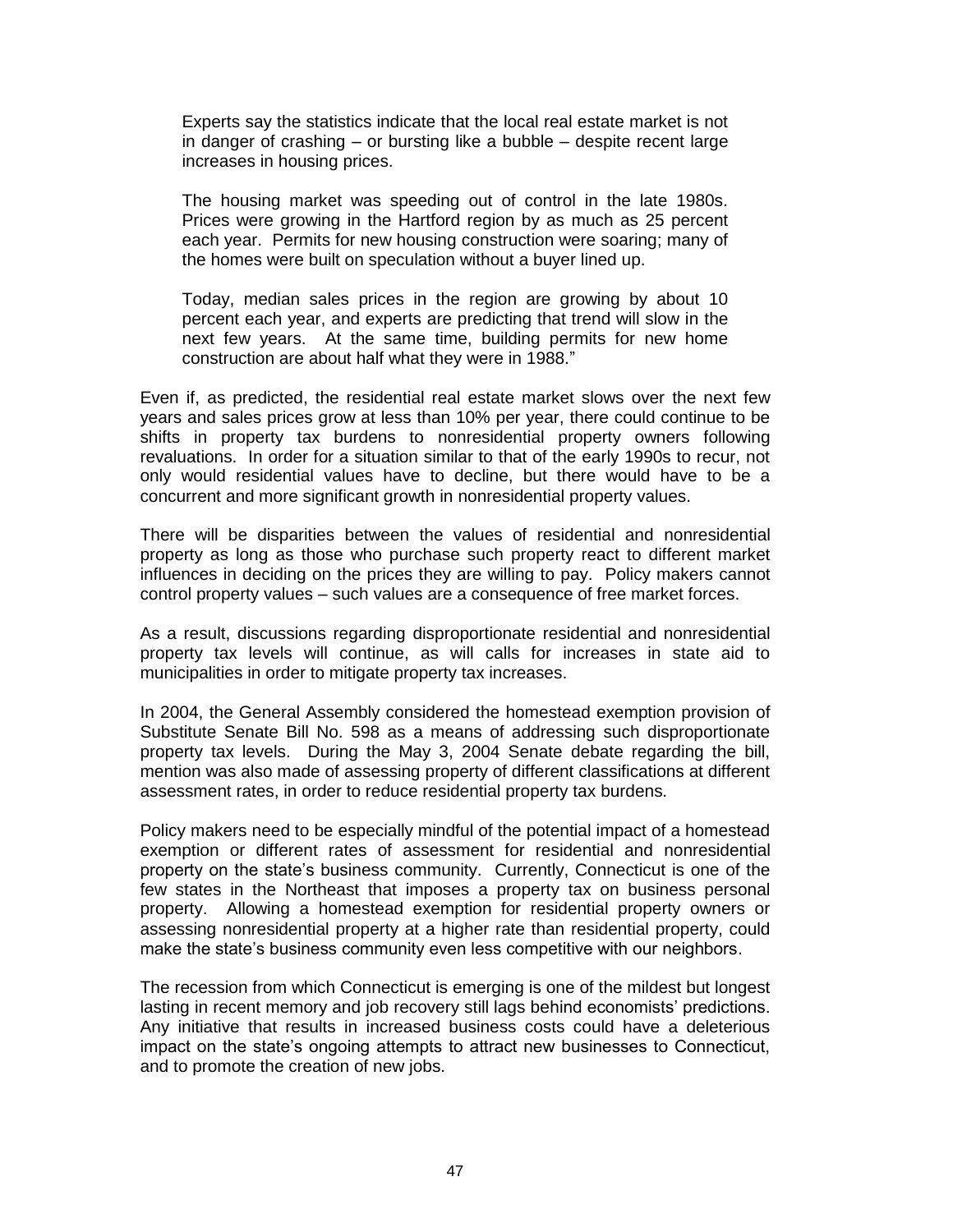The Office of Policy and Management continues to believe that there is a need for a comprehensive economic tax incidence analysis before any legislative changes to Connecticut's property tax system are made.

In order for policy makers to begin considering modifications to property assessment and taxation statutes, there must be a complete understanding of their impact on not only the state's residents, but on Connecticut's economy as well.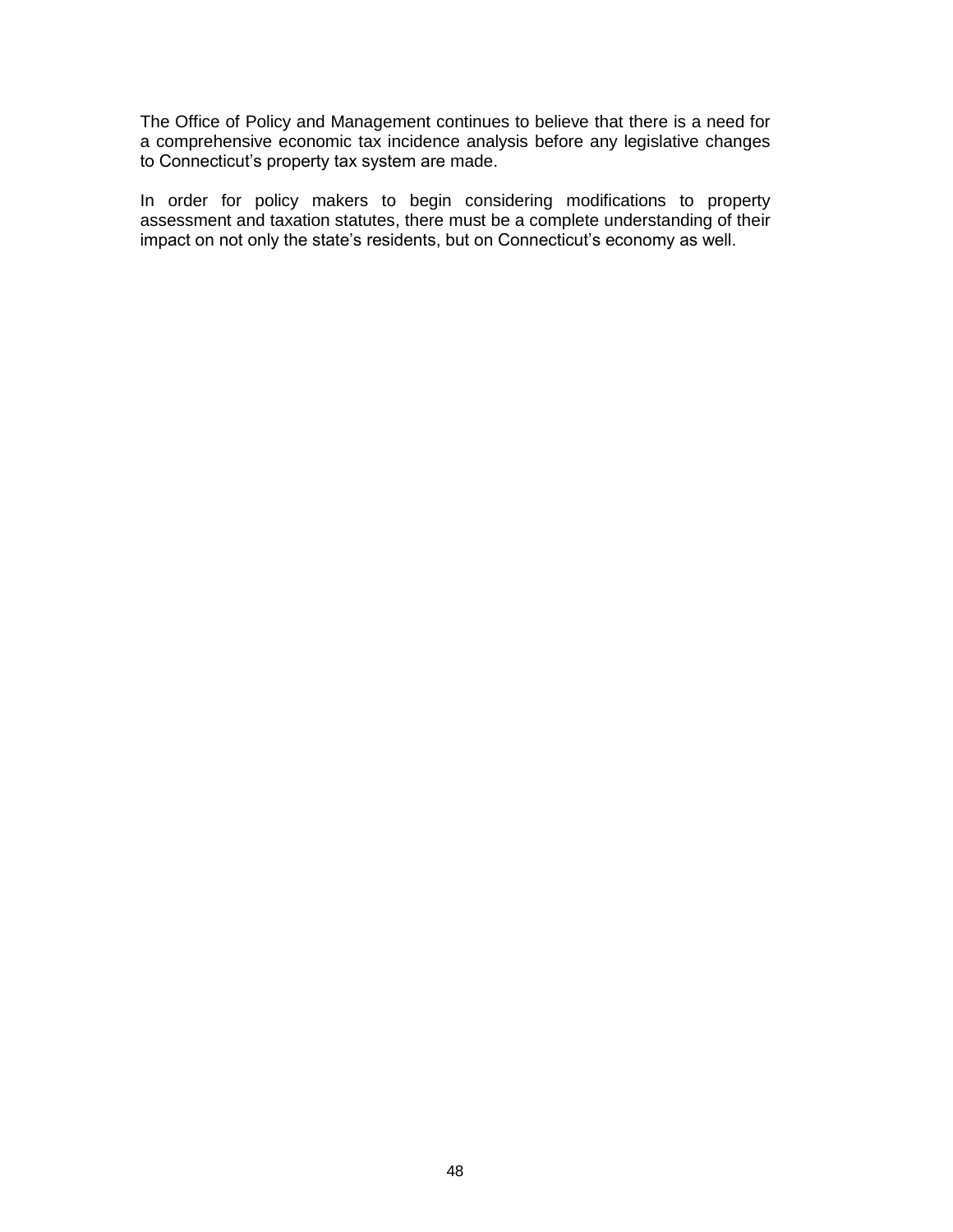### **An Act Concerning Real Property Revaluation**

Be it enacted by the Senate and House of Representatives in General Assembly convened:

Section 1. Section 12-2b of the general statutes is repealed and the following is substituted in lieu thereof *(Effective July 1, 2005):*

The Secretary of the Office of Policy and Management shall: (1) In consultation with the Commissioner of Agriculture, develop schedules of unit prices for property classified under sections 12-107a to 12-107e, inclusive, update such schedules by October 1, 1990, and every five years thereafter, and make such data, studies and schedules available to municipalities and the public; (2) **[**develop regulations setting forth standards and tests for: Certifying revaluation companies and their employees, which regulations shall ensure that a revaluation company is competent in appraising and valuing property, certifying revaluation companies and their employees, requiring that a certified employee supervise all valuations performed by a revaluation company for municipalities, maintaining lists of certified revaluation companies and upon request, advising municipalities in drafting contracts with revaluation companies, and conducting investigations and withdrawing the certification of any revaluation company or employee found not to be conforming to such regulations. The regulations shall provide for the imposition of a fee payable to a testing service designated by the secretary to administer certification examinations**]** certify revaluation appraisers and the revaluation companies that employ such appraisers in accordance with regulations adopted pursuant to chapter 54 of the general statutes that set forth education, experience and ethical conduct requirements to ensure a person's competency and suitability in estimating the value of property. Said regulations shall: (A) contain separate requirements for (i) certification in the valuation of real property of distinct types by use of appropriate mass appraisal methods, (ii) certification in the valuation of personal property, (iii) certification at a revaluation appraisal supervisor level for real property; and iii) certification at a revaluation appraisal supervisor level for personal property; (B) require that a person certified at the revaluation appraisal supervisor level oversee the valuation of real property pursuant to section 12-62, as amended by section 3 of this act, or the valuation of personal property; (C) require that a person certified at the revaluation appraisal supervisor level oversee the valuation of personal property; (D) provide that each certification is valid for a five-year period from the date it is issued; (E) provide that each certification is contingent upon passage of a written examination and allow for the imposition of a fee payable to the Treasurer of the State of Connecticut, or to a testing service the secretary designates to administer certification examinations; (F) provide a continuing education requirement for the renewal of each certification; and (G) provide for the secretary's revocation, suspension or denial of a certification or a renewal or a certification for cause, including, but not limited to, ethical misconduct; and (3) **[**by himself, or by an agent whom he may appoint, inquire if all property taxes which are due and collectible by each town or city not consolidated with a town, are in fact collected and paid to the treasurer thereof in the manner prescribed by law, and if accounts and records of the tax collectors and treasurers of such entities are adequate and properly kept**]** maintain lists of certified revaluation appraisers and certified revaluation companies and make such lists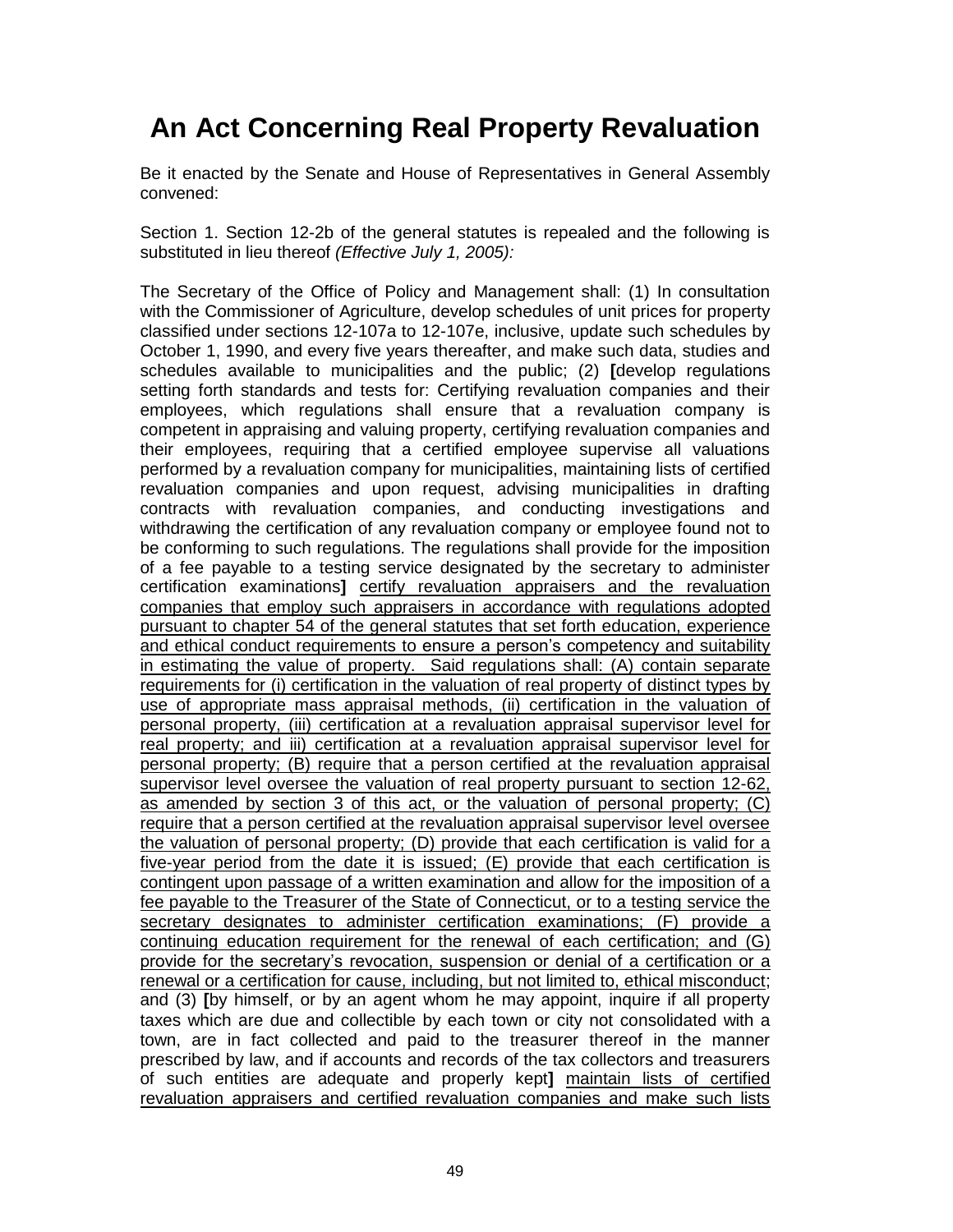available. The secretary may hold meetings, conferences or schools for assessors, tax collectors or municipal finance officers.

Sec. 2. Section 12-55 of the general statutes, as amended by section 1 of public act 03-269, is repealed and the following is substituted in lieu thereof *(Effective July 1, 2005):*

(a) On or before the thirty-first day of January of each year, except as otherwise specifically provided by law, the assessors or board of assessors shall publish the grand list for their respective towns. Each such grand list shall contain the assessed values of all property in the town, reflecting the statutory exemption or exemptions to which each property or property owner is entitled, and including, where applicable, any assessment penalty added in accordance with **[**section**]** sections 12-41, **[**or**]** 12-57a or 12-63c for the assessment year commencing on the October first immediately preceding. The assessor or board of assessors shall lodge the grand list for public inspection, in the office of the assessor on or before said thirty-first day of January, or on or before the day otherwise specifically provided by law for the completion of such grand list. The town's assessor or board of assessors shall take and subscribe to the oath, pursuant to section 1-25, which shall be certified by the officer administering the same and endorsed upon or attached to such grand list. For the grand list of October 1, 2000, and each grand list thereafter, each assessor or member of a board of assessors who signs the grand list shall be certified in accordance with the provisions of section 12-40a.

(b) Prior to taking and subscribing to the oath upon the grand list, the assessor or board of assessors shall equalize the assessments of property in the town, if necessary, and make any assessment omitted by mistake or required by law. The assessor or board of assessors may increase or decrease the valuation of any property as reflected in the last-preceding grand list, or the valuation as stated in any personal property declaration or report received pursuant to this chapter. In each case of any increase in valuation of a property above the valuation of such property in the last-preceding grand list, or the valuation, if any, stated by the person filing such declaration or report, the assessor or board of assessors shall mail a written notice of assessment increase to the last-known address of the owner of the property the valuation of which has increased. All such notices shall be subject to the provisions of subsection (c) of this section. Notwithstanding the provisions of this section, a notice of increase shall not be required in any year with respect to a registered motor vehicle the valuation of which has increased. In the year of a revaluation, the notice of increase sent in accordance with subsection **[**(f)**]**  (d) of section 12-62, as amended by section 3 of this act, shall be in lieu of the notice required by this section.

(c) Each notice of assessment increase sent pursuant to this section shall include: (1) The valuation prior to and after such increase; and (2) information describing the manner in which an appeal may be filed with the board of assessment appeals. If a notice of assessment increase affects the value of personal property and the assessor or board of assessors used a methodology to determine such value that differs from the methodology previously used, such notice shall include a statement concerning such change in methodology, which shall indicate the current methodology and the one that the assessor or assessors used for the valuation prior to such increase. Each such notice shall be mailed not earlier than the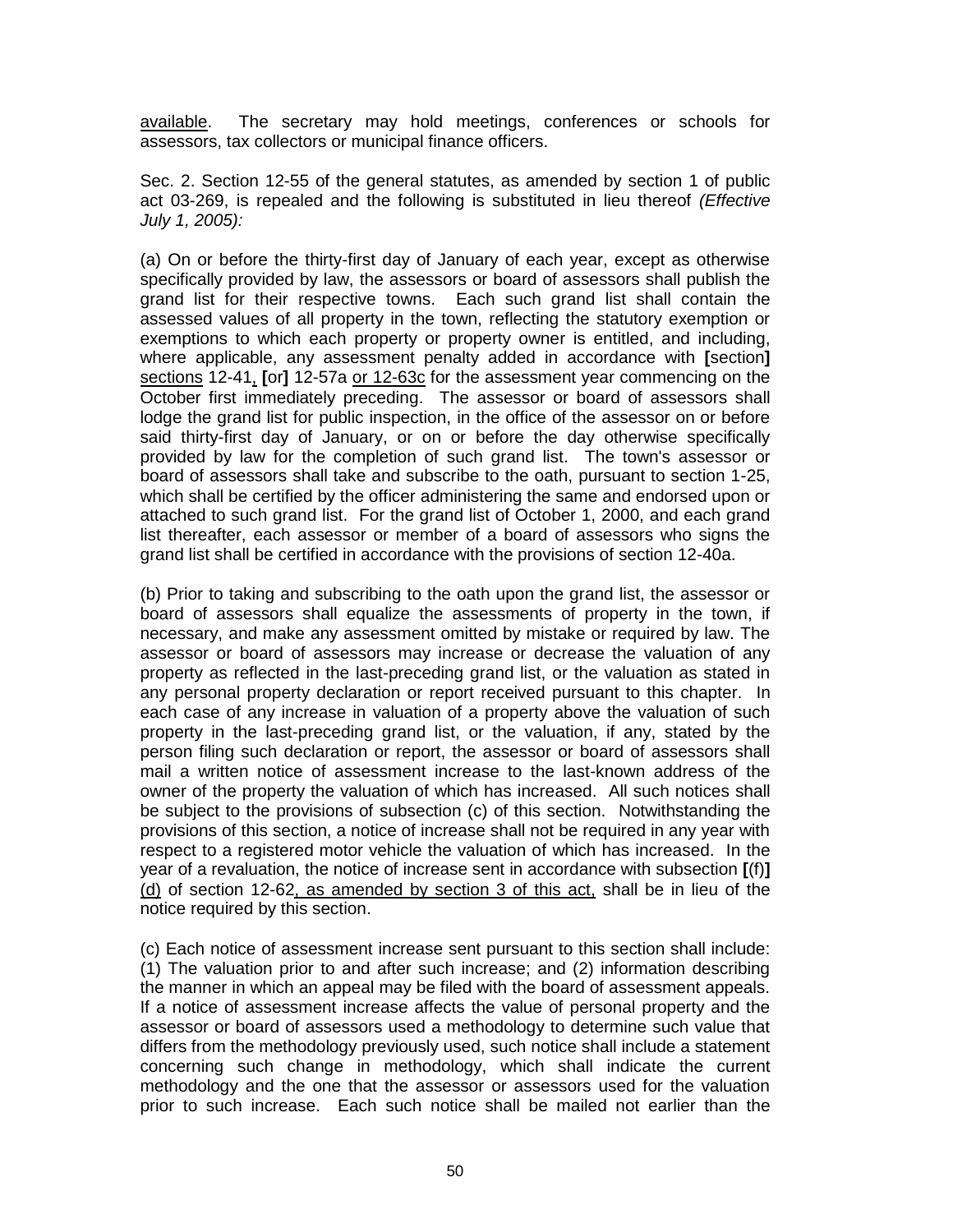assessment date and not later than the tenth calendar day immediately following the date on which the assessor or board of assessors signs and attests to the grand list. If any such assessment increase notice is sent later than the time period prescribed in this subsection, such increase shall become effective on the next succeeding grand list.

Sec. 3. Section 12-62 of the general statutes, as amended by section 33 of public act 04-2 of the May 11 special session is repealed and the following is substituted in lieu thereof *(Effective from passage and applicable to assessment years commencing on and after October 1 ,2003)*:

(NEW) (a) (1) The assessor of each town shall revalue all real property located in said town for assessment purposes in accordance with the provisions of this section. Except as otherwise provided by law, assessments derived from each revaluation shall be used for the purpose of levying property taxes for the assessment year in which such revaluation is effective and for each assessment year that follows until the ensuing revaluation becomes effective. An assessor shall use generally accepted mass appraisal methods for the valuation of real property in conducting each revaluation, and may designate a revaluation company certified in accordance with section 12-2b, as amended by section 1 of this act, to perform data collection and analyses or mass appraisal valuation functions pursuant to a method the assessor approves. Nothing in this section shall relieve an assessor of any other requirement related to revaluation as imposed by any provision of the general statutes or any public or special act, or by any provisions of a municipal charter that are not contrary to this section. "Assessor", as used herein, includes a board of assessors, the members of which shall approve all real property valuations derived from a revaluation by a majority vote; "town" means any town, consolidated town and city or consolidated town and borough; "real property" has the same meaning as real estate in section 12-64, as amended by section 2 of public act 03-269; and "secretary" means the Secretary of the Office of Policy and Management, or the secretary's designee.

(2) Unless the provisions of section 32 of public act 04-2 of the May 11 special session and subdivision (3) of this subsection are applicable, a revaluation of all real property shall be effective for the assessment year that is five years after the assessment year in which a revaluation was previously effective in such town. Any town may effect a revaluation of real property earlier than this section requires, provided the town's next revaluation shall be effective not later than five assessment years after the assessment year in which the previous revaluation became effective.

(3) The legislative body or board of selectmen, as the case may be, of any town eligible to defer a revaluation pursuant to section 32 of public act 04-2 of the May 11 special session shall be required to approve such deferral not later than August 1, 2005. Not later than September 1, 2005, the chief executive officer of any town in which such a revaluation deferral is approved shall notify the secretary in writing, of the effective date of the town's next revaluation and said town shall thereafter implement revaluation when required pursuant to subdivision (2) of this subsection.

(b) (1) The assessor may, at any time, fully inspect any parcel of improved real property in order to ascertain or verify the accuracy of data as contained in the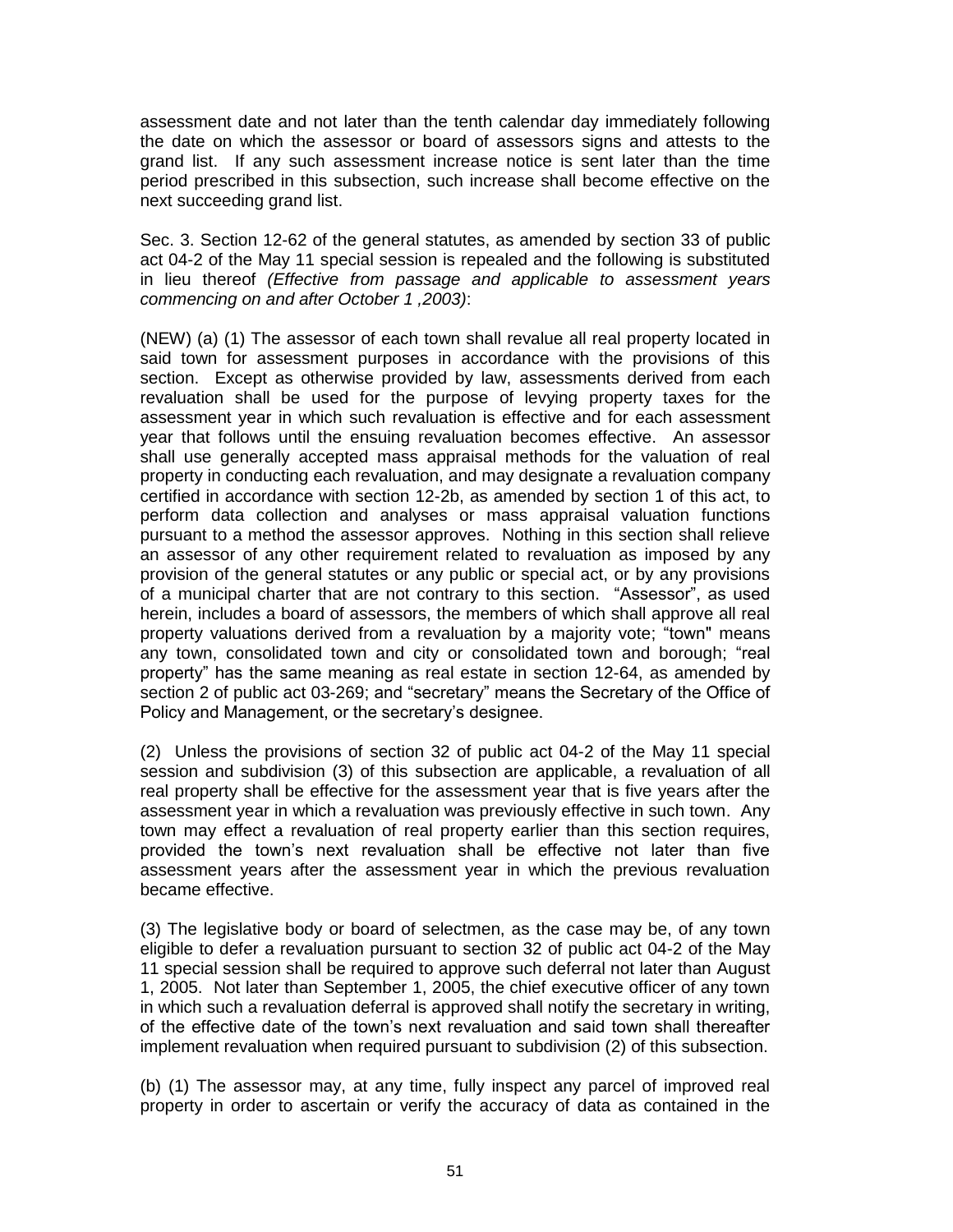assessor's record for such property. "Fully inspect" or "full inspection" as used herein, means to measure the exterior dimensions of a building or structure, or to verify such dimensions, and to enter and examine the interior of each such building or structure, upon obtaining permission to do so from an adult occupant, in order to observe and record or verify the characteristics and conditions thereof. The assessor shall maintain a record of the assessment year in which each such parcel of improved real property is fully inspected.

(2) The assessor may, at any time, send a questionnaire to any real property owner in order to obtain verification of the accuracy of the characteristics of real property as contained in the assessor's record for such owner's property, or to obtain information regarding the circumstances attendant to such property's acquisition or purchase. An assessor who utilizes questionnaires to verify the accuracy of such real property data shall develop and institute a quality assurance program with respect to responses received to such questionnaires, and shall determine if there is a need to fully inspect all real property during the period set forth in this subsection, based on the results of such quality assurance program.

(3) An assessor who does not utilize questionnaires to verify the accuracy of real property data, or who utilizes such questionnaires but is not satisfied with the results of the quality assurance program instituted with respect to responses received to such questionnaires, shall fully inspect all real property not later than the tenth assessment year following the assessment year in which such real property was last fully inspected, provided, with respect to a revaluation implemented on and after an October 1, 2003 and on or before October 1, 2010, an assessor shall have fulfilled said requirement if a full inspection of such property is made at any time during the assessment year commencing October 1, 1996 to the assessment year commencing October 1, 2009, inclusive.

(c) Prior to completing each revaluation, the assessor shall conduct a field review to ensure that real property valuations derived from such revaluation are appropriate. "Field review", as used herein, means to look at each parcel of real property in the context of its neighborhood setting in order to compare the observable attributes of each such parcel, as listed on the corresponding property record, to the valuation of such real property derived from such revaluation.

(d) (1) Not earlier than the assessment date which is the effective date of a revaluation and not later than the tenth calendar day immediately following the date on which the grand list for said assessment date is signed, the assessor shall mail a written notice of real property valuation to the last-known address of each owner of real property. Such notice shall provide information concerning property valuation appeal provisions, including, but not limited to the method of requesting a hearing from the board of assessment appeals.

(2) Not later than the date written notices of real property valuations are mailed in accordance with subdivision (1) of this subsection and during a period of not less than twelve months immediately following the date on which each revaluation becomes effective, any criteria, guidelines, price schedules or statement of procedures used in such revaluation be available for public inspection in the assessor's office in the manner provided for access to public records in subsection (a) of section 1-210. A compilation of all real property sales in each neighborhood,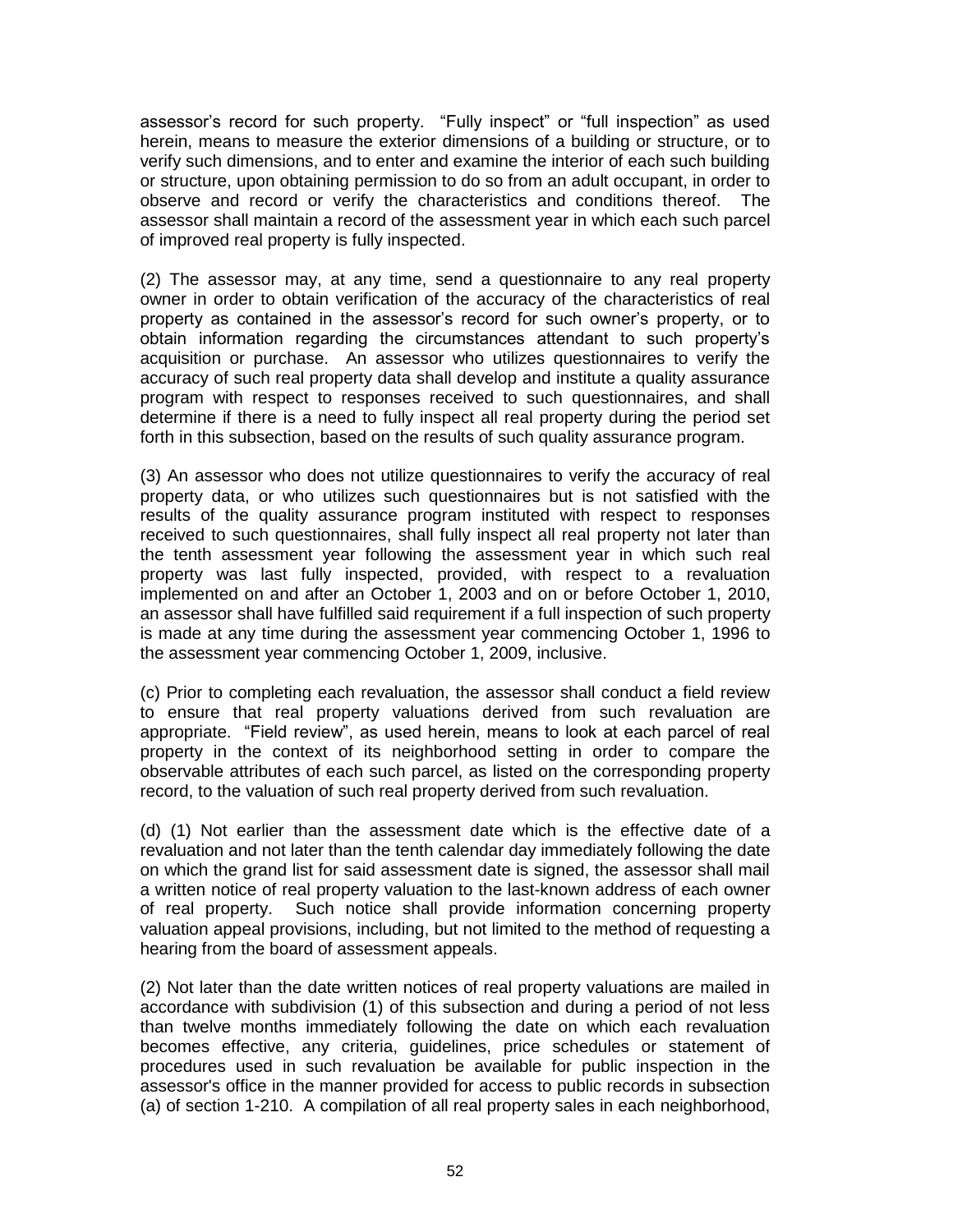the selling prices of which are determined to be representative of the fair market values of the properties sold, shall be available for public inspection not later than the date such written notices of real property valuations are mailed, and shall continues to be available during a period of not less than twelve months immediately following the date on which each revaluation becomes effective.

(e) The chief executive officer of each town shall notify the secretary of the assessment date on which each revaluation is effective, not later than thirty business days following the date on which the assessor signs and files the grand list reflecting assessments of real property based on values established for such revaluation. In the event a town fails to implement a revaluation effective for the assessment date required by this section for any reason other than an authorization for postponement the secretary provides pursuant to subsection (b) of section 12-117, as amended by section 4 of public act 03-269, the chief executive officer of the town shall notify said secretary of that fact, in writing, not later than thirty business days following the date on which the assessor signs and files the grand list that does not reflect real property assessments based on values established for such required revaluation. Not later than thirty business days following the date the town's legislative body votes to utilize the provisions of section 12-62c, as amended by section 4 of this act, or the provisions of section 12-62d, the chief executive officer shall notify the secretary, in writing, of the action taken. Any chief executive officer failing to submit any notification to the secretary as required by this subsection, shall forfeit one hundred dollars to the state for each such failure.

(f) (1) Except as provided in subsection (e) of this section, any town that fails to implement a revaluation for the assessment date required by this section, or that implements a revaluation that does not comply with the requirements set forth in regulations adopted pursuant to subsection (g) of this section, shall be subject to an annual penalty equal to a ten percent loss of certain state grants. Such penalty shall apply to those grants determined by statutory formula that are included in the estimate the secretary prepares pursuant to section 4-71a. Not later than the first day of July of each fiscal year in which the secretary imposes said penalty, the secretary shall notify the commissioner of each agency that certifies payment of any such grant of the requirement to reduce the affected town's grant by ten percent for such year, and such reduction shall be reflected in the certification made to the State Comptroller for the payment of each such grant for said year. In the event that such commissioner certifies any such grant prior to receiving the secretary's notice, the commissioner shall reduce any remaining installment of such grant to reflect such penalty. If there are no remaining installments of any such grant that the commissioner certifies, any grant the secretary certifies for payment may be reduced by the necessary amount, even if said grant is not included in the estimate prepared pursuant to section 4-71a. Such penalty shall not be applicable with respect to a revaluation that is postponed as a result of the secretary's authorization pursuant to subsection (b) of section 12-117, as amended by section 4 of public act 03-269. The secretary shall not authorize a postponement under the provisions of said subsection (b) of section 12-117, with respect to more than one consecutive year.

(2) If, in the secretary's opinion, there appears to be reasonable cause for a town's failure to implement a revaluation pursuant to the requirements of this section, the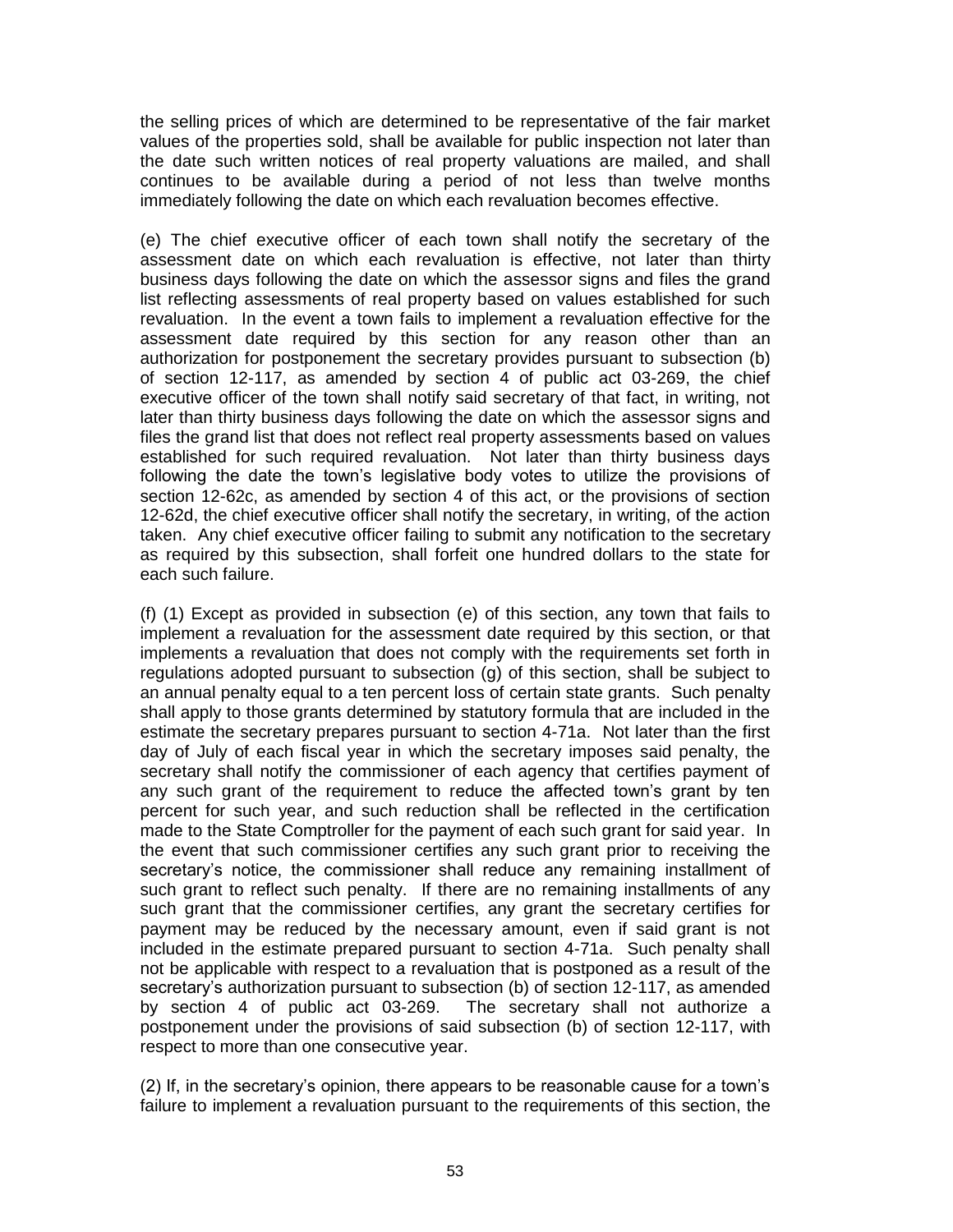secretary may waive the penalty imposed by subdivision (1) of this subsection. Reasonable cause shall include a postponement of a revaluation in any town due to (A) an extraordinary circumstance or an act of God, (B) the failure on the part of any revaluation company to complete contractual duties to the satisfaction of the assessor and the chief executive officer of the town, (C) the assessor's death or incapacitation during the conduct of a revaluation, which results in a delay of its implementation, or (D) an order by the superior court for the judicial district in which the town is located regarding such revaluation, or the potential for such an order following said court's decision with respect to the proceeding brought before it. The chief executive officer of the town shall submit a written request for such penalty waiver not later than thirty days following the date of the commencement of the fiscal year in which such penalty is applicable. Such request shall include the reason for the town's failure to comply with the provisions of this section. Not later than thirty business days after receiving such request, the secretary shall notify the chief executive officer of the secretary's decision to grant or deny the penalty waiver, provided the secretary may delay a decision regarding a waiver related to a potential order of a court of jurisdiction until said court renders its decision. Any town aggrieved by the secretary's decision concerning such penalty waiver may, not later than ten business days after receiving the secretary's notice of decision concerning such waiver, appeal the secretary's determination to the superior court for the judicial district in which such town is located and such court shall expedite such appeal. The secretary shall not grant a town a waiver under the provisions of this section with respect to more than one consecutive year, unless the general assembly approves such action.

(g) The secretary shall adopt regulations, in accordance with the provisions of chapter 54, which shall (1) establish at least two performance-based revaluation testing standards; (2) require assessors to comply with one of said standards in conducting each revaluation, and (3) require any certificate of regulatory compliance to be jointly signed by the assessor and a person certified as a revaluation appraisal supervisor, pursuant to section 12-2b as amended by section 1 of this act, who is employed by any revaluation company the assessor designates to establish real property valuations or to review such valuations pursuant to the provisions of a contract.

Sec. 4. Section 12-62c of the general statutes is repealed and the following is substituted in lieu thereof *(Effective July 1, 2005 and applicable to assessment years commencing on and after October 1, 2005):*

(a) **[**Any municipality may, with respect to the assessment list in such municipality in a year in which a revaluation becomes effective, as required under section 12- 62, for the assessment years commencing on or after October 1, 1987, by vote of its legislative body provide for a gradual increase in assessed values of real property for purposes of property tax, commencing with the year in which such revaluation becomes effective and continuing for a certain number of years as elected by such municipality, not exceeding three years immediately following the year of such revaluation. Such gradual increase in assessed values shall be the result of incremental increases in the rate of assessment of real property, to be added as provided in subsection (b) of this section to the assessment ratio determined under section 10-261a for the year immediately preceding revaluation in such municipality.**]** (1) A town implementing a revaluation of all real property may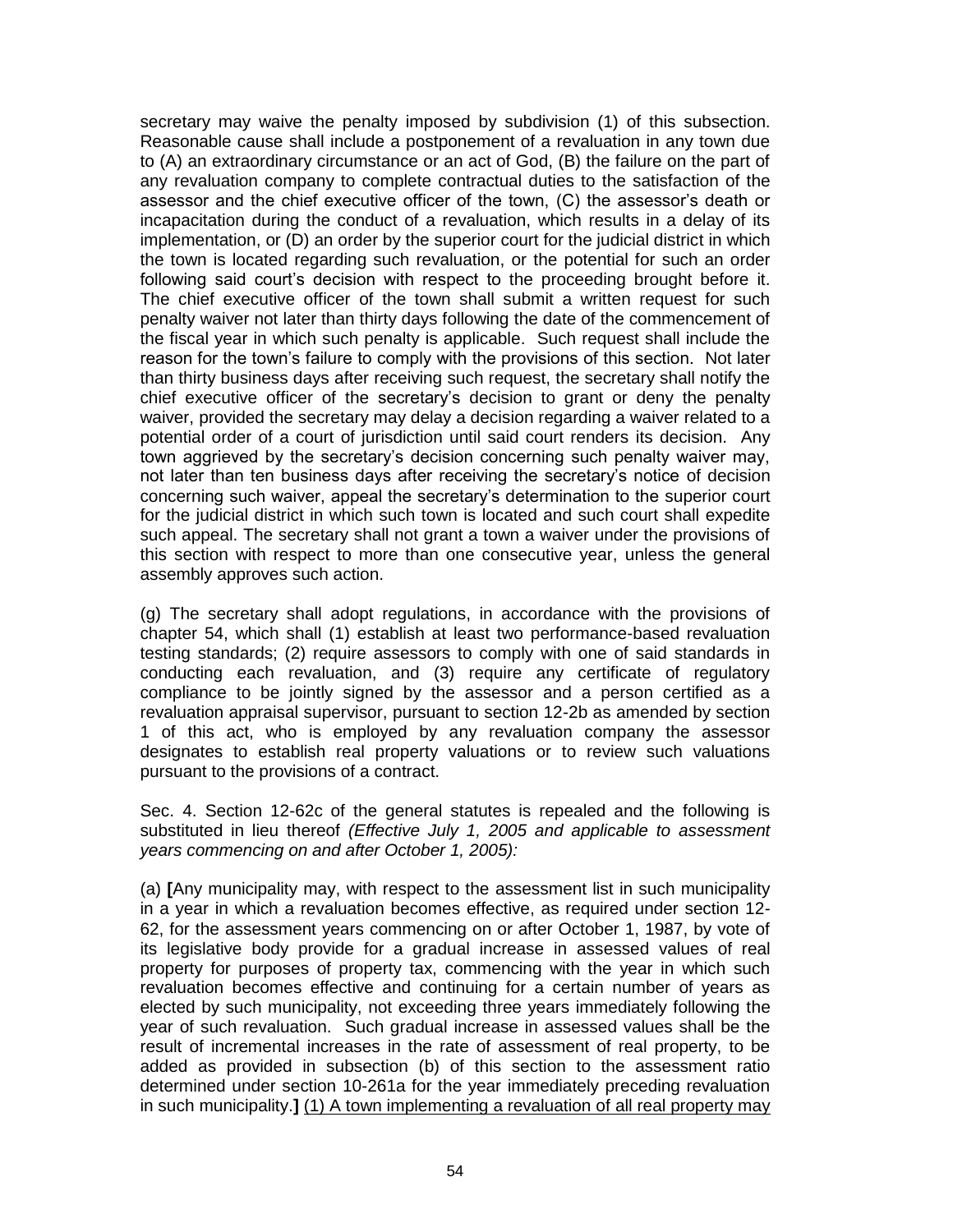provide for a phase-in of real property assessment increases resulting from such revaluation. The legislative body of the town shall approve the decision to provide for a phase-in and shall determine the number of assessment years for which such phase-in is effective. If the legislative body is a town meeting, the board of selectmen shall approve such decision and term. In any town that provides for a phase-in, the assessor shall gradually increase the assessed values of real property effective in the assessment year preceding that in which the revaluation is implemented, in accordance with one of the methods set forth in subsection (b) of this section, as amended. In no event shall the term of a phase-in extend beyond the implementation date of the town's next revaluation. Following the conclusion of such term, the assessment of real property shall reflect the rate of assessment that would have been applicable in the year said revaluation was implemented, except for such phase-in.

(2) The legislative body or board of selectmen, as the case may be, may approve the discontinuance of a phase-in of real property assessment increases resulting from the implementation of a revaluation, at any time prior to the completion of the phase-in term originally approved, provided such approval shall be made on or before the assessment date that is the commencement of the assessment year in which the discontinuance of such phase-in is effective.

(b) **[**Upon electing to increase assessed values in the manner allowed in this section, there shall be determined, with respect to said assessment ratio for the year immediately preceding such revaluation, the difference between the assessment rate at seventy per cent of present true and actual value, as required under subsection (b) of section 12-62a, and said ratio of assessed value of real property to fair market value in the year immediately preceding revaluation for such municipality. Such difference shall represent the portion of the assessment rate at seventy per cent to be added to said ratio for such municipality in attaining the required assessment rate of seventy per cent of present true and actual value. Such amount shall be added to said ratio in equal increments, as determined in accordance with this subsection, over the number of years elected by such municipality, provided the total number of years for such purpose may not exceed four years including the year of such revaluation. For the purposes of this subsection, increments shall be considered equal if such increments are equal (1) in terms of the absolute amount of the increase in the assessment ratio for each of the years of such gradual increase in assessed value or (2) in terms of the percentage of increase in the assessment ratio from year to year which is applicable to such gradual increase in assessed value, for each year of the term of such gradual increase in assessed value.**]** One of the following methods shall be used to determine the phase-in of real property assessment increases resulting from the implementation of a revaluation: (1) The assessment of each parcel of real property for the assessment year preceding that in which such revaluation is effective shall be subtracted from the assessment of each such real estate parcel derived from said revaluation, and the annual amount of incremental assessment increase for each such real property parcel shall be the result of such subtraction divided by the number of years of the phase-in term; or (2) The assessment ratio for all real property for the assessment year preceding that in which a revaluation is effective, shall be subtracted from the seventy percent assessment ratio applicable in the year of such revaluation, and the annual incremental rate of assessment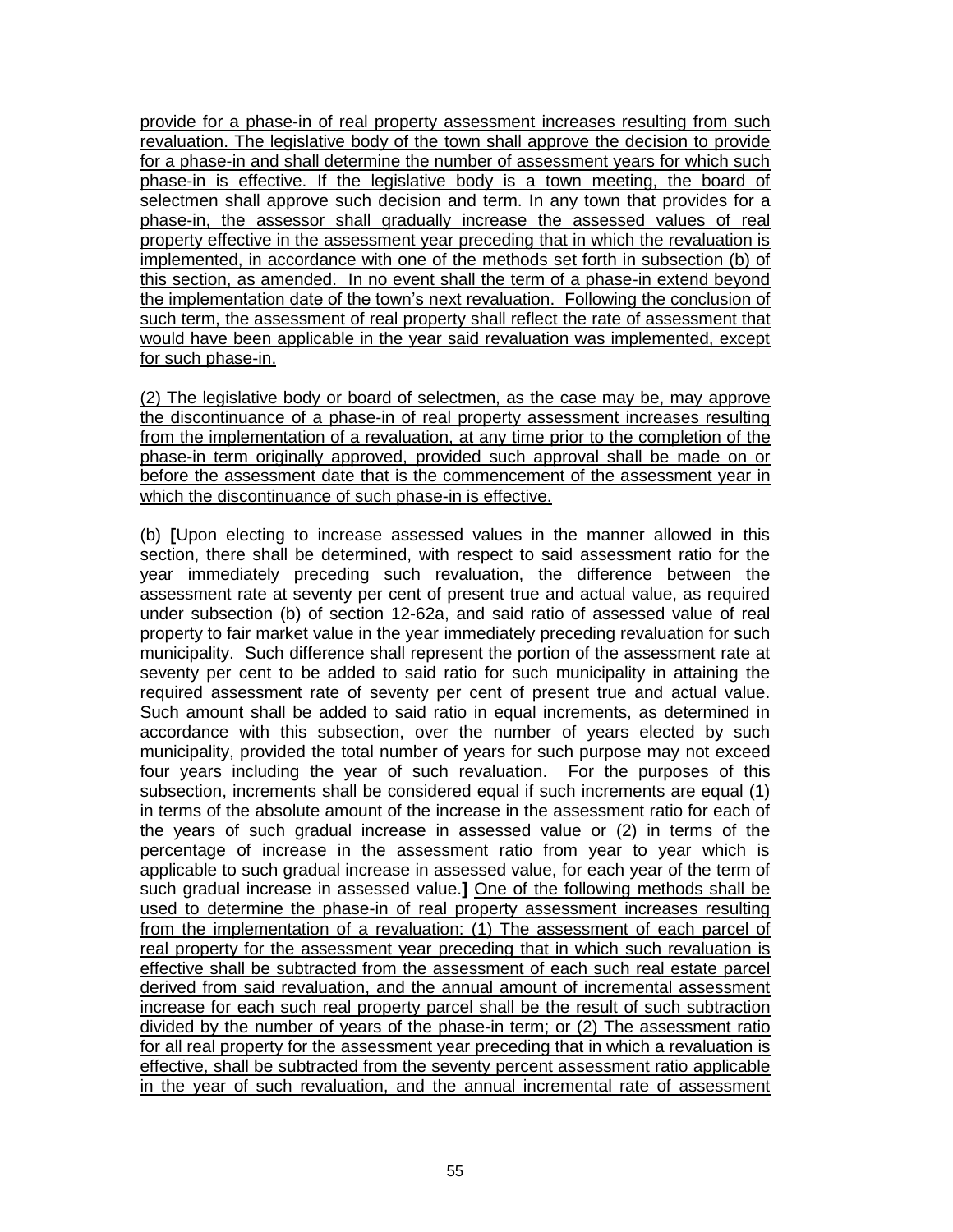increase applicable to all parcels of real property shall be the result of such subtraction divided by the number of years of the phase-in term.

(c) **[**In a municipality which has adopted the assessment procedure allowed in this section, new construction which is first assessed for purposes of property tax, after the assessment date on which such revaluation becomes effective but before the assessment rate has been increased to seventy per cent of present true and actual value, shall be assessed initially at the rate applicable in the procedure as adopted by such municipality at the time of such initial assessment, and thereafter at the rate of assessment applicable with respect to all real property on the assessment list in such municipality.**]** During the term of a phase-in adopted pursuant to this section, the assessment of any new construction completed after the assessment date on which a revaluation is implemented but before the end of the phase-in term shall be determined as follows: The assessment of such new construction shall be calculated as if it were completed on the effective date of the revaluation and shall be increased in accordance with the phase-in method the town has elected to use under this section, such that the assessment of the new construction in the year it is first assessed reflects the total of incremental assessment increases as determined for all other real property in the same year.

Sec. 5. Section 12-63b of the general statutes is repealed and the following is substituted in lieu thereof*: (Effective July 1, 2005):*

(a) The assessor or board of assessors in any town, when determining the present true and actual value of real property as provided in section 12-63, which property is used primarily for the purpose of producing rental income, exclusive of such property used solely for residential purposes, containing not more than six dwelling units and in which the owner resides, and with respect to which property there is insufficient data **[**in such town**]** based on current bona fide sales of comparable property which may be considered in determining such value, shall determine such value on the basis of **[**an**]** a mass appraisal method, which shall include to the extent applicable with respect to such property, consideration of each of the following methods **[**of appraisal**]**: (1) Replacement cost less depreciation, plus the market value of the land, (2) the gross income multiplier method as used for similar property and (3) capitalization of net income based on market rent for similar property. The provisions of this section shall not be applicable with respect to any housing assisted by the federal or state government except any such housing for which the federal assistance directly related to rent for each unit in such housing is no less than the difference between the fair market rent for each such unit in the applicable area and the amount of rent payable by the tenant in each such unit, as determined under the federal program providing for such assistance.

(b) For purposes of subdivision (3) of subsection (a) of this section and, generally, in its use as a factor in any mass appraisal methods applicable with respect to real property used primarily for the purpose of producing rental income, the term "market rent" means the rental income that such property would most probably command on the open market as indicated by present rentals being paid for comparable space. In determining market rent the assessor shall consider the actual rental income applicable with respect to such real property under the terms of an existing contract of lease at the time of such determination.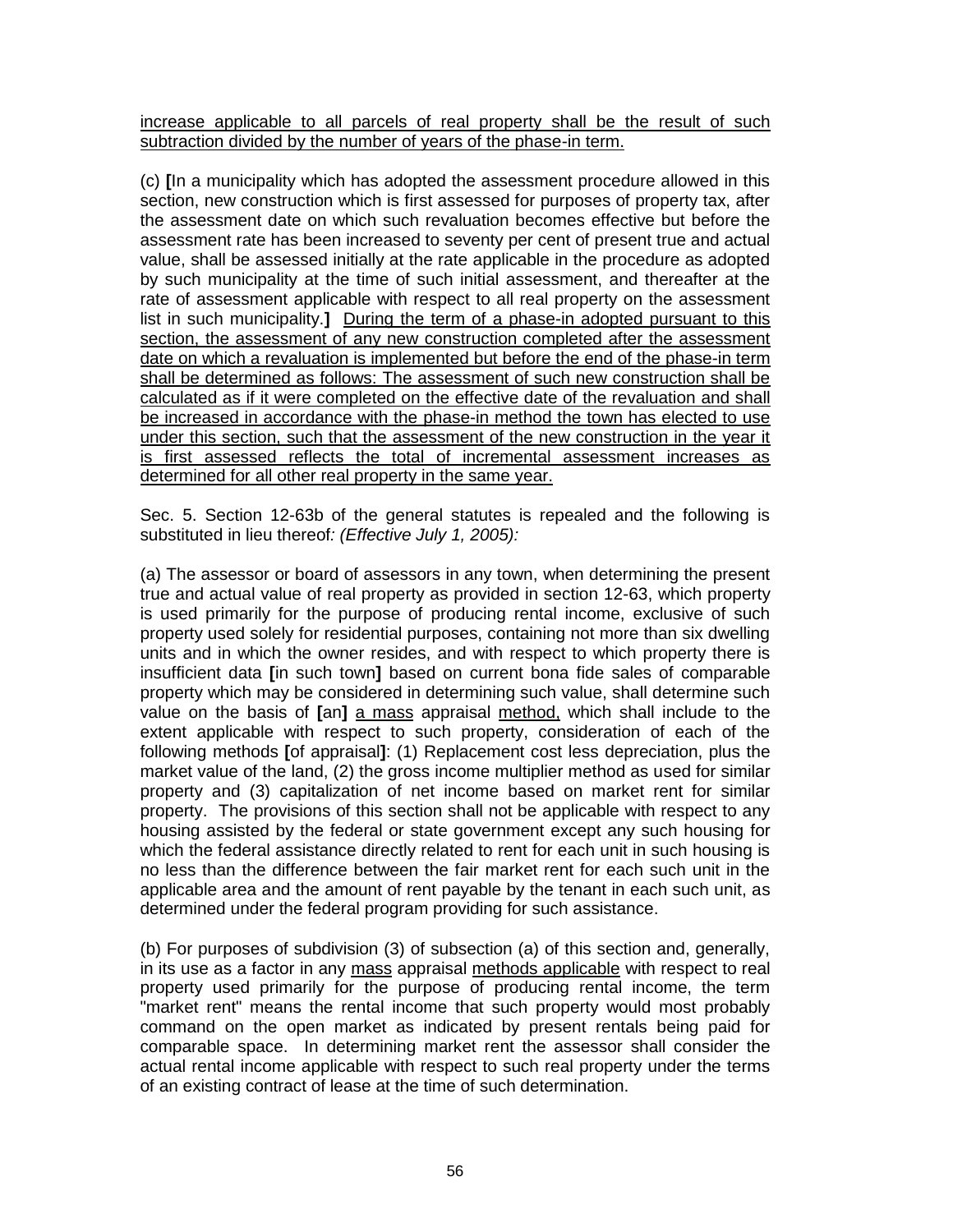Sec. 6. *(Effective from passage)* Subsections (e) and (f) of section12-62a of the general statutes, section 12-61i of the general statutes and section 12-62k of the general statutes, as amended by section 9 of public act 03-269, are repealed.

**Statement of Purpose:** To implement the recommendations in the Office of Policy and Management's December 27, 2004 *Report on Revaluation Policies and Procedures* and to provide that a notice of valuation increase sent to a taxpayer pursuant to §12-55 must include any assessment penalty added under §12-63c, in addition to the assessment penalties added under §12-41 and §12-57a.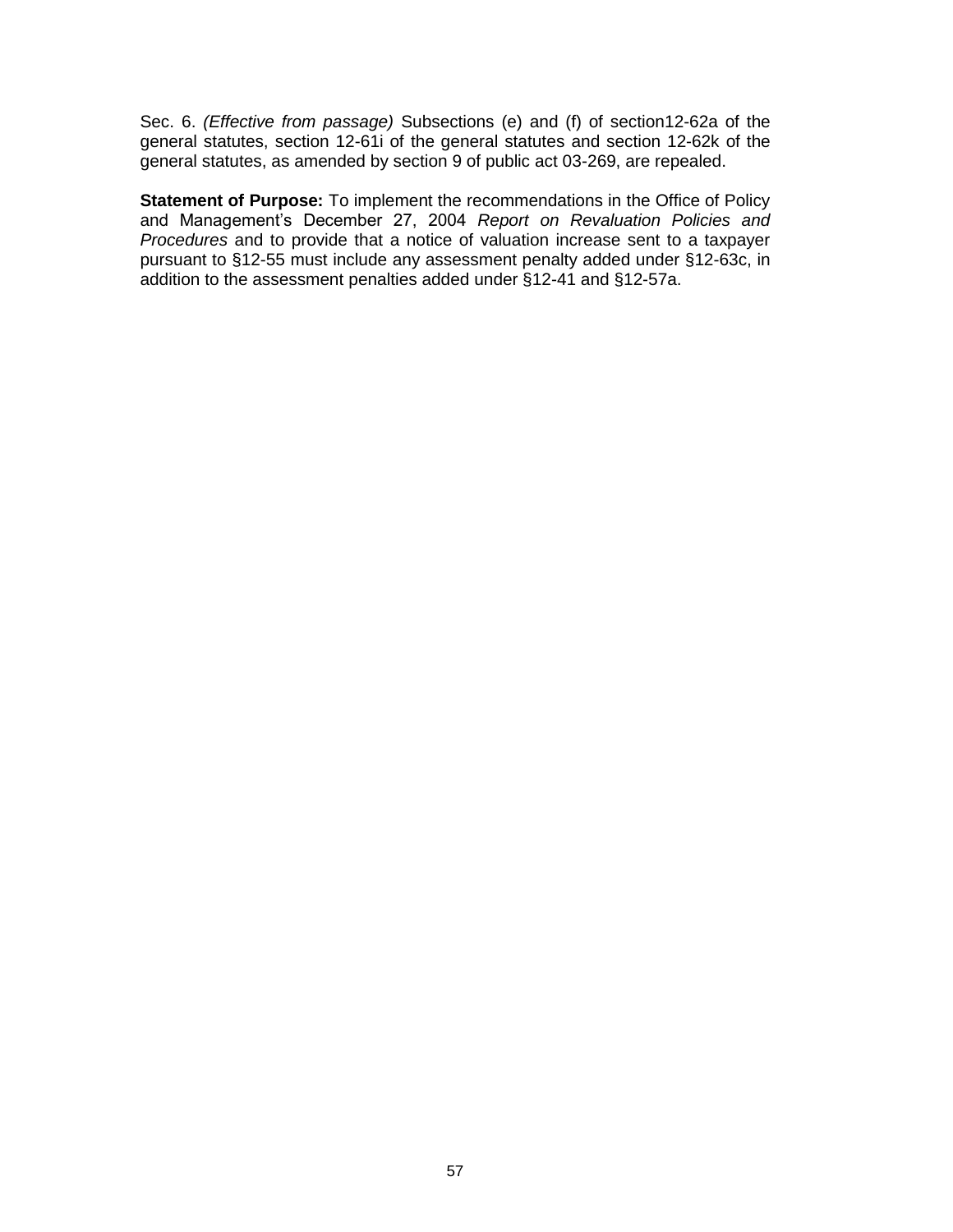#### **Assessors' Suggestions Regarding Statutory or Regulatory Improvements**

The *Questionnaire* allowed respondents to suggest changes the General Assembly should consider enacting to CGS §12-62 or to any other real property valuation statute. Seventy-four respondents submitted proposals. Some provided more than one suggested statutory or regulatory change.

The Office of Policy and Management has taken no position regarding any of these suggestions, with the exception of those embodied in this report's recommendations.

A summary of the number of responses appears below, separated into one of three categories: Revaluation, Property Valuation Appeals and Other Real Property Assessment or Valuation Issues. This summary does not include responses that exceeded the scope of the question asked. For example, proposals to increase state aid or to provide additional taxing authority to towns in order to allow them to obtain revenue to mitigate residential property tax increases are not reflected, as such suggestions did not address statutory improvements to CGS §12-62 or to a real property valuation statute.

| Revaluation                                                                                                                              | Number of Responses |
|------------------------------------------------------------------------------------------------------------------------------------------|---------------------|
| Allow property inspections to occur over time.                                                                                           | 32                  |
| Reinstate workable, parcel-balanced revaluation<br>schedule for towns.                                                                   | 18                  |
| Allow for more frequent revaluations.                                                                                                    | 15 <sup>15</sup>    |
| Amend regulatory 'unsold property test' (i.e., data<br>for each property type should not be commingled<br>with all others).              | $\overline{7}$      |
| Require the state to reimburse towns for a portion<br>of basic revaluation costs.                                                        | 4                   |
| Fine towns that do not conduct revaluations as<br>required or that do not implement revaluations that<br>meet statistical tests.         | $\overline{2}$      |
| Provide for state oversight of revaluation.                                                                                              | $\overline{2}$      |
| Provide a statistical trigger for revaluation (i.e.,<br>revalue real property only when inequitable<br>assessment levels are indicated). | 2                   |
| Exempt small towns from interim revaluation<br>requirement.                                                                              | 1                   |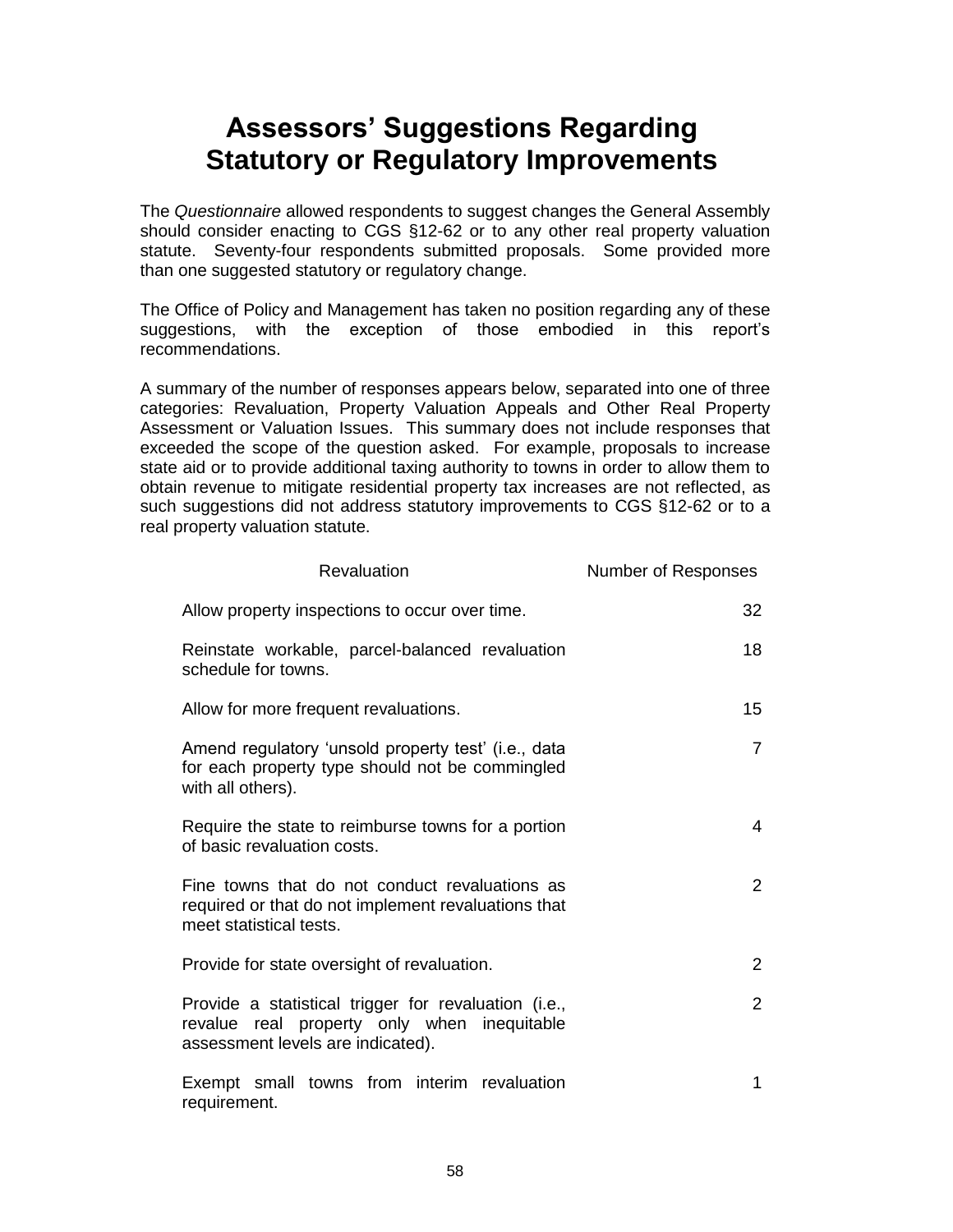| <b>Property Valuation Appeals</b>                                                                                                                                                                                             | Number of Responses |
|-------------------------------------------------------------------------------------------------------------------------------------------------------------------------------------------------------------------------------|---------------------|
| Reinstate and fund statewide appeals board (i.e.,<br>the Connecticut Appeals Board For Property<br>Valuation, the requirement for which was repealed<br>by Section 67 of Public Act 95-283).                                  | 6                   |
| Institute filing fee for hearings before local board<br>of assessment appeals to deter frivolous appeals.                                                                                                                     | 1                   |
| Improve the process for hearing and expediting<br>court appeals.                                                                                                                                                              | 1                   |
| Other Real Property Assessment or Valuation Issues                                                                                                                                                                            | Number of Responses |
| Eliminate 70% assessment ratio (i.e., assess all<br>property at 100% of value).                                                                                                                                               | 5                   |
| Improve definition of market value for commercial<br>property (fee simple vs. leased fee); strengthen<br>market rent over contract rent language in §12-<br>$63b(b)$ .                                                        | $\overline{2}$      |
| Clarify the statutes related to the property tax<br>treatment of farm, forest and open space land.                                                                                                                            | 1                   |
| Allow the assessment of a building removed from<br>a site for any reason to be prorated; allow the<br>assessment of a building lot approved after an<br>assessment date to be added to the grand list on<br>a prorated basis. | 1                   |
| Reinstate the Board of Assessment Advisors. <sup>15</sup>                                                                                                                                                                     | 1                   |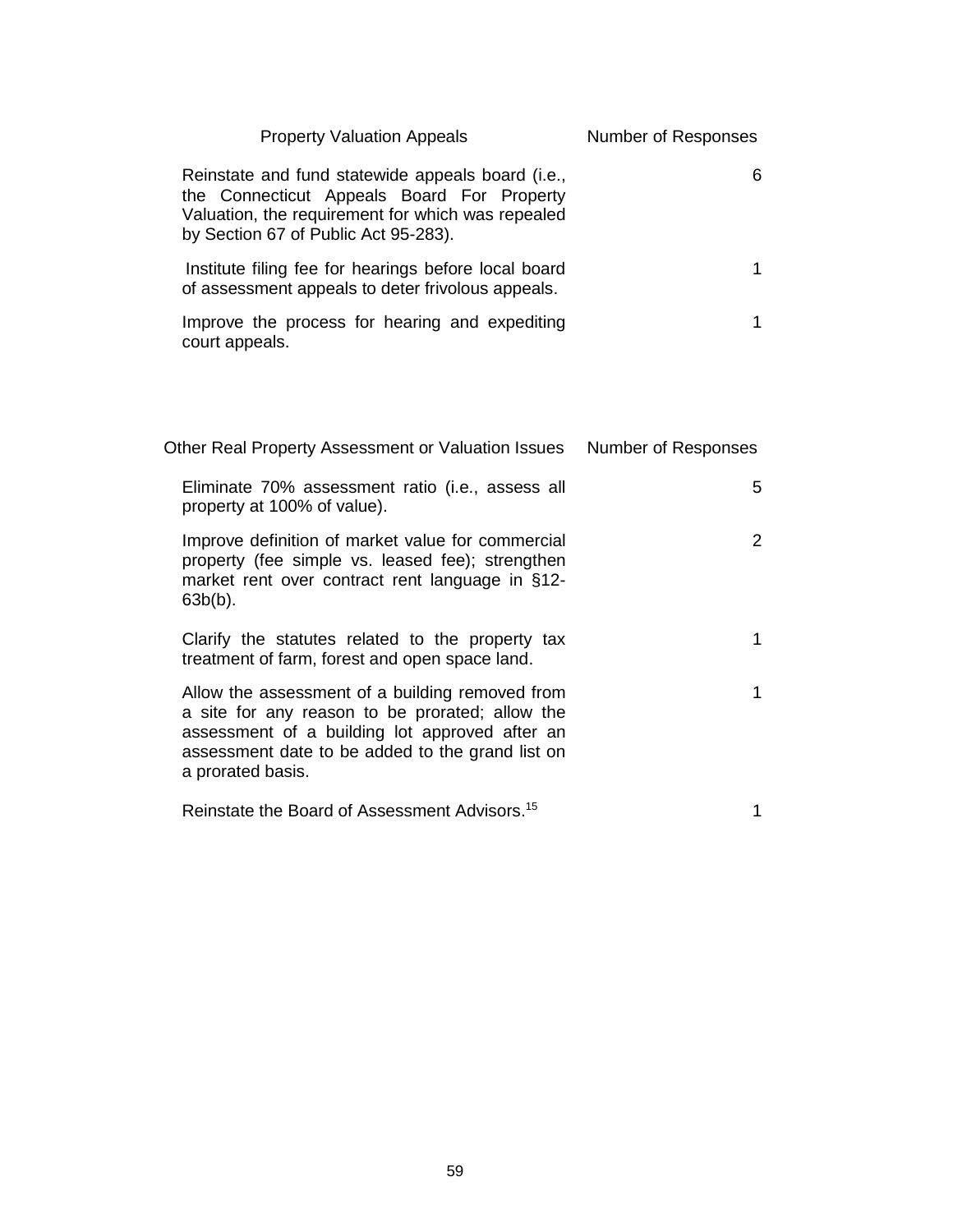## **Revaluation Schedule Reflecting Deferrals and Delays as of December 2004**

|                      | <b>Real Estate</b> | Last        | <b>Next</b> |                      |
|----------------------|--------------------|-------------|-------------|----------------------|
| Town                 | Parcels            | Revaluation | Revaluation | Explanation          |
|                      |                    |             |             |                      |
| Andover              | 4,289              | 2001        | 2006        | Deferred             |
| Ansonia              | 5,696              | 2002        | 2007        |                      |
| Ashford              | 2,714              | 2002        | 2007        |                      |
| Avon                 | 5,249              | 2003        | 2008        |                      |
| Barkhamsted          | 2,122              | 2003        | 2008        |                      |
| <b>Beacon Falls</b>  | 2,336              | 2001        | 2005        |                      |
| <b>Berlin</b>        | 8,015              | 2002        | 2007        |                      |
| <b>Bethany</b>       | 2,515              | 2003        | 2008        |                      |
| <b>Bethel</b>        | 6,647              | 2002        | 2007        |                      |
| <b>Bethlehem</b>     | 1,999              | 2003        | 2008        |                      |
| <b>Bloomfield</b>    | 12,868             | 2000        | 2004        |                      |
| <b>Bolton</b>        | 2,182              | 2003        | 2008        |                      |
| <b>Bozrah</b>        | 1,463              | 2002        | 2007        |                      |
| <b>Branford</b>      | 28,049             | 2002        | 2007        |                      |
| <b>Bridgeport</b>    | 32,674             | 2003        | 2008        |                      |
| <b>Bridgewater</b>   | 1,155              | 2003        | 2008        |                      |
| <b>Bristol</b>       | 20,818             | 2002        | 2007        |                      |
| <b>Brookfield</b>    | 7,057              | 2001        | 2005        | Considering deferral |
| <b>Brooklyn</b>      | 3,245              | 2000        | 2004        |                      |
| <b>Burlington</b>    | 3,597              | 2003        | 2008        |                      |
| Canaan               | 772                | 2002        | 2007        |                      |
| Canterbury           | 2,801              | 2000        | 2004        |                      |
| Canton               | 10,150             | 2003        | 2008        |                      |
| Chaplin              | 1,194              | 2003        | 2008        |                      |
| Cheshire             | 10,256             | 2003        | 2008        |                      |
| Chester              | 1,731              | 2003        | 2008        |                      |
| Clinton              | 6,678              | 2000        | 2005        | Deferred             |
| Colchester           | 5,879              | 2001        | 2005        |                      |
| Colebrook            | 1,075              | 2000        | 2005        | Deferred             |
| Columbia             | 2,504              | 2001        | 2006        | Deferred             |
| Cornwall             | 1,227              | 2001        | 2005        |                      |
| Coventry             | 15,942             | 2000        | 2004        |                      |
| Cromwell             | 5,469              | 2002        | 2007        |                      |
| Danbury              | 24,605             | 2002        | 2007        |                      |
| Darien               | 6,991              | 2003        | 2008        |                      |
| Deep River           | 2,114              | 2001        | 2005        |                      |
| Derby                | 4,885              | 2000        | 2005        | Deferred             |
| Durham               | 3,226              | 2000        | 2005        | Deferred             |
| Eastford             | 1,251              | 2002        | 2007        |                      |
| East Granby          | 2,249              | 2003        | 2008        |                      |
| East Haddam          | 6,113              | 2002        | 2007        |                      |
| East Hampton         | 13,128             | 2000        | 2004        |                      |
| <b>East Hartford</b> | 16,030             | 2001        | 2006        | Deferred             |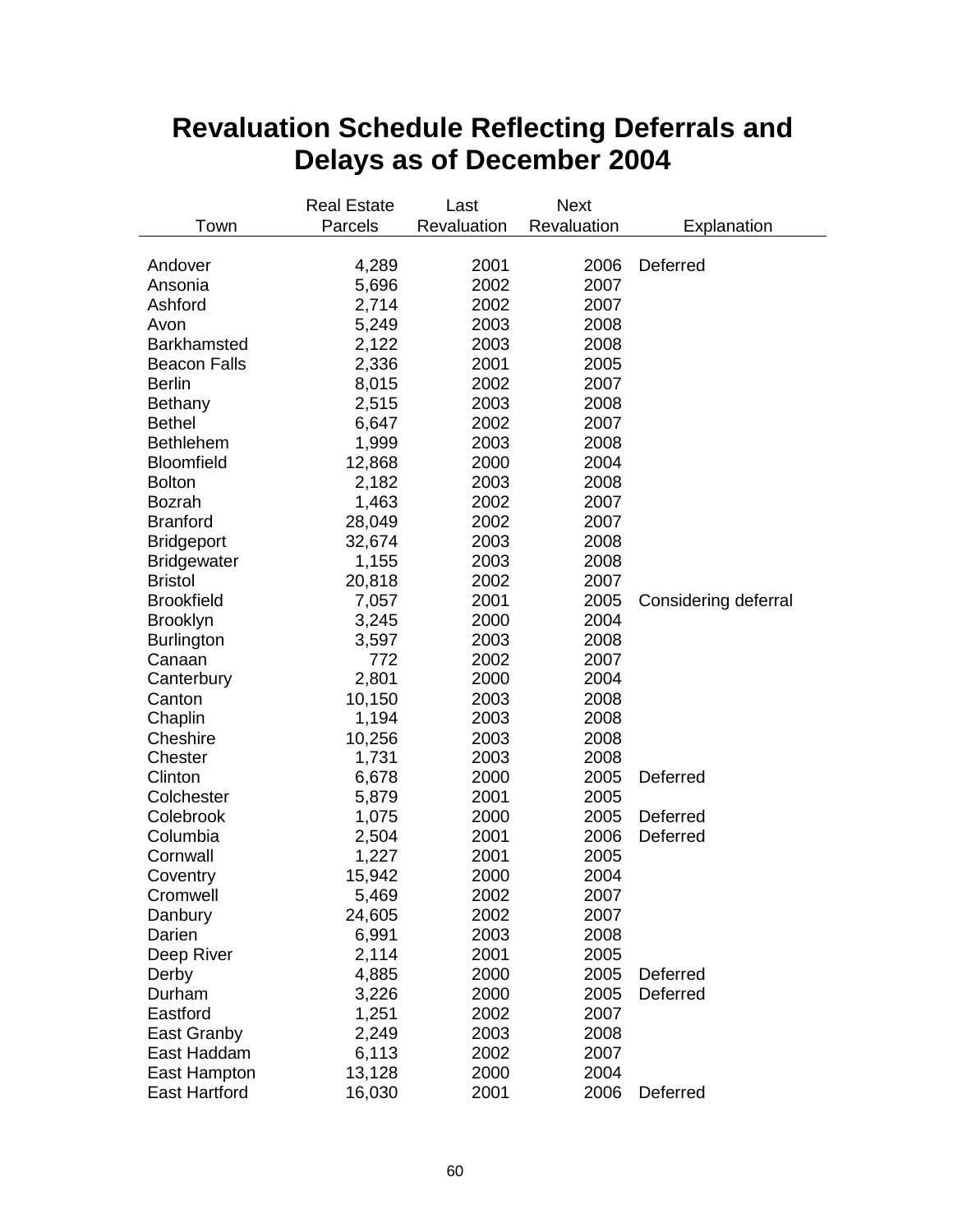| Revaluation<br>Revaluation<br>Town<br>Parcels<br>Explanation<br>2000<br>2004<br>East Haven<br>11,007<br>2001<br>8,359<br>2005<br>East Lyme<br>Considering deferral<br>3,197<br>2002<br>2007<br>Easton<br>East Windsor<br>4,485<br>2002<br>2007<br>5,558<br>2000<br>2005<br>Ellington<br>Delay $-$ §12-62(d)(3)<br>23,959<br>Enfield<br>2001<br>2005<br><b>Essex</b><br>3,347<br>2003<br>2008<br>Fairfield<br>49,056<br>2001<br>2005<br>Farmington<br>10,203<br>2002<br>2007<br>Franklin<br>1,084<br>2003<br>2008<br>17,808<br>2002<br>2007<br>Glastonbury<br>2007<br>2,361<br>2002<br>Goshen<br>2007<br>4,488<br>2002<br>Granby<br>Greenwich<br>21,624<br>2001<br>2005<br>4,882<br>Griswold<br>2001<br>2006<br>Deferred<br>11,930<br>2001<br>2005<br>Groton<br>Guilford<br>10,150<br>2002<br>2007<br>Haddam<br>4,023<br>2001<br>2005<br>2000<br>Hamden<br>19,272<br>2005<br>Deferred<br>1,235<br>2003<br>2008<br>Hampton<br>Hartford<br>20,460<br>1999<br>2006<br>Deferred<br>Hartland<br>2002<br>2007<br>1,013<br>3,506<br>2003<br>2008<br>Harwinton |  |
|-------------------------------------------------------------------------------------------------------------------------------------------------------------------------------------------------------------------------------------------------------------------------------------------------------------------------------------------------------------------------------------------------------------------------------------------------------------------------------------------------------------------------------------------------------------------------------------------------------------------------------------------------------------------------------------------------------------------------------------------------------------------------------------------------------------------------------------------------------------------------------------------------------------------------------------------------------------------------------------------------------------------------------------------------------|--|
|                                                                                                                                                                                                                                                                                                                                                                                                                                                                                                                                                                                                                                                                                                                                                                                                                                                                                                                                                                                                                                                       |  |
|                                                                                                                                                                                                                                                                                                                                                                                                                                                                                                                                                                                                                                                                                                                                                                                                                                                                                                                                                                                                                                                       |  |
|                                                                                                                                                                                                                                                                                                                                                                                                                                                                                                                                                                                                                                                                                                                                                                                                                                                                                                                                                                                                                                                       |  |
|                                                                                                                                                                                                                                                                                                                                                                                                                                                                                                                                                                                                                                                                                                                                                                                                                                                                                                                                                                                                                                                       |  |
|                                                                                                                                                                                                                                                                                                                                                                                                                                                                                                                                                                                                                                                                                                                                                                                                                                                                                                                                                                                                                                                       |  |
|                                                                                                                                                                                                                                                                                                                                                                                                                                                                                                                                                                                                                                                                                                                                                                                                                                                                                                                                                                                                                                                       |  |
|                                                                                                                                                                                                                                                                                                                                                                                                                                                                                                                                                                                                                                                                                                                                                                                                                                                                                                                                                                                                                                                       |  |
|                                                                                                                                                                                                                                                                                                                                                                                                                                                                                                                                                                                                                                                                                                                                                                                                                                                                                                                                                                                                                                                       |  |
|                                                                                                                                                                                                                                                                                                                                                                                                                                                                                                                                                                                                                                                                                                                                                                                                                                                                                                                                                                                                                                                       |  |
|                                                                                                                                                                                                                                                                                                                                                                                                                                                                                                                                                                                                                                                                                                                                                                                                                                                                                                                                                                                                                                                       |  |
|                                                                                                                                                                                                                                                                                                                                                                                                                                                                                                                                                                                                                                                                                                                                                                                                                                                                                                                                                                                                                                                       |  |
|                                                                                                                                                                                                                                                                                                                                                                                                                                                                                                                                                                                                                                                                                                                                                                                                                                                                                                                                                                                                                                                       |  |
|                                                                                                                                                                                                                                                                                                                                                                                                                                                                                                                                                                                                                                                                                                                                                                                                                                                                                                                                                                                                                                                       |  |
|                                                                                                                                                                                                                                                                                                                                                                                                                                                                                                                                                                                                                                                                                                                                                                                                                                                                                                                                                                                                                                                       |  |
|                                                                                                                                                                                                                                                                                                                                                                                                                                                                                                                                                                                                                                                                                                                                                                                                                                                                                                                                                                                                                                                       |  |
|                                                                                                                                                                                                                                                                                                                                                                                                                                                                                                                                                                                                                                                                                                                                                                                                                                                                                                                                                                                                                                                       |  |
|                                                                                                                                                                                                                                                                                                                                                                                                                                                                                                                                                                                                                                                                                                                                                                                                                                                                                                                                                                                                                                                       |  |
|                                                                                                                                                                                                                                                                                                                                                                                                                                                                                                                                                                                                                                                                                                                                                                                                                                                                                                                                                                                                                                                       |  |
|                                                                                                                                                                                                                                                                                                                                                                                                                                                                                                                                                                                                                                                                                                                                                                                                                                                                                                                                                                                                                                                       |  |
|                                                                                                                                                                                                                                                                                                                                                                                                                                                                                                                                                                                                                                                                                                                                                                                                                                                                                                                                                                                                                                                       |  |
|                                                                                                                                                                                                                                                                                                                                                                                                                                                                                                                                                                                                                                                                                                                                                                                                                                                                                                                                                                                                                                                       |  |
|                                                                                                                                                                                                                                                                                                                                                                                                                                                                                                                                                                                                                                                                                                                                                                                                                                                                                                                                                                                                                                                       |  |
|                                                                                                                                                                                                                                                                                                                                                                                                                                                                                                                                                                                                                                                                                                                                                                                                                                                                                                                                                                                                                                                       |  |
|                                                                                                                                                                                                                                                                                                                                                                                                                                                                                                                                                                                                                                                                                                                                                                                                                                                                                                                                                                                                                                                       |  |
|                                                                                                                                                                                                                                                                                                                                                                                                                                                                                                                                                                                                                                                                                                                                                                                                                                                                                                                                                                                                                                                       |  |
|                                                                                                                                                                                                                                                                                                                                                                                                                                                                                                                                                                                                                                                                                                                                                                                                                                                                                                                                                                                                                                                       |  |
| 3,844<br>2001<br>2005<br>Hebron                                                                                                                                                                                                                                                                                                                                                                                                                                                                                                                                                                                                                                                                                                                                                                                                                                                                                                                                                                                                                       |  |
| Kent<br>2,155<br>2003<br>2008                                                                                                                                                                                                                                                                                                                                                                                                                                                                                                                                                                                                                                                                                                                                                                                                                                                                                                                                                                                                                         |  |
| Killingly<br>6,624<br>2002<br>2007                                                                                                                                                                                                                                                                                                                                                                                                                                                                                                                                                                                                                                                                                                                                                                                                                                                                                                                                                                                                                    |  |
| 3,162<br>2001<br>2005<br>Killingworth<br>Considering deferral                                                                                                                                                                                                                                                                                                                                                                                                                                                                                                                                                                                                                                                                                                                                                                                                                                                                                                                                                                                         |  |
| Lebanon<br>4,097<br>2003<br>2008                                                                                                                                                                                                                                                                                                                                                                                                                                                                                                                                                                                                                                                                                                                                                                                                                                                                                                                                                                                                                      |  |
| Ledyard<br>6,211<br>2001<br>2005                                                                                                                                                                                                                                                                                                                                                                                                                                                                                                                                                                                                                                                                                                                                                                                                                                                                                                                                                                                                                      |  |
| Deferred<br>Lisbon<br>1,972<br>2001<br>2006                                                                                                                                                                                                                                                                                                                                                                                                                                                                                                                                                                                                                                                                                                                                                                                                                                                                                                                                                                                                           |  |
| Litchfield<br>4,905<br>2003<br>2008                                                                                                                                                                                                                                                                                                                                                                                                                                                                                                                                                                                                                                                                                                                                                                                                                                                                                                                                                                                                                   |  |
| 1,911<br>2003<br>2008<br>Lyme                                                                                                                                                                                                                                                                                                                                                                                                                                                                                                                                                                                                                                                                                                                                                                                                                                                                                                                                                                                                                         |  |
| Madison<br>7,967<br>2002<br>2007                                                                                                                                                                                                                                                                                                                                                                                                                                                                                                                                                                                                                                                                                                                                                                                                                                                                                                                                                                                                                      |  |
| Manchester<br>17,638<br>2000<br>2006<br>Deferred                                                                                                                                                                                                                                                                                                                                                                                                                                                                                                                                                                                                                                                                                                                                                                                                                                                                                                                                                                                                      |  |
| 4,884<br>Mansfield<br>2000<br>2004                                                                                                                                                                                                                                                                                                                                                                                                                                                                                                                                                                                                                                                                                                                                                                                                                                                                                                                                                                                                                    |  |
| 2,755<br>2001<br>2005<br>Marlborough                                                                                                                                                                                                                                                                                                                                                                                                                                                                                                                                                                                                                                                                                                                                                                                                                                                                                                                                                                                                                  |  |
| 18,800<br>2001<br>Deferred<br>Meriden<br>2006                                                                                                                                                                                                                                                                                                                                                                                                                                                                                                                                                                                                                                                                                                                                                                                                                                                                                                                                                                                                         |  |
| Middlebury<br>2001<br>7,784<br>2005                                                                                                                                                                                                                                                                                                                                                                                                                                                                                                                                                                                                                                                                                                                                                                                                                                                                                                                                                                                                                   |  |
| Middlefield<br>2001<br>Deferred                                                                                                                                                                                                                                                                                                                                                                                                                                                                                                                                                                                                                                                                                                                                                                                                                                                                                                                                                                                                                       |  |
| 2,178<br>2006                                                                                                                                                                                                                                                                                                                                                                                                                                                                                                                                                                                                                                                                                                                                                                                                                                                                                                                                                                                                                                         |  |
| 13,814<br>Middletown<br>2002<br>2007                                                                                                                                                                                                                                                                                                                                                                                                                                                                                                                                                                                                                                                                                                                                                                                                                                                                                                                                                                                                                  |  |
| Milford<br>21,870<br>2000<br>2005<br>Deferred                                                                                                                                                                                                                                                                                                                                                                                                                                                                                                                                                                                                                                                                                                                                                                                                                                                                                                                                                                                                         |  |
| Monroe<br>7,277<br>2003<br>2008                                                                                                                                                                                                                                                                                                                                                                                                                                                                                                                                                                                                                                                                                                                                                                                                                                                                                                                                                                                                                       |  |
| 7,611<br>Montville<br>2001<br>2006<br>Deferred                                                                                                                                                                                                                                                                                                                                                                                                                                                                                                                                                                                                                                                                                                                                                                                                                                                                                                                                                                                                        |  |
| 1,444<br><b>Morris</b><br>2000<br>2004                                                                                                                                                                                                                                                                                                                                                                                                                                                                                                                                                                                                                                                                                                                                                                                                                                                                                                                                                                                                                |  |
| 11,358<br>Naugatuck<br>2002<br>2007                                                                                                                                                                                                                                                                                                                                                                                                                                                                                                                                                                                                                                                                                                                                                                                                                                                                                                                                                                                                                   |  |
| <b>New Britain</b><br>16,881<br>2002<br>2007                                                                                                                                                                                                                                                                                                                                                                                                                                                                                                                                                                                                                                                                                                                                                                                                                                                                                                                                                                                                          |  |
| New Canaan<br>6,990<br>2003<br>2008                                                                                                                                                                                                                                                                                                                                                                                                                                                                                                                                                                                                                                                                                                                                                                                                                                                                                                                                                                                                                   |  |
| <b>New Fairfield</b><br>6,219<br>2002<br>2007                                                                                                                                                                                                                                                                                                                                                                                                                                                                                                                                                                                                                                                                                                                                                                                                                                                                                                                                                                                                         |  |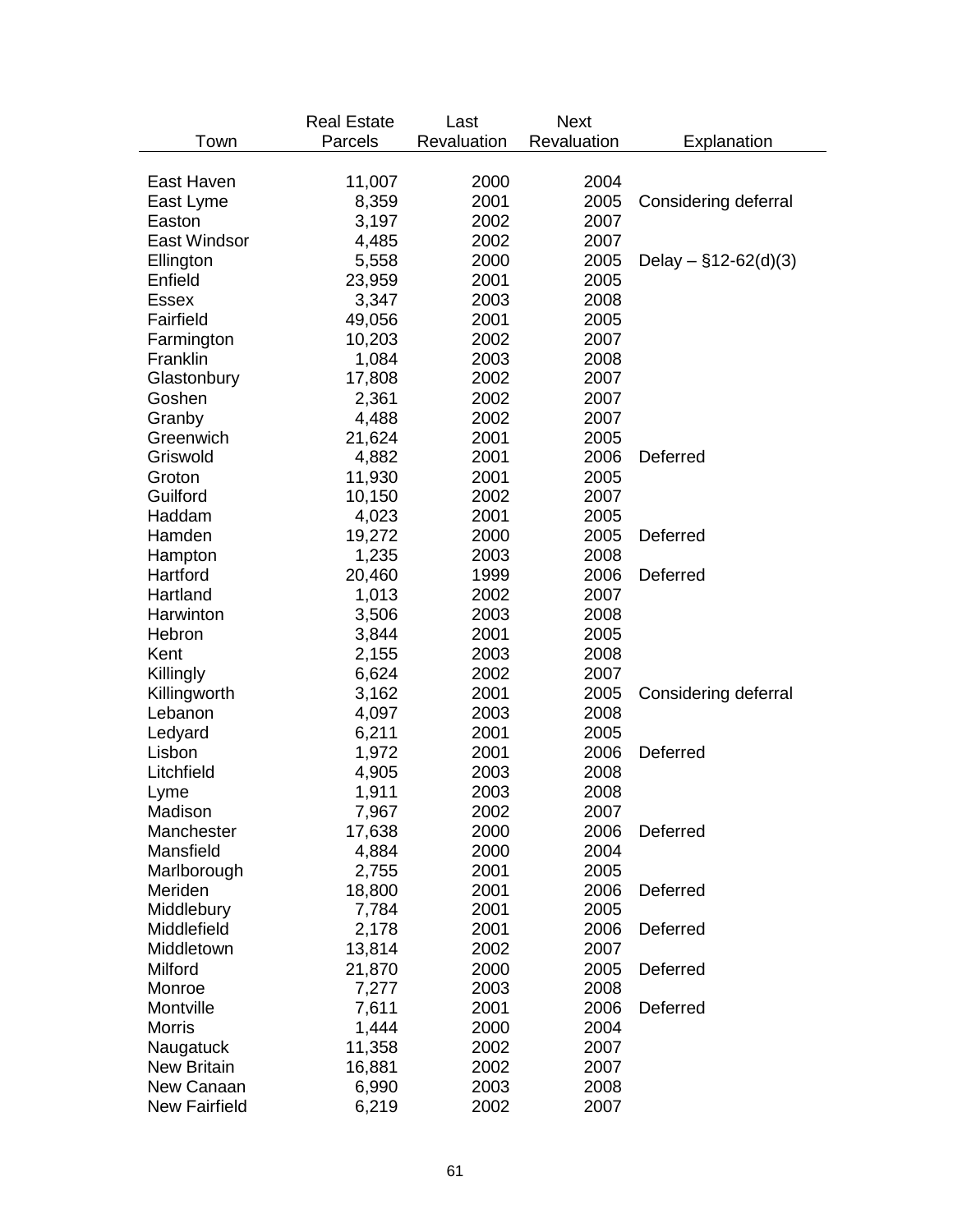|                     | <b>Real Estate</b> | Last        | <b>Next</b> |                      |
|---------------------|--------------------|-------------|-------------|----------------------|
| Town                | Parcels            | Revaluation | Revaluation | Explanation          |
|                     |                    |             |             |                      |
| <b>New Hartford</b> | 3,077              | 2003        | 2008        |                      |
| New Haven           | 53,838             | 2001        | 2005        | Deferred             |
| Newington           | 11,884             | 2000        | 2005        | <b>Deferred</b>      |
| New London          | 6,844              | 2003        | 2008        |                      |
| <b>New Milford</b>  | 12,940             | 2001        | 2005        | Considering deferral |
| Newtown             | 11,097             | 2002        | 2007        |                      |
| Norfolk             | 1,133              | 2003        | 2008        |                      |
| North Branford      | 5,397              | 2001        | 2005        |                      |
| North Canaan        | 1,588              | 2002        | 2007        |                      |
| North Haven         | 9,047              | 2000        | 2005        | Deferred             |
| North Stonington    | 3,104              | 2000        | 2005        | Deferred             |
| Norwalk             | 28,460             | 2003        | 2008        |                      |
| Norwich             | 19,867             | 2003        | 2008        |                      |
| Old Lyme            | 5,580              | 2000        | 2004        |                      |
| Old Saybrook        | 6,616              | 2003        | 2008        |                      |
| Orange              | 5,510              | 2000        | 2005        | Deferred             |
| Oxford              | 4,581              | 2000        | 2005        | Deferred             |
| Plainfield          | 6,254              | 2002        | 2007        |                      |
| Plainville          | 6,870              | 2000        | 2006        | Deferred             |
| Plymouth            | 5,001              | 2001        | 2005        |                      |
| Pomfret             | 2,412              | 2000        | 2004        |                      |
| Portland            | 3,943              | 2001        | 2006        | <b>Deferred</b>      |
| Preston             | 2,313              | 2002        | 2007        |                      |
|                     | 3,762              | 2000        | 2004        |                      |
| Prospect<br>Putnam  | 3,377              | 2003        | 2008        |                      |
|                     | 3,918              | 2002        | 2007        |                      |
| Redding             |                    |             |             |                      |
| Ridgefield          | 9,794              | 2002        | 2007        |                      |
| Rocky Hill          | 7,051              | 2003        | 2008        |                      |
| Roxbury             | 1,625              | 2002        | 2007        |                      |
| Salem               | 1,987              | 2001        | 2006        | Deferred             |
| Salisbury           | 2,569              | 2000        | 2005        | Deferred             |
| Scotland            | 845                | 2003        | 2008        |                      |
| Seymour             | 6,112              | 2001        | 2005        |                      |
| Sharon              | 3,640              | 2003        | 2008        |                      |
| Shelton             | 14,707             | 2001        | 2005        |                      |
| Sherman             | 2,294              | 2003        | 2008        |                      |
| Simsbury            | 9,154              | 2002        | 2007        |                      |
| Somers              | 3,889              | 1998        | 2004        |                      |
| Southbury           | 9,494              | 2002        | 2007        |                      |
| Southington         | 16,135             | 2001        | 2005        |                      |
| South Windsor       | 22,637             | 2002        | 2007        |                      |
| Sprague             | 1,170              | 2000        | 2005        | Deferred             |
| <b>Stafford</b>     | 5,084              | 2000        | 2005        | Deferred             |
| Stamford            | 35,688             | 1999        | 2006        | Deferred             |
| Sterling            | 1,603              | 2002        | 2007        |                      |
| Stonington          | 9,326              | 2002        | 2007        |                      |
| <b>Stratford</b>    | 19,539             | 2000        | 2004        |                      |
| Suffield            | 5,000              | 2003        | 2008        |                      |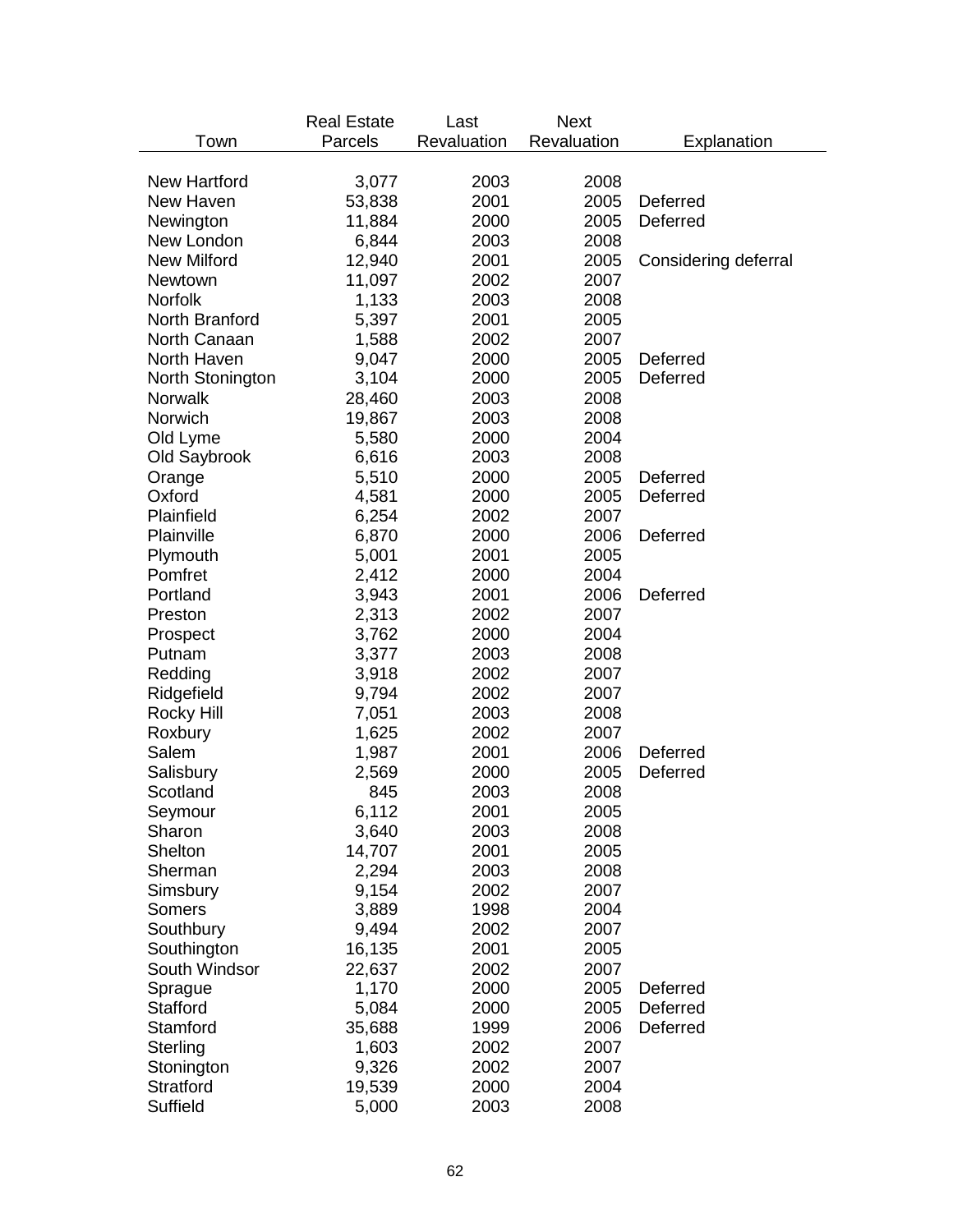|                      | <b>Real Estate</b> | Last        | <b>Next</b> |                        |
|----------------------|--------------------|-------------|-------------|------------------------|
| Town                 | Parcels            | Revaluation | Revaluation | Explanation            |
|                      |                    |             |             |                        |
| Thomaston            | 3,202              | 1999        | 2006        | Deferred               |
| Thompson             | 5,250              | 2000        | 2004        |                        |
| Tolland              | 6,366              | 2000        | 2004        |                        |
| Torrington           | 14,550             | 2003        | 2008        |                        |
| Trumbull             | 12,312             | 2000        | 2005        | Delay - $$12-62(d)(3)$ |
| Union                | 1,508              | 2003        | 2008        |                        |
| Vernon               | 9,602              | 2000        | 2006        | Deferred               |
| Voluntown            | 1,289              | 2001        | 2005        |                        |
| Wallingford          | 38,141             | 2001        | 2005        | Deferred               |
| Warren               | 1,008              | 2002        | 2007        |                        |
| Washington           | 3,141              | 2003        | 2008        |                        |
| Waterbury            | 33,052             | 2002        | 2007        |                        |
| Waterford            | 9,278              | 2002        | 2007        |                        |
| Watertown            | 8,608              | 2003        | 2008        |                        |
| Westbrook            | 4,262              | 2001        | 2005        | Considering deferral   |
| <b>West Hartford</b> | 21,537             | 1999        | 2006        | Deferred               |
| <b>West Haven</b>    | 16,839             | 2000        | 2005        | Deferred               |
| Weston               | 3,780              | 2003        | 2008        |                        |
| Westport             | 10,284             | 1999        | 2005        | Deferred               |
| Wethersfield         | 10,370             | 2003        | 2008        |                        |
| Willington           | 2,354              | 2003        | 2008        |                        |
| Wilton               | 6,507              | 2002        | 2007        |                        |
| Winchester           | 5,397              | 2002        | 2007        |                        |
| Windham              | 6,416              | 2001        | 2005        | Considering deferral   |
| Windsor              | 10,703             | 2003        | 2008        |                        |
| <b>Windsor Locks</b> | 5,215              | 2003        | 2008        |                        |
| Wolcott              | 6,405              | 2001        | 2005        |                        |
| Woodbridge           | 3,556              | 2000        | 2004        |                        |
| Woodbury             | 5,083              | 2003        | 2008        |                        |
| Woodstock            | 5,140              | 2000        | 2005        | Delay $-$ §12-62(d)(3) |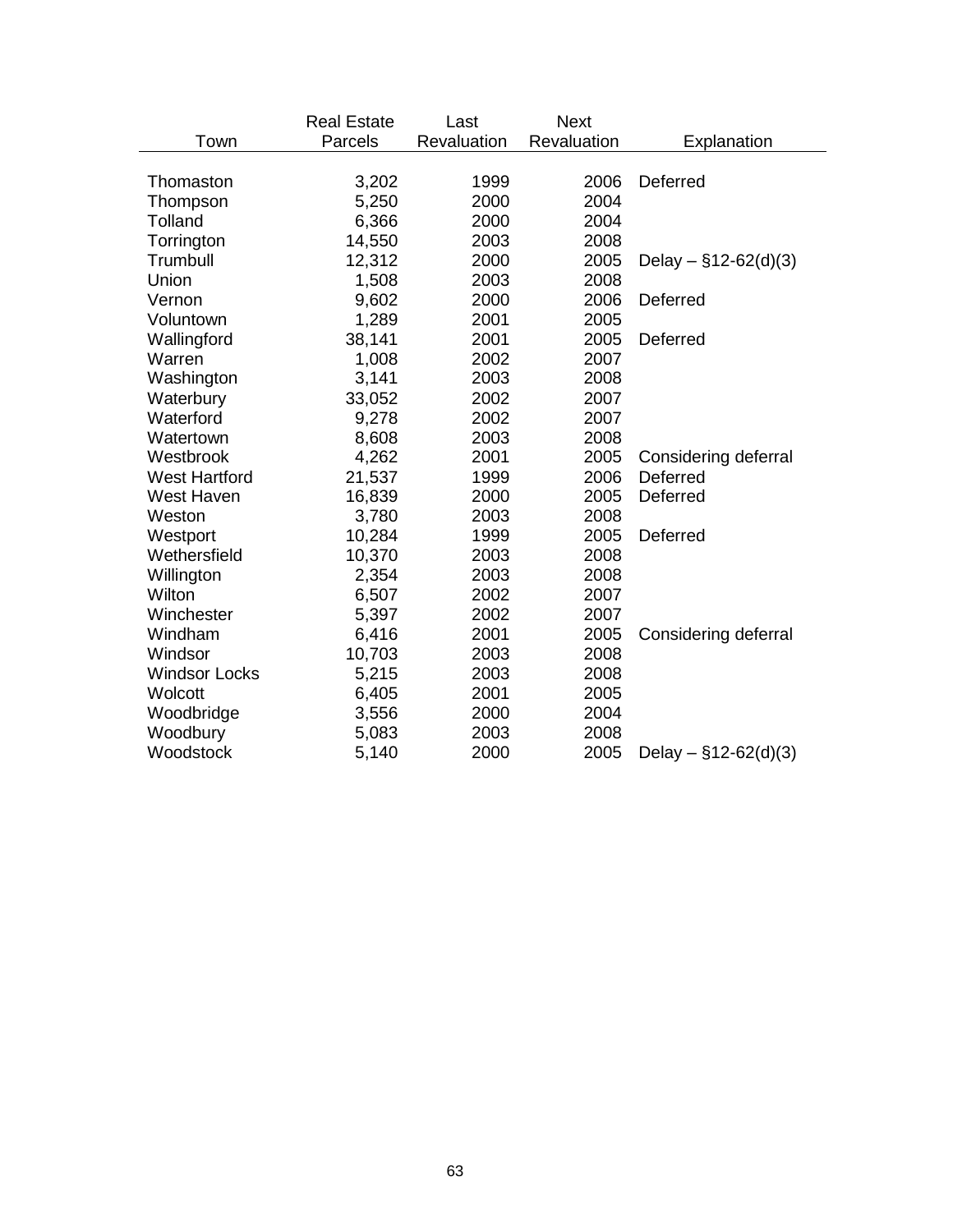#### **End Notes**

 $\overline{\phantom{a}}$ 1 In *Chipperini v. Groton*, CV 93 0527760S (1999) a Connecticut Superior Court judge denied a plaintiff's appeal challenging a valuation when the owner had refused to allow entry to a property. In valuing the owner's property, the revaluation company that Groton hired had to base the valuation on an external view of the property, data contained in building permits issued with respect to the property and comparable sales data, since entry to the property's interior was denied.

A Connecticut Superior Court judge invalidated the grand list of Old Saybrook for the 1987 revaluation year, because a revaluation company, rather than the assessor, viewed each real estate parcel. The Connecticut Supreme Court overturned this decision on procedural grounds in *Wilson v. Kelley* 224 Conn. 110 (1992). As a result of this case, the General Assembly enacted Public Act 92-221, which amended CGS §12-62 by allowing assessors to designate certified revaluation companies to "view and evaluate or to evaluate, pursuant to a methodology approved by such assessor, all or any portion of such real estate…"

- 2 Public Act 97-254 deleted all references in CGS §12-62 to "use of a statistical method of adjusting the value" of property. Based on the removal of such terminology, these regulations were repealed effective March 1, 1999.
- <sup>3</sup> Although the legislative body of New Haven may not yet have approved a deferral of the city's scheduled 2004 revaluation, a member of the city's finance department indicated in a conversation with an Office of Policy and Management staff member that the city will not implement a revaluation until October 1, 2005.
- $4$  For purposes of this table, the total number of real estate parcels statewide is the same as that used in 1997 to devise the four-year revaluation schedule.
- <sup>5</sup> The only towns that will revalue real estate in 2006 are those that opted to defer a 2003, 2004 or 2005 revaluation, since a town that last revalued real estate in 2002 must do so again in 2007 due to the change to a five-year cycle.
- $6$  Only two assessors reported using data mailers that did not contain property characteristics. A letter accompanying these blank data mailers requested property owners to fill them out by following the accompanying instructions (describing, for example, how to distinguish between a half and a full bath). One assessor sent blank data mailers to condominium owners only, and the other sent blank data mailers to all real property owners. Both assessors requested that all data mailer recipients return them.
- $7$  The mass appraisal term that describes this process is Multiple Regression Analysis, which the International Association of Assessing Officers' February 2002 *Standard on Mass Appraisal of Real Property* defines as a "particular